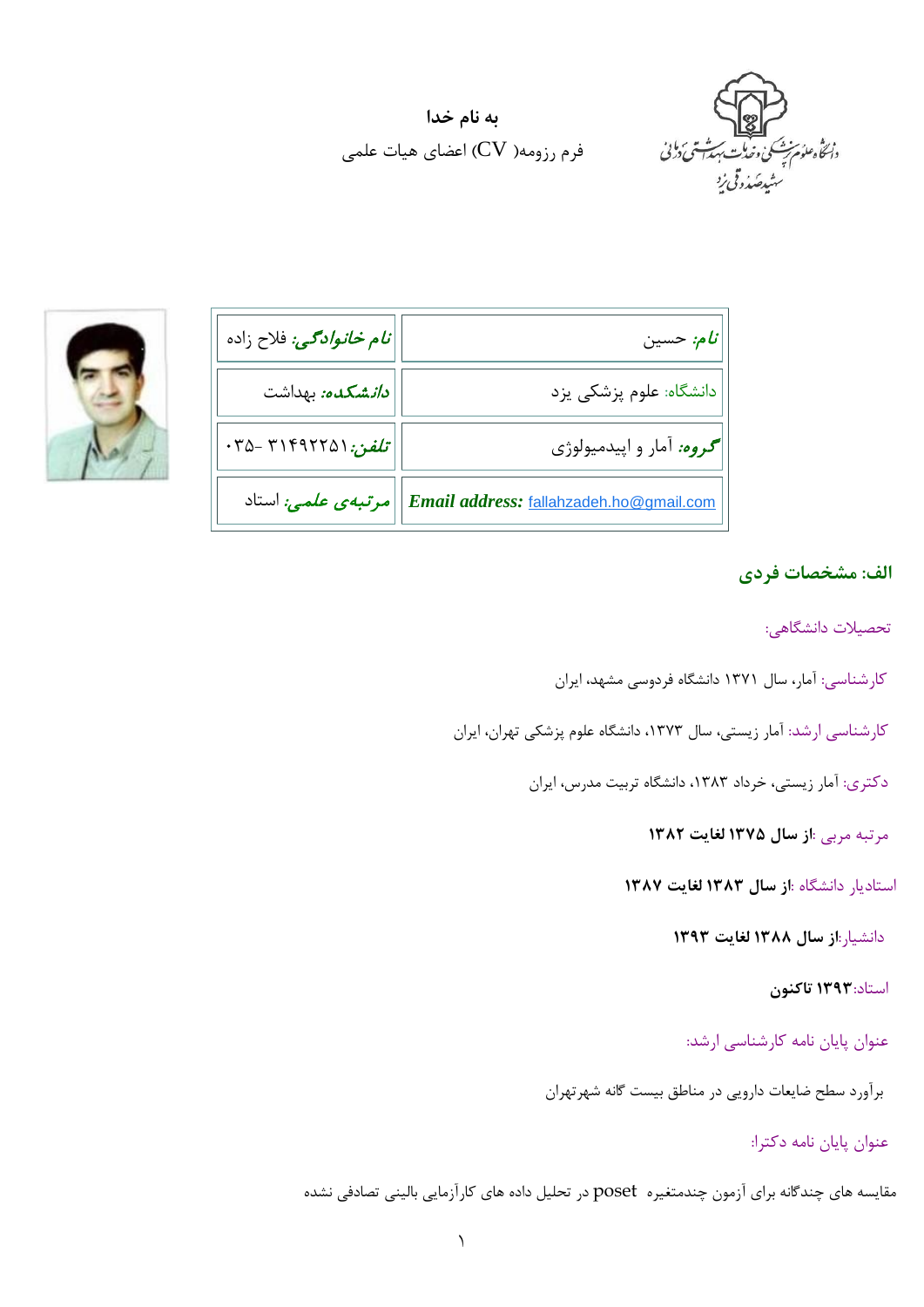وضعیت استخدامی:

# رسمی قطعی

از تیرماه 1374 تاکنون، عضو هیات علمی دانشکده بهداشت دانشگاه علوم پزشکی یزد، یزد، ایران

### **ب: فعالیت هاي آموزشی**

دروس ارائه کرده:

- .1 کار آزمایی بالینی
- .2 تحلیل جمعیت شناسی
- .3 روشهاي چندمتغیره گسسته
- .4 روشهاي آماري در اپیدمیولوژي
	- .5 تحلیل داده ها با کامپیوتر
- .6 آمارزیستی پیشرفته و روش تحقیق
	- .7 روشهاي تحلیل جمعیت
		- .8 آمارحیاتی (1)
		- .9 آمارحیاتی (2)
			- .10 آمار پیشرفته
		- .11 روشهاي ناپارامتري
		- .12 طرح آزمایشهاي 1و2
			- .13 جمعیت شناسی
			- .14 ریاضیات مهندسی
	- .15 آمار و احتمالات مهندسی
	- .16 روش تحقیق در علوم بهداشتی
		- .17 روش نمونه گیري 1و 2

### زمینه هاي پژوهشی:

- .1 آمار ناپارامتري
- .2 بهداشت باروري
- .3 مطالعات مشاهده اي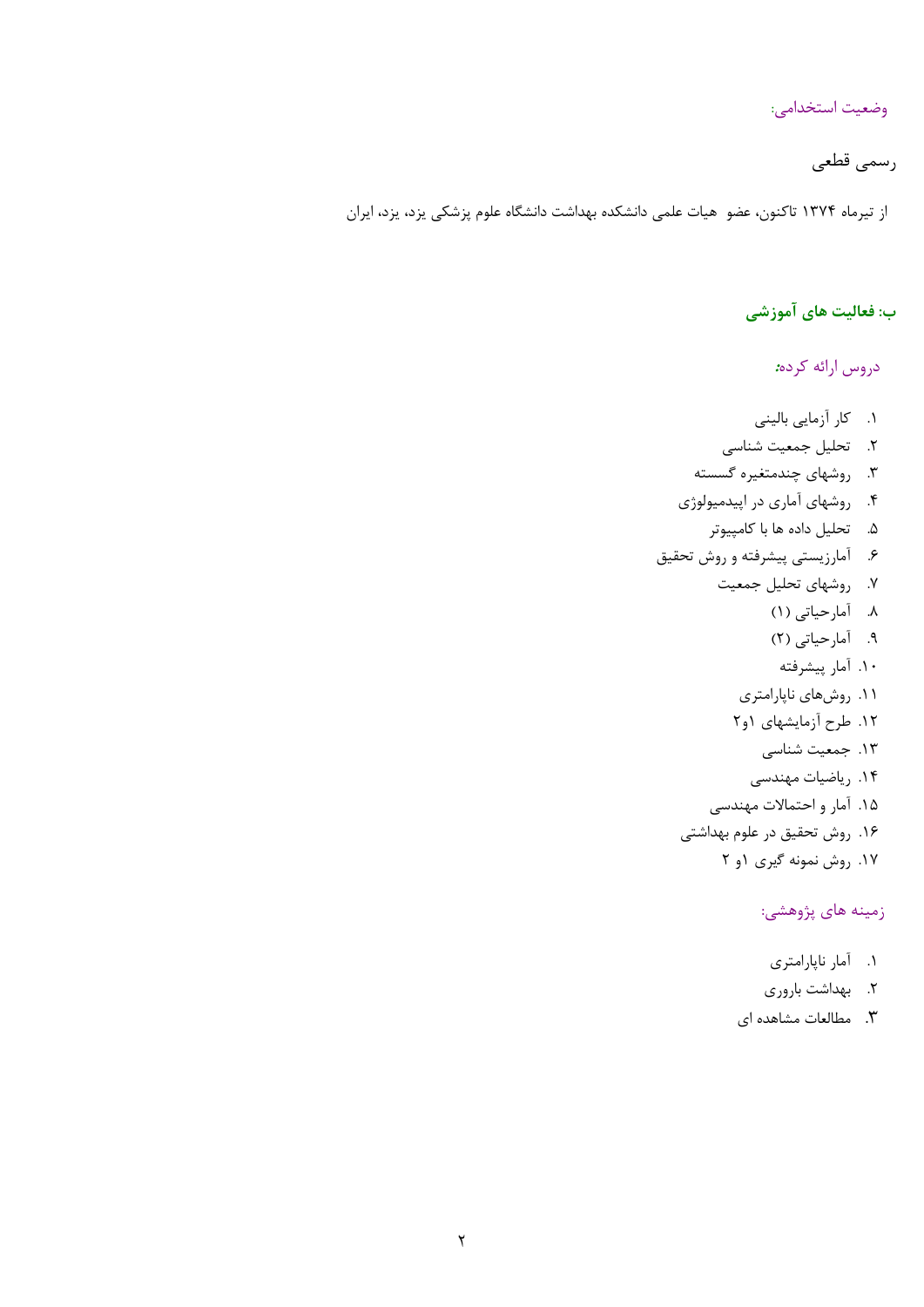**ج:فعالیت هاي پژوهشی**

-1 مقالات منتشر شده درمجلات معتبرعلمی-پژوهشی داخل و خارج ازکشور

- ۱. MomayyezI M, Fallahzadeh H, Momayyezi M. Clinical education stressors in medical trainees in Shahid Sadoughi University of Medical Sciences, Yazd. Journal of advances in medical education & professionalism. 2016 Jan;4(1):8.
- ۲. Momayyezi M, Fallahzadeh H, Barzegar R. Sleep Quality in Patients with Heart Failure: Comparison Between Patients and Non-Patients in Yazd, Iran (2014). Iranian Heart Journal. 2015;50(16):28
- ۳. Fallahzadeh H, Jalali A, Momayyezi M, Bazm S. Effect of Carrot Intake in the Prevention of Gastric Cancer: A Meta-Analysis. Journal of gastric cancer. 2015 Dec 1;15(4):256-61.
- ٤. Fallahzadeh H, Etesam F, Asgarian FS. Validity and reliability related to the Persian version of the Children's Sleep Habits Questionnaire. Sleep and Biological Rhythms. 2015 Jul 1;13(3):271-8.
- ٥. Amoori N, Cheraghi M, Fallahzadeh H, Rahmani H. Lack of association between using aspirin and development of non-Hodgkin's lymphoma: a meta-analysis study. Asian Pacific Journal of Cancer Prevention. 2015;16(2):787-92.
- ٦. Momayyezi M, Fallahzadeh H, Momayyezi M. Construction and validation the lifestyle questionnaire related to cancer. Iranian journal of cancer prevention. 2015 Oct;8(5).
- ۷. Shiryazdi SM, Ghodratipour Z, Shiryazdi SA, Yassini S, Aboueian-Jahromi M, Fallahzadeh H, Shamsi F. Independent and joint effects of serum 25-hydroxivitamin D and calcium on breast cancer ratio in an Iran population: A cross-sectional study. Nigerian medical journal: journal of the Nigeria Medical Association. 2015 Nov;56(6):416..
- **۸.** .Kaseb F, Rashidi M, Afkhami-Ardekani M, Fallahzadeh H. Effect of olive, almond and walnut oil on cardiovascular risk factors in type 2 diabetic patients. International Journal of Diabetes in Developing Countries. 2013 Jun 1;33(2):115-9.
- **۹.** Baghianimoghadam MH, Ardakani MF, Akhoundi M, Mortazavizadeh MR, Fallahzadeh MH, Baghianimoghadam B. Effect of education on knowledge, attitude and behavioral intention in family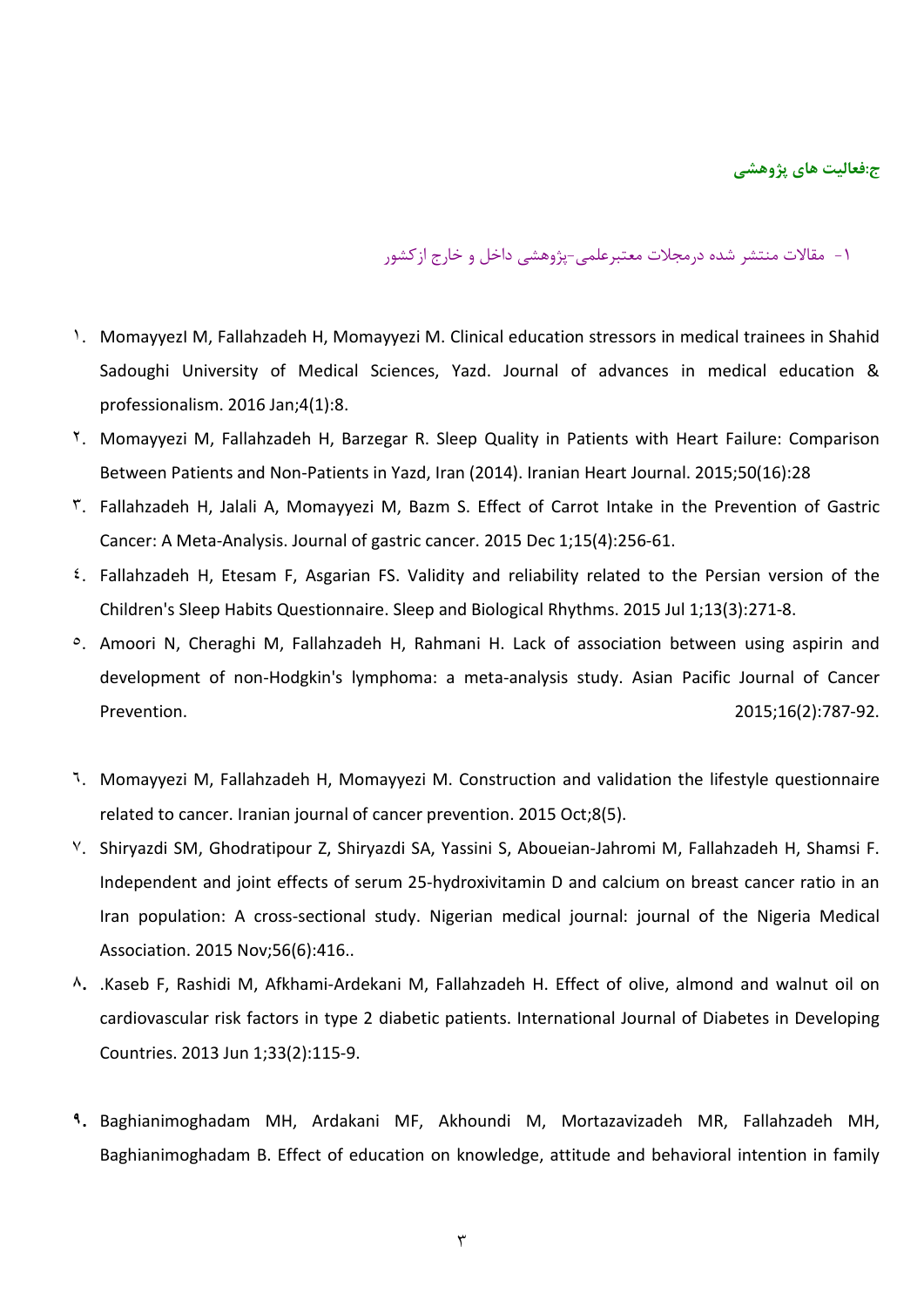relative with colorectal cancer patients based on theory of planned behavior. Asian Pacific Journal of Cancer Prevention. 2012;13(12):5995-8.

- ۱۰. Fallahzadeh H, Momayyezi M. Quality of Life and Related Factors in Yazd in 2012. Journal of Community Health Research. 2013;2(3):169-178.
- ۱۱. Sakhvidi MJ, Barkhordari A, SALeHI M, BeHDAD S, FALLAHZADeH H. Application of mathematical models in combination with Monte Carlo simulation for prediction of isoflurane concentration in an operation room theater. Industrial health. 2013 Sep;51(5):545.
- ۱۲. Baghianimoghadam MH, Hadavandkhani M, Mohammadi M, Fallahzade H, Baghianimoghadam B. Current education versus peer-education on walking in type 2 diabetic patients based on Health Belief Model: a randomized control trial study. Rom J Intern Med. 2012 Apr;50(2):165-72.
- **۱۳.**Karimi M, Raee A, Baghianimoghadam B, Fallahzadeh MH. Vaccine-Induced Anti-HBs Level in 5-6 Year-Old Malnourished Children. Hepatitis monthly. 2013 Feb;13(2).
- **۱٤.**Fallahzadeh H. The Relationship between Emotional Intelligence and Academic Achievement in medical science students in Iran. Procedia-Social and Behavioral Sciences. 2011 Dec 31;30:1461-6.
- **۱٥.**Fallahzadeh H, Farajpour Z, Emam Z. Duration and determinants of birth interval in Yazd, Iran: a population study. Iranian journal of reproductive medicine. 2013 May;11(5):379.
- ۱٦. Baghianimoghadam MH, Aminian AH, Baghianimoghadam B, Ghasemi N, Abdoli AM, Ardakani NS, Fallahzadeh H. Mental health status of infertile couples based on treatment outcome. Iranian journal of reproductive medicine. 2013 Jun;11(6):503.
- ۱۷. Fallahzadeh H, Hossienzadeh M, Yazdani F, Javadi A. Knowledge of reproductive physiology and hormone therapy in 40-60 year old women: a population-based study in Yazd, Iran. Iranian journal of reproductive medicine. 2012 Jul;10(4):383.
- **۱۸.**Fallahzadeh H, Dehgani A, Shuang-ming S. Epidemiology of road traffic mortality and injuries in Yazd, Iran during 2003-2008. Chinese Journal of Traumatology. 2011 Dec 31;14(5):293-6.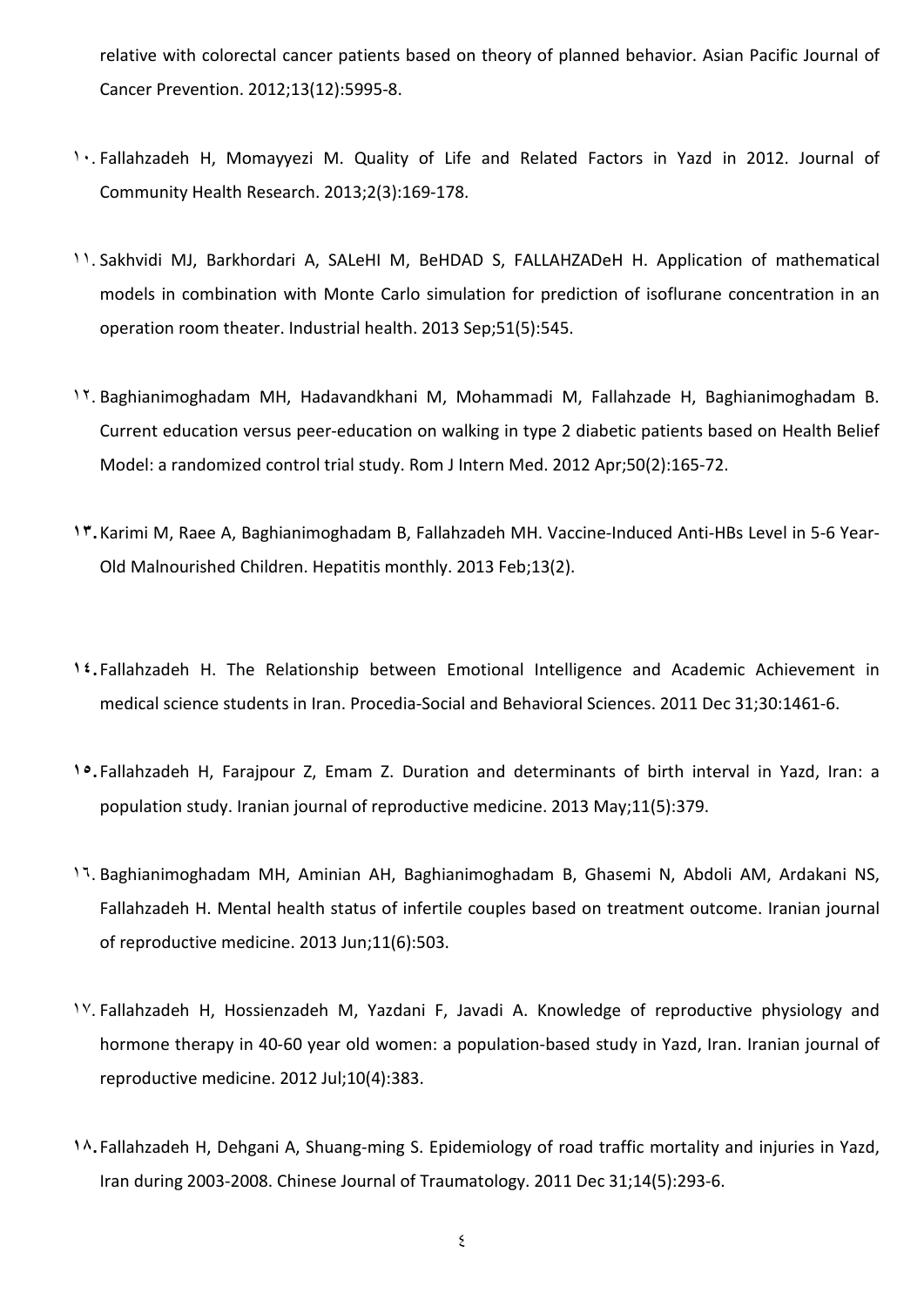- **۱۹.**Fallahzadeh H, Alihaydari M. Prevalence of migraine and tension-type headache among school children in Yazd, Iran. Journal of pediatric neurosciences. 2011 Jul 1;6(2):106.
- **۲۰.**Atashbahar O, Bahrami MA, Asqari R, Fallahzadeh H. An Examination of Treatment Seeking Behavior Affecting Factors: A Qualitative Study in Iran. World Applied Sciences Journal. 2013;25(5):774-81.
- **۲۱.**Tazhibi M, Hajivandi A, Tafti AD, Fallahzadeh H. The efficacy of hepatitis B vaccine in Iranian population: A systematic review and meta-analysis. Journal of education and health promotion. 2014;3.
- ۲۲. MOMAYYEZI M, FALLAHZADEH H, MOMAYYEZI M. Awareness and use of evidence based medicine (EBM) in medical trainees. Journal of Advances in Medical Education & Professionalism. 2014 Jun 24;2(3):137-.
- ۲۳. Davar R, Javedani M, Fallahzadeh MH. Metformin-letrozole in comparison with Metformin-clomiphene citrate in clomiphene-resistance PCOS patients undergoing IUI. Iranian journal of reproductive medicine. 2011;9(1):31.
- ۲٤. Fallahzadeh H. Quality of life after the menopause in Iran: a population study. Quality of Life Research. 2010 Aug 1;19(6):813-9
- ۲٥. Zarchi MK, Akhavan A, Fallahzadeh H, Gholami H, Dehghani A, Teimoori S. Outcome of cervical cancer in Iranian patients according to tumor histology, stage of disease and therapy. Asian Pacific Journal of Cancer Prevention. 2010 Jan 1;11:1289-91.
- ۲٦. Fallahzadeh H, Morowatisharifabad M, Ehrampoosh MH. HIV/AIDS epidemic features and trends in Iran, 1986–2006. AIDS and Behavior. 2009 Apr 1;13(2):297-302.
- ۲۷. Moeintaghavi A, Talebi-Ardakani MR, Haerian-Ardakani A, Zandi H, Taghipour S, Fallahzadeh H, Pakzad A, Fahami N. Adjunctive effects of systemic amoxicillin and metronidazole with scaling and root planing: a randomized, placebo controlled clinical trial. J Contemp Dent Pract. 2007 Jul 1;8(5):51-9.
- ۲۸. Ardakani FE, Davari A, Goodarzipour D, Goodarzipour K, Fallahzadeh H. Evaluation of the diagnostic advantage of intraoral D and E film for detecting interproximal caries. J Contemp Dent Pract. 2004 Nov 15;5(4):58-70.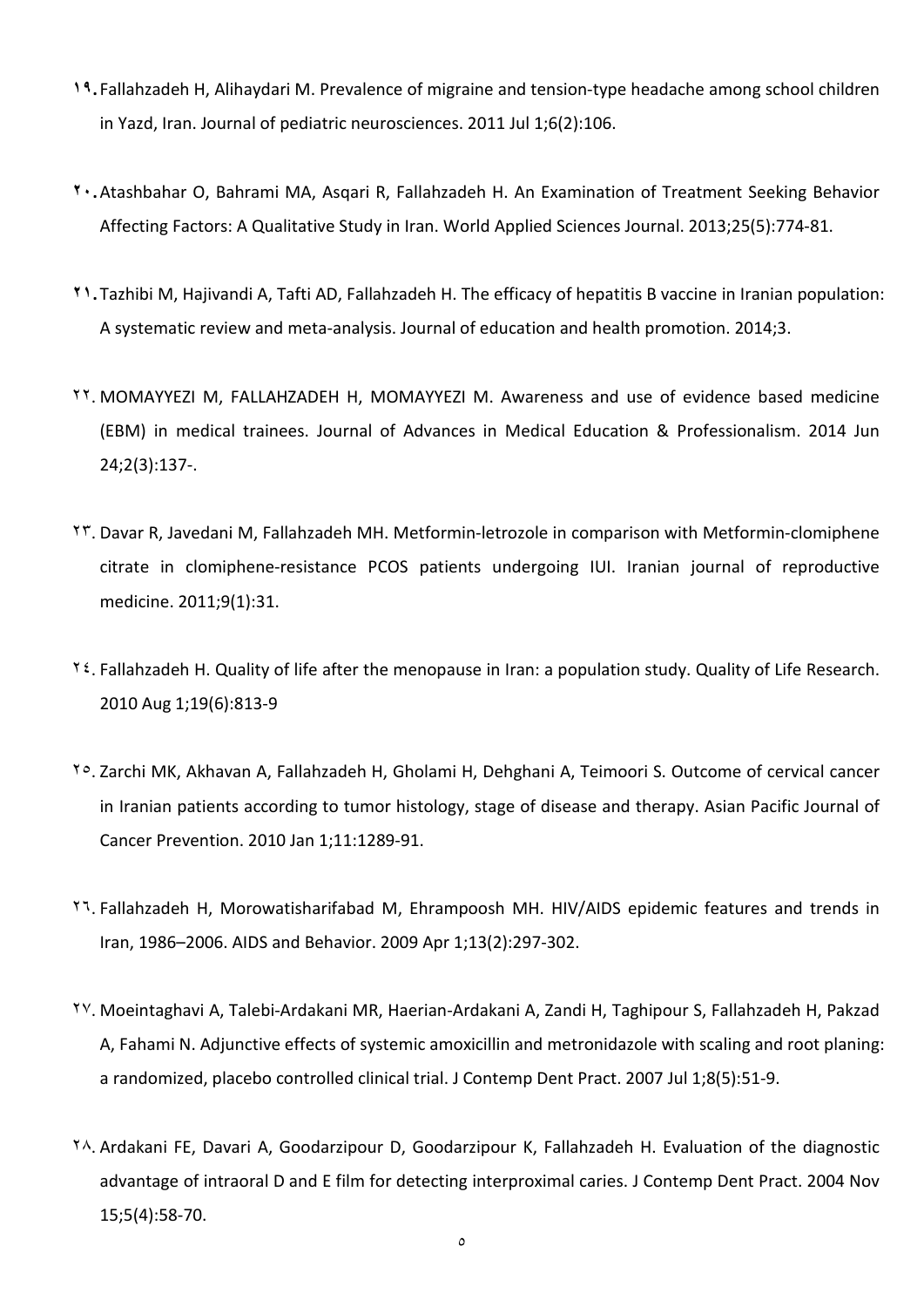- ۲۹. Jafari AA, Tafti AF, Falahzada H, Yavari MT. Evaluation of presence and levels of contamination in pumice powder and slurry used in clinical dental laboratories. Middle East J Sci Res. 2006;1(1):50-3.
- ۳۰. Falah-Tafti A, Jafari AA, Lotfi-Kamran MH, Fallahzadeh H, Hayan RS. A comparison of the efficacy of nystatin and fluconazole incorporated into tissue conditioner on the in vitro attachment and colonization of Candida albicans. Dental research journal. 2010;7(1):18.
- ۳۱. Fallahzadeh H, Mirzaei H. Health-related quality of life and associated factors among Iranian university students. Journals of Community Health Research. 2012 Dec 15;1(2):122-30.
- ۳۲. Goudarzi ZM, Fallahzadeh H, Aflatoonian A, Mirzaei M. Laparoscopic ovarian electrocautery versus gonadotropin therapy in infertile women with clomiphene citrate-resistant polycystic ovary syndrome: A systematic review and meta-analysis. Iranian journal of reproductive medicine. 2014 Aug;12(8):531.
- ۳۳. Fallahzadeh H, Cheraghi M, Amoori N, Alaf M. Red meat intake and risk of non-Hodgkin lymphoma: a meta-analysis. Asian Pacific journal of cancer prevention: APJCP. 2013 Dec;15(23):10421-5.
- $\mathbf{r}$  . Fallahzadeh H. New software for computation sensitivity analysis to detect hidden bias for partially order set test statistic in observational studies. Procedia Technology. 2012 Dec 31;1:225-9.
- ۳٥. Najarzadeh A, Mozaffari-Khosravi H, Mahdavi M, Fallahzadeh H, Zavar-Reza J, Shahmoradi H. Antioxidant Status in Patients with Metabolic Syndrome as Measured by the Stable Free Radical Diphenylpicrylhydrazyl Assay. Iranian Journal of Diabetes and Obesity. 2012 Oct 15;4(4):161-6.
- ۳٦. Fallahzadeh H. New software for computation exact distribution of a multivariate nonparametric partially order set test statistic. Procedia Technology. 2012 Dec 31;1:172-6.
- ۳۷. Jafari AA, Falah-Tafti A, Lotfi-Kamran MH, Fallahzadeh H, Akaberi F. Evaluation of In vitro effectiveness of seven disinfectants over controlling Candida on complete dentures. Iranian Red Crescent Medical Journal. 2012 Feb;14(2):117.
- ۳۸. Mosaddegh Mehrjerdi MH, Tahmasebi N, Barkhordari FiroozAbadi A, Fallahzadeh H, Esmaielian S, Soltanizadeh K. The investigation of exposure to benzene, toluene, ethylbenzene and xylene (BTEX)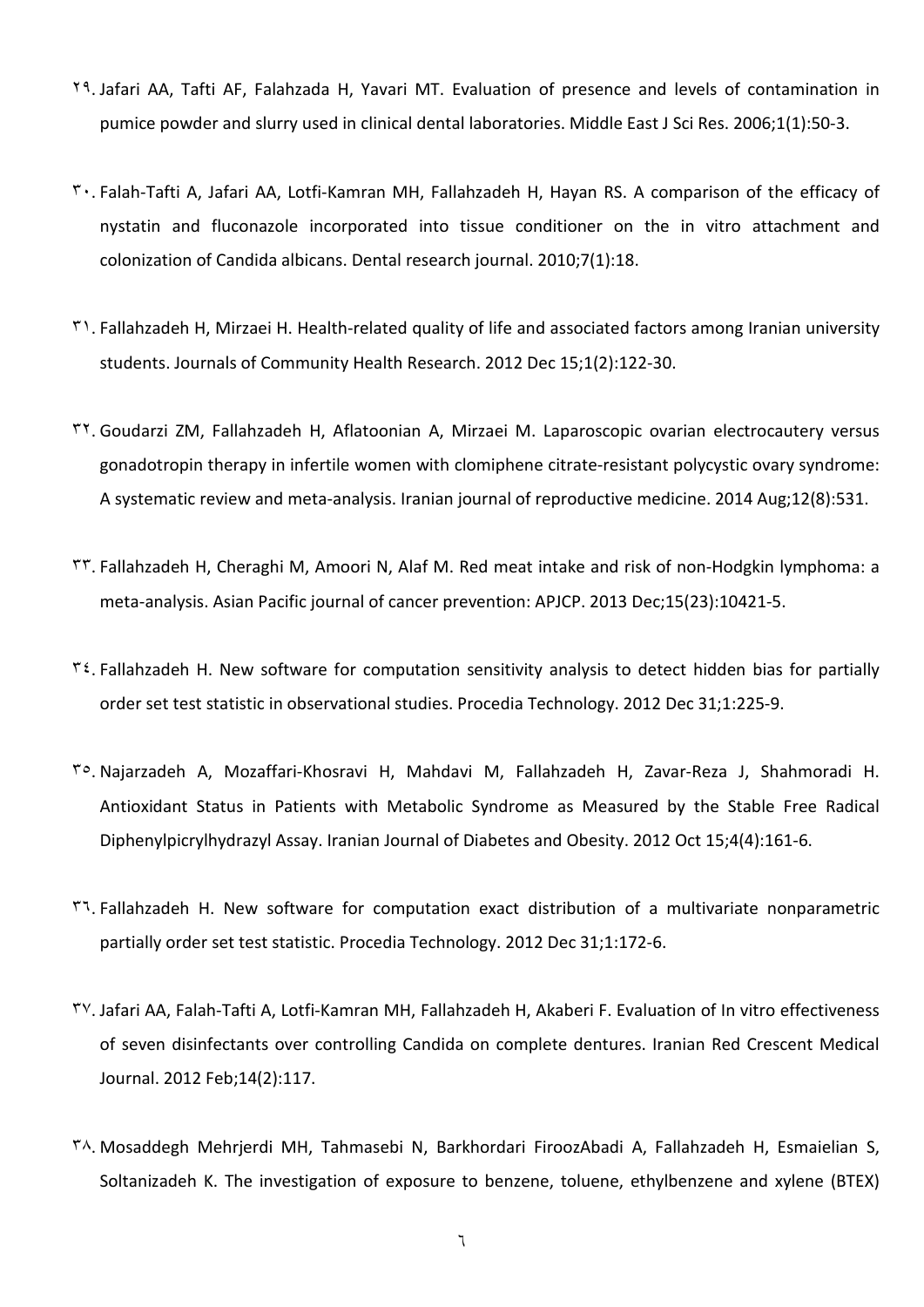with Solid Phase Microextr action Method in gas station in Yazd province. ISMJ. 2014 Jan 15;16(6):419- 27.

- ۳۹. EHRAMPOUSH M, MAHVI A, Fallahzadeh H, MOUSSAVI S. The Evaluation of Efficiency of Multi-Walled Carbon Nanotubes in Humic Acid Adsorption in Acidic Conditions From Aqueous Solution. [Toloo-e-](http://en.journals.sid.ir/JournalList.aspx?ID=13745)[Behdasht](http://en.journals.sid.ir/JournalList.aspx?ID=13745) .2012;11(3):79-90
- ٤۰. Fallahzadeh H, Golestan M, Rezvanian T, Ghasemian Z. Breast-feeding history and overweight in 11 to 13-year-old children in Iran. World Journal of Pediatrics. 2009 Feb 1;5(1):36-41.
- ٤۱. Fallahzadeh H. Age at natural menopause in Yazd, Islamic Republic of Iran. Menopause. 2007 Sep 1;14(5):900-4.
- ٤۲. Seyedhassani SM, Houshmand M, Kalantar SM, Aflatoonian A, Modabber G, Hadipour F, Fallahzadeh MH. The point mutations of mitochondrial tRNA threonine and proline in idiopathic repeated pregnancy loss. International Journal of Reproductive BioMedicine. 2010;8(1):45-50.
- ٤۳. Davar R, Javedani M, Fallahzadeh MH. Metformin-letrozole in comparison with Metformin-clomiphene citrate in clomiphene-resistance PCOS patients undergoing IUI. Iranian journal of reproductive medicine. 2011;9(1):31.
- ٤٤. Khalili MA, Vahidi S, Fallah-Zadeh H. The effect of pentoxifylline on motility of spermatozoa from asthenozoospermic samples: fresh ejaculates, cryopreserved ejaculates, epididymal, and testicular. Middle East Fertility Society Journal. 2001;6:144-51.
- ٤٥. 37.Abdolrahim Davari, Jamshid Bagheri, Jalil Modaresi, Amir Moeintaghavi,Fatemeh Ezoddini Ardakani**,**Hossein Fallahzadeh. Comparison of bond strength of different restorative materials in mandibular anterior teeth class V restorations .J Pak Dent Assoc Oct - Dec 2007;16(4):169-73.
- ٤٦. Bafghi AF,Falah Zadeh H, Hejazian SH. Leishmania (L) Major [MRHO/IR/75/ER] in the Balb/c Mice and Treatment with Natural Sweetner as a Home Remedy. World Journal of Zoology. 2008;3(1):19-24.
- ٤۷. Goudarzi ZM, Fallahzadeh H, Aflatoonian A, Mirzaei M. Laparoscopic ovarian electrocautery versus gonadotropin therapy in infertile women with clomiphene citrate-resistant polycystic ovary syndrome: A systematic review and meta-analysis. Iranian journal of reproductive medicine. 2014 Aug;12(8):531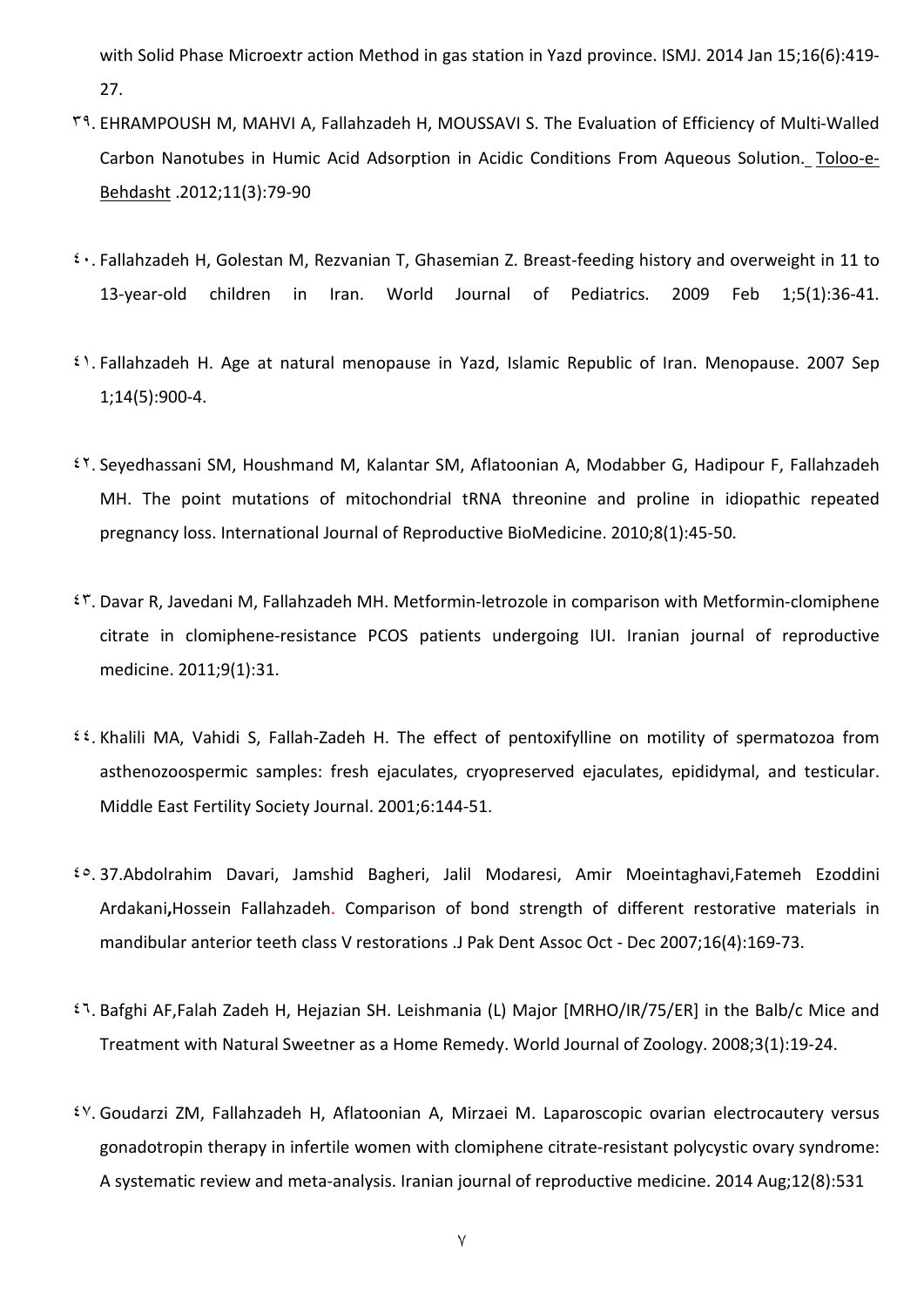- ٤۸. Mazloomymahmoodabad S, Masoudy G, Fallahzadeh H, Jalili Z. Education based on precede-proceed on quality of life in elderly. Global journal of health science. 2014 Nov;6(6):178.
- ٤۹. Baghianimoghadam MH, Loo AM, Falahzadeh H, Alavijeh MM. A Survey about the prevalence of dysmenorrhea in female students of Shahid Sadoughi University of Medical sciences and their knowledge and practice toward it. J Community Health Res. 2012 Dec 15;1:93-8.
- ٥۰. Lotfi-Kamran MH, Jafari AA, Falah-Tafti A, Tavakoli E, Falahzadeh H. Candida colonization on the denture of diabetic and non-diabetic patients. Dental research journal. 2009 Sep 25;6(1).
- ٥۱. Bahrami MA, Atashbahar O, Asqari R, Falahzade H. Rejalian F, Entezarian Ardakani S. The Survey of Treatment Seeking Behavior among the Population of Yazd, Iran-2013. World Journal of Medical Sciences. 2013;9(2):102-8.
- ٥۲. Baghianimoghadam MH, Fazelpour S, Nadgarzadah A, Falahzade H, Baghianimoghadam B. A survey about the attitude of peoples about consumption of fast foods, Yazd, Iran. Progress inNutrition. 2014 Mar 10;15(4):274-9.

ali Morowatisharifabad M, Karimiankakolaki Z, Bokaie M, Fallahzade H, Gerayllo S. The effects of training married men about premenstrual syndrome by pamphlets and short messages on marital satisfaction. Health education research. 2014 Sep 11:cyu052.

- ٥۳. .Lotfi MH, Amiri F, Forouzannia SK, Fallahzadeh H, Shekari H. The Association between Socio–Economic Factors and Coronary Artery Disease in Yazd Province: a Case-control Study. Journal of Community Health Research. 2014; (3)3:168-76.
- ٥٤. Davoudi M, Fallahzadeh MH. Selectivity in removal of cadmium (II) from mixed metal effluents using ion flotation. World Applied Sciences Journal. 2011;13(1):52-9
- ٥٥. Moghadam MH, Aminian AH, Abdoli AM, Seighal N, Falahzadeh H, Ghasemi N. Evaluation of the general health of the infertile couples. Iranian journal of reproductive medicine. 2011;9(4):309.
- ٥٦. Salmani MH, Davoodi M, Ehrampoush MH, Ghaneian MT, Fallahzadah MH. Removal of cadmium (II) from simulated wastewater by ion flotation technique. Iranian Journal of Environmental Health Science and Engineering. 2013 Feb 7;10(1):1.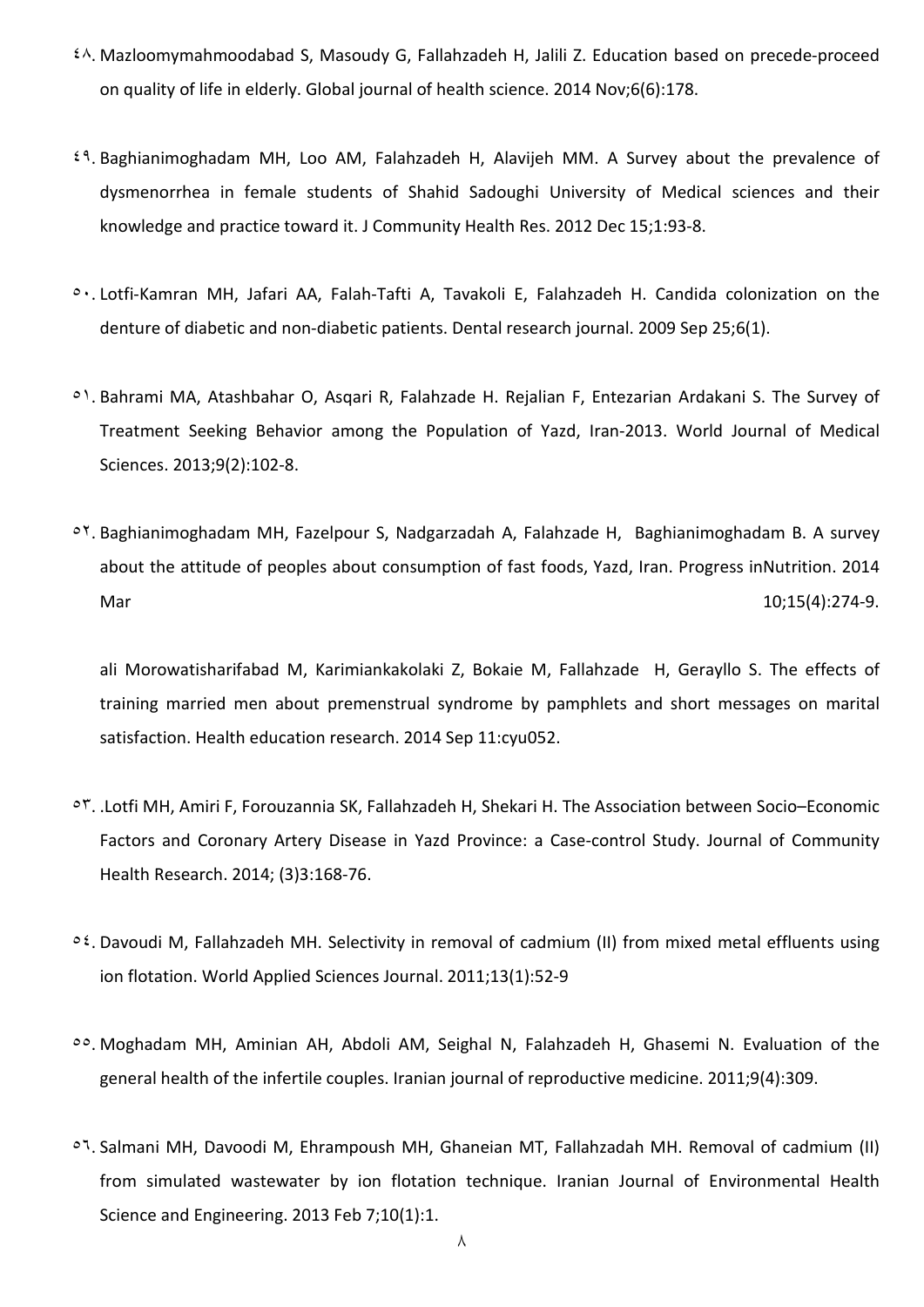- ٥۷. Mojibyan M, Karimi M, Khalili MB, Janati M, Fallahzadeh H, Kochak Yazdi L [.Prevalence of group B](http://sr.ssu.ac.ir/webdocument/load.action?webdocument_code=2000&masterCode=5007601)  [streptococci \(GBS\) colonization in pregnant women and their infants'outcome in Yazd, Iran.](http://sr.ssu.ac.ir/webdocument/load.action?webdocument_code=2000&masterCode=5007601) Healthmed.2013;7(2)
- ٥۸. Abedini S, Morowatisharifabad MA, Enjezab B, Barkhordari A, Fallahzadeh H. Risk Perception of Nonspecific Low Back Pain among Nurses: A Qualitative Approach. Health promotion perspectives. 2014;4(2):221.
- ٥۹. Mozaffari-Khosravi H, Hesabgar HA, Owlia MB, Hadinedoushan H, Barzegar K, Fllahzadeh MH. The effect of garlic tablet on pro-inflammatory cytokines in postmenopausal osteoporotic women: a randomized controlled clinical trial. Journal of dietary supplements. 2012 Nov 13;9(4):262-71
- ٦۰. Pahlavanhosseini H, Valizadeh S, Banadaky SH, Karbasi MH, Abrisham SM, Fallahzadeh H. Management of Hip Fractures in Lateral Position without a Fracture Table. Archives of bone and joint surgery. 2014 Sep;2(3):168
- ٦۱. Ghaneian MT, Sadeghizadeh J, Mootab M, Ehrampoush MH, Hajimohammadi B, Fallahzadeh H, Dehghani Tafti A, Dehvari M. Evaluation of environmental health indicators of Halva and Tahini production centers in Ardakan, Yazd. Journal of Community Health Research. 2014;2(4):267-74.
- ٦۲. Zare R, Heshmati F, Fallahzadeh H, Nadjarzadeh A. Effect of cumin powder on body composition and lipid profile in overweight and obese women. Complementary therapies in clinical practice. 2014 Nov 30;20(4):297-301.
- ٦۳. Tavangar H, Dehghani H, Nasiriani K, Delavar S, Falahzade MH. Characterization of Cardiac Patients Based on the Synergy Model. Jundishapur Journal of Chronic Disease Care. 2014 Oct;3(4).
- ٦٤. Abedini S, Morowatisharifabad M, Enjezab B, Fallahzade H, Barkhordari A. Perceived barriers to physical activity among nurses in Bandar Abbas, Iran: A qualitative approach. Scholarly Journal of Education .2014; 3(5):52-57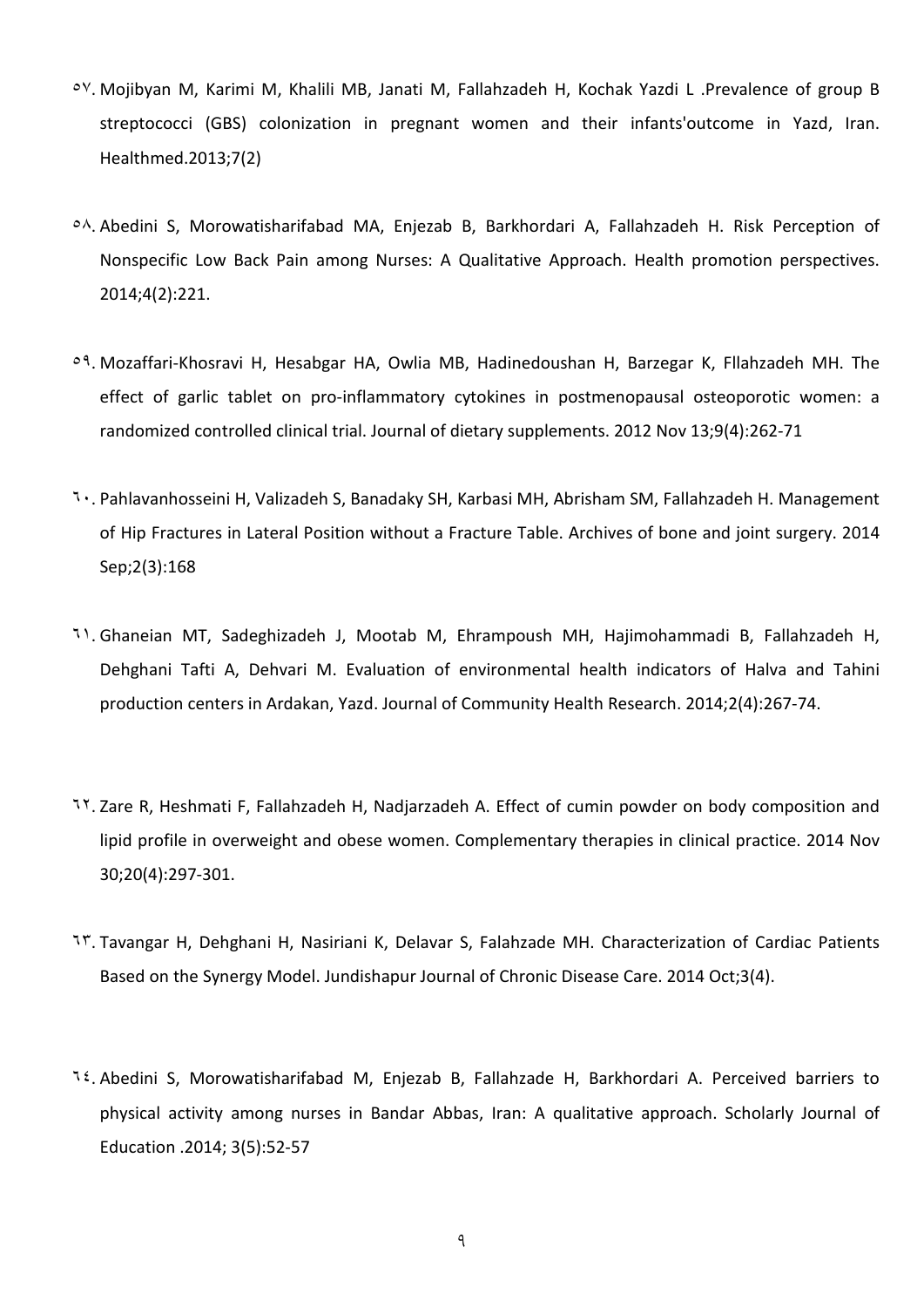- ٦٥. Homauni A, Askari R, Shafiei M, Gharaei H, Fallah zadeh H , Chalak M. [Evaluation the Effect of](http://sr.ssu.ac.ir/webdocument/load.action?webdocument_code=2000&masterCode=5012251)  [Establishing Patient Safety Friendly Hospital Initiative on Improving Patient Safety Culture in Nurses](http://sr.ssu.ac.ir/webdocument/load.action?webdocument_code=2000&masterCode=5012251)  [Views in Shahid Sadooghi University Hospitals: A Before and after Study.](http://sr.ssu.ac.ir/webdocument/load.action?webdocument_code=2000&masterCode=5012251) Middle-East Journal of Scientific Research.2014; 21 (4): 658-664
- ٦٦. Navidifar T, Eslami G, Akhondi M, Baghbanian M, , Fallah Zadeh H, Zandi H. Antibacterial Resistance Patterns of Helicobacter pyloriClinical Isolates From Gastric Biopsy of Patients in Yazd. Int J Enteric Pathog. 2014 May;2(2):e17791
- ٦۷. Nodoushan AA, Fallahzadeh Abarghoui H, Madvari HF. Examining the Factors Related to Mortality Amongst One Year Old and Younger Children in Yazd City During 2011 to 2013 Period.
- ٦۸. Momayyezi M, Fallahzadeh H, Momayyezi M. Prevalence of Migraine and Tension-Type Headache in Yazd, Iran. Zahedan Journal of Research in Medical Sciences. 2015; 17(4).
- ٦۹. Momayyezi M, Fallahzadeh H, Momayyezi M. Construction and validation the lifestyle questionnaire related to cancer. Iranian journal of cancer prevention. 2015 Oct;8(5).
- ۷۰. Baeradeh N, Lotfi M, Fallahzadeh H, Kargar S, Salman Roghani H. Survival rate of patients with stomach cancer and its effective factors in Yazd Province. The Journal of Community Health Research. 2015 Jan 1;3:278-87.
- ۷۱. Norouzi S, Moghaddam MH, Morowatisharifabad MA, Norouzi A, Jafari AR, Fallahzadeh H. Examining social-cognitive predictors of parenting skills among mothers with preschool and early elementary school-aged children. Journal of Education and Health Promotion. 2015 Jan 1;4(1):96.
- ۷۲. Askarishahi M , Malaki Moghadam H, Fallahzade H , Lotfi MH, AfkhamiArdekani M. [Trend analysis of](http://sr.ssu.ac.ir/webdocument/load.action?webdocument_code=2000&masterCode=5013099)  [the rate of mortality due to diabetes mellitus in Iran during the period of 2003-](http://sr.ssu.ac.ir/webdocument/load.action?webdocument_code=2000&masterCode=5013099) 2010 : A join point [regression analysis.](http://sr.ssu.ac.ir/webdocument/load.action?webdocument_code=2000&masterCode=5013099) JOHE, Spring 2014; 3(2):112-116
- ۷۳. Soltani T, Mahmoudabad SS, Sharifabad MA, Fallahzadeh H, Jafari A. Social Support and its Relation with Daily Activities among Elderly People of Yazd. J Commun Health Res. 2015 Jan 1;3(4):270-7.
- V<sup>2</sup>. Mozaffari-Khosravi H, Asadi M, Dehghan A, Soleimani Salehabadi H, Sobhan Ardakani MR, Fallahzadeh Abarghoui H. [Effect of Satureja Hortensis Powder Supplementation on Pain and TNF-](http://sr.ssu.ac.ir/webdocument/load.action?webdocument_code=2000&masterCode=5012051)α in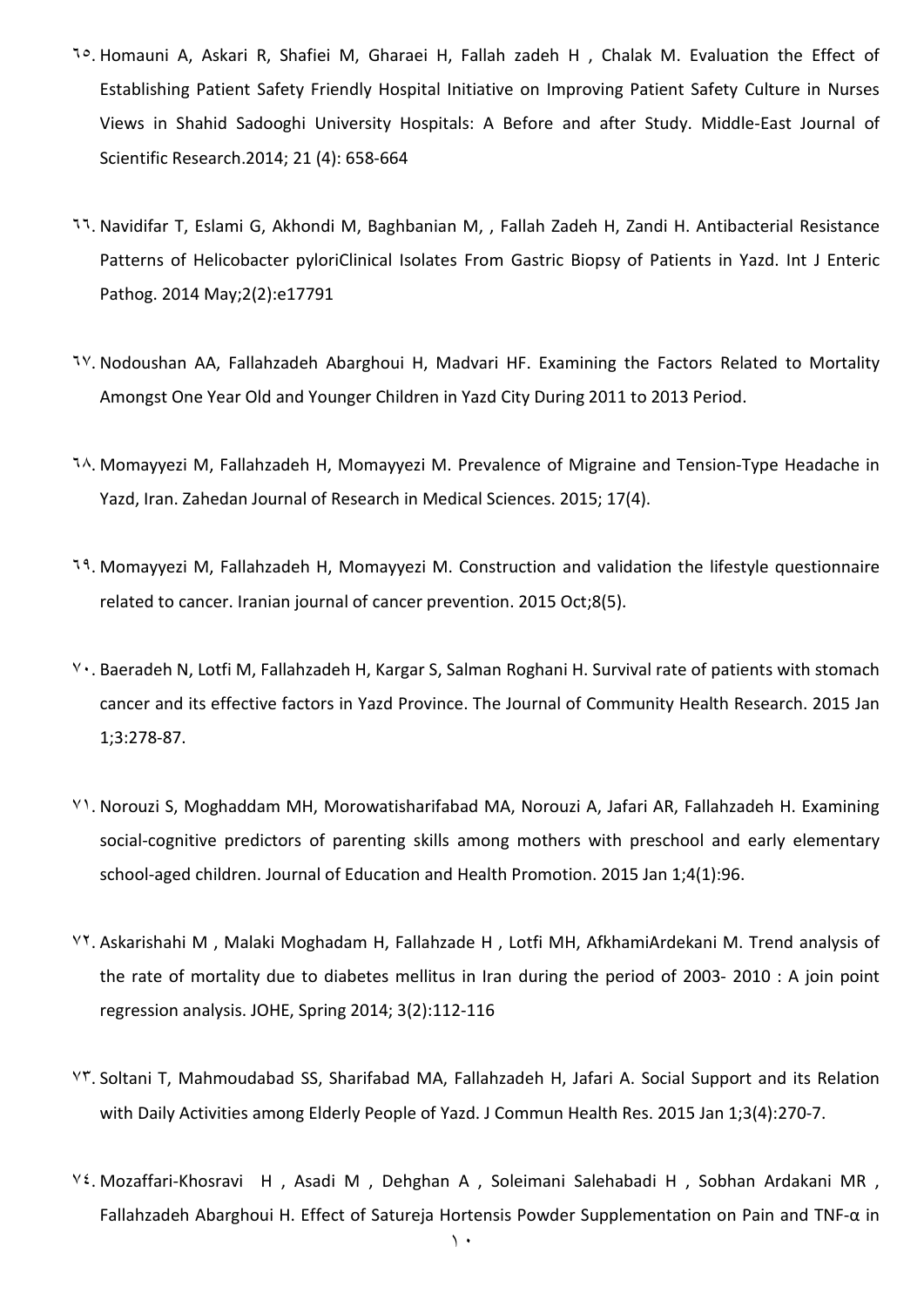[Patients with Knee Osteoarthritis: A Double-blind Randomized Clinical Trial.](http://sr.ssu.ac.ir/webdocument/load.action?webdocument_code=2000&masterCode=5012051) Journal of Community Health Research. 2015;4(2):148-158

- ۷٥. Fallahzadeh H, Momayyezi M, Nasirzadeh H. [Relationship between Breast Feeding during Childhood](http://sr.ssu.ac.ir/webdocument/load.action?webdocument_code=2000&masterCode=5013206)  [and Blood Pressure in Early Adulthood](http://sr.ssu.ac.ir/webdocument/load.action?webdocument_code=2000&masterCode=5013206)**.** Journal of Community Health Research. 2016;5(2): 64-72.
- ۷٦. Jafari-Nodoushan A, Falhzadeh MH, Tabatabaii SM, Vazifeshenas MR, Jafari A. In vitro susceptibility testing of wheat lines used for cultivation in Yazd province against an aflatoxicogen aspergillus flovus. Journal of ShahrekordU university of Medical Sciences. 2008; 10 (3) :76-82
- ۷۷. Fatahi Bafghi A, Fallahzadeh H, Mosadegh MH. ffectiveness of Lawsonia inermis Extract on Cutaneous Leishmaniasis Lesion in BALB/c Mice. Journal of Kerman University of Medical Sciences. 2015.
- ۷۸. Fallahzadeh H. Comparison of AgNORs count in exfoliative cytology of normal oral mucosa in smokers and non-smokers Journal of Dentistry. Tehran University of Medical Sciences (Vol. 18; No. 3; 2005*)*.
- ۷۹. 42.Aghily H, Heydarian M R, BaghianMoghadam M H, Fallahzadeh H., Assessment of two evaluation methods in cognitive domain for dental students in orthodontic department:CBT versus PBT JQUMS, 2007; 10 (4) :82-85
- ۸۰. FallahZadeh H, Golestan M, Amin R, ZafarMohtashami A, HakimiKh, Ahmad Abadi M, Dehghan M.,The prevalence of and related factors in neonatal mortality in Yazd. Journal of Shahid Sadoughi [University](http://en.journals.sid.ir/JournalList.aspx?ID=3672) of Medical Sciences and Health [Services.](http://en.journals.sid.ir/JournalList.aspx?ID=3672)2001;8(4):54-57
- ۸۱. Dehghani H, Dehghani K, Fallahzadeh H. The educational problems of clinical field training based on nursing teachers and last year nursing students view points. Iranian journal of medical education. 2005 Jun 15;5(1):24-33.
- ۸۲. NooriShadkam , M. Behjati , H. Fallahzadeh .Comparison of Topical EMLA Cream with Oral Glucose on Pain Reduction at Venipuncture in Ichteric Newborns. Journal of Rafsanjan University of Medical Sciences.2005; 4(4):294-299
- ۸۳. Fallahzadeh Hossein, Moeintaghavi Amir, Foruzanmehr Maryam, Clinical comparison of Persica and Chlorhexidinemouthrinses using meta – analysis technique. Journal of Islamic Dental Association of Iran.2006; 18 (1) :62-72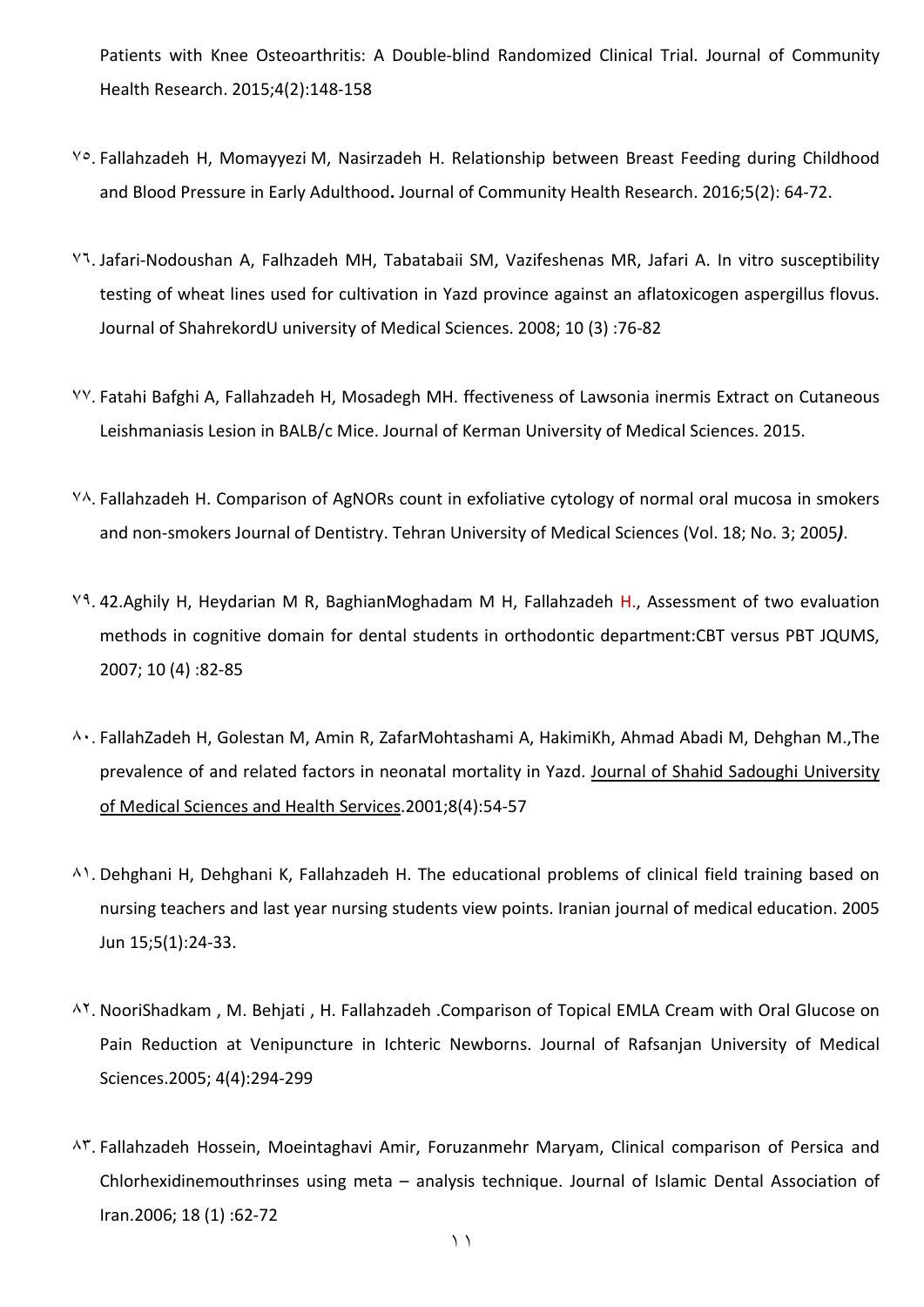- ۸٤. [manaviat](http://en.journals.sid.ir/SearchPaper.aspx?writer=193552) M.R., [Habibian](http://en.journals.sid.ir/SearchPaper.aspx?writer=21053) S., [Gharavi](http://en.journals.sid.ir/SearchPaper.aspx?writer=228836) M., [Fallahzadeh](http://en.journals.sid.ir/SearchPaper.aspx?writer=33776) H. Evaluation of Ophthalmic Complains and Related Factors in Computer Users. [occupational](http://en.journals.sid.ir/JournalList.aspx?ID=14827) Medicine.2011;3(1):40-47
- ۸٥. Fallahzadeh h. Babaie gh. , Kazemnejad anoushiravan , Mashkani m.r. Hidden biases in observational studies and non randomized clinical trials; a sensitivity analysis for their recognition and control.journal of shahid sadoughi university of medical sciences and health services .spring 2003; 11(1(supplement on health)):3-9.
- ۸٦. Mazloumi s, Fallahzadeh h. Prevalence of accidents in individuals under 20 years old in yazd, iran.payesh october 2002; 1(4):21-25.
- ۸۷. Fallahzadeh h., Mazloumi s.s. Survey on unplanned pregnancies in pregnant women in yazd .journal of shahid sadoughi university of medical sciences and health services. winter 2002; 9(4 (special issue)):91-97.
- ۸۸. Mazloomy s.s. , Mirzaei a , Afkhami ardakani m. , Baghiani moghadam m. , Fallahzadeh h. the role of health beliefs in preventive behaviors of individuals at high- risk of type2 diabetes mellitus.journal of shahid sadoughi university of medical sciences and health services march-april 2010; 18(1 (69)):24-31.
- **۸۹.**Mazloomy MahmoodAbad SS, Mehri A, Morovati SharifAbad M, Fallahzadeh H. Application of extended model of planned behavior in predicting helmet wearing among motorcyclist clerks in Yazd (2006). Journal of Birjand University of Medical Sciences. 2007 Dec 1;14(4):9-15.
- **<sup>9</sup> · Fallahzadeh H, Mohebb S, Ezzedini F. Evaluating the Characteristics and Structure of Dentistry** Graduated Students' Theses in Shahid Sadughi University of Medical Sciences. Iranian Journal of Medical Education. 2008 Sep 15;8(1):154-7.
- ۹۱. Moghaddam MB, Ayvazi S, Mahmoodabad SM, Fallahzadeh H. Factors in relation with self-regulation of Hypertension, based on the Model of Goal Directed behavior in Yazd city (2006). Journal of Birjand University of Medical Sciences. 2008 Sep 1;15(3):78-87.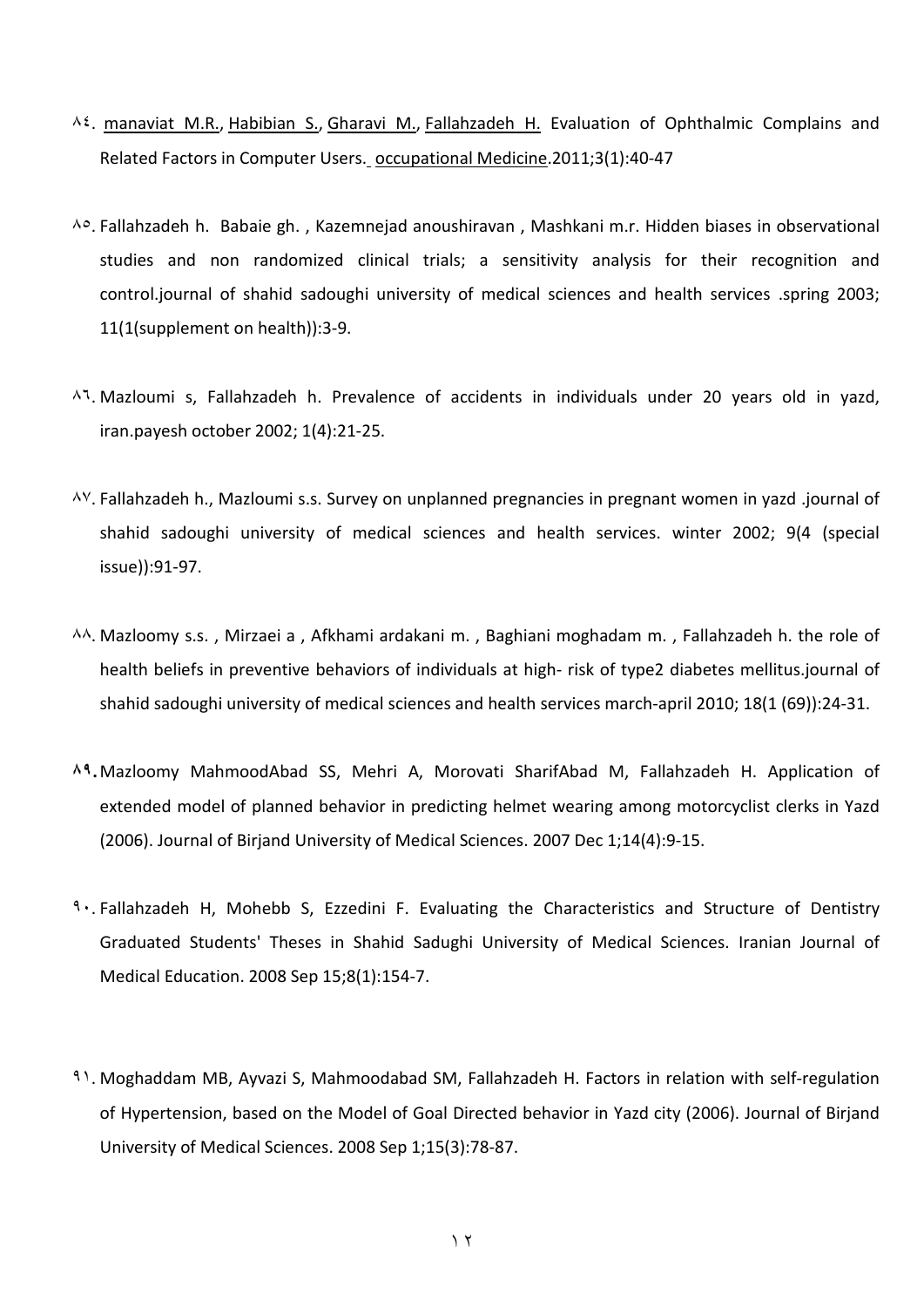- ۹۲. Ehrampoush m.h. , Ghaneian m.t. , Hashemzadeh b. , Mokhtari m. , Jamal a. , Fallahzadeh H. Study of theeffeciency of volcanic rock bed filters in enhanced ammonia and fecal coliform removal from khoy wastewatertreatment plant. toloo-e-behdasht fall 2008-winter 2009; 7(3-4 (25)):14-21.
- ۹۳. Mazloomy Mahmoudabad S, Mohammadi M, Morovati Sharifabad MA, Falahzade H. A study of the role of decisional balance in exercise status among Yazd's staff based on trans theoretical Model. J Tabib Shargh Med. 2009;11(2):57-65..
- ۹٤. Morowatisharifabad MA, Jowzi F, Barkhordi A, Falahzadeh H. Related factors to workers' use of hearing protection device in knitting & ppinning factories of Yazd city based on Protection Motivation Theory. Iran Occupational Health. 2009 Oct 15;6(3):50-9.
- ۹٥. Baghianimoghadam MH, Hadavand KM, Mohammadi SM, Fallahzade H, Khabiri F. Status of walking behavior in patients with type 2 diabetes in Yazd based on health belief model. health [System](http://en.journals.sid.ir/JournalList.aspx?ID=13821) [Research](http://en.journals.sid.ir/JournalList.aspx?ID=13821) fall 2010 ; 6(3) [:425-435](http://en.journals.sid.ir/JournalListPaper.aspx?ID=85020)
- ۹٦. Mohammadi S, Baghiani Moghadam MH, Noorbala MT, Mazloomi SS, Fallahzadeh H, Daya A. Survey about the role of appearance concern with skin cancer prevention behavior based on protection motivation theory. Journal of Dermatology and Cosmetic. 2010 Jun 1;1(2):70-7.
- ۹۷. Ehrampoosh M, Moussavi S, Ghaneian M, Rahimi S, Fallah ZH. A Comparison Between Tubular and Batch Reactors in Removal of Methylene Blue Dye from Simulated Textile Wastewater Using TIO2/UV-C Photocatalytic Process. [Toloo-E-Behdasht.](http://en.journals.sid.ir/JournalList.aspx?ID=13745) 2010 ; 9 [\(1\):1-9](http://en.journals.sid.ir/JournalList.aspx?ID=13745)
- ۹۸. Fallahzade H, Dehghani Tafti A, Dehghani Tafti M, Hoseini F, Hoseini H. Factors affecting quality of life after menopause in women. SSU\_Journals. 2011 Feb 15;18(6):552-8.
- ۹۹. Fallahzade H, Alihaydari A, Hoseini H. Prevalence of migraine and tension headache in students of guidance schools in Yazd city, 2008. Razi Journal of Medical Sciences. 2010 Oct 15;17(76):52-61. Fallahzadeh H. Estimating sample sizes for binary, ordered categorical, and continuous outcomes in two group comparisons. toloo-e-behdasht summer-fall. 2010; 9(2-3 (29)):105-113.
- ۱۰۰. Karimi M, Fallah R, Fallahzadeh M, Dehghanpoor A, Mirzaee M. Comparison Of Growth Parameters In Five Year-Old Children With And Without History Of Low Birth Weight. SSU\_Journals. 2012 Mar 15;19(6):766-74.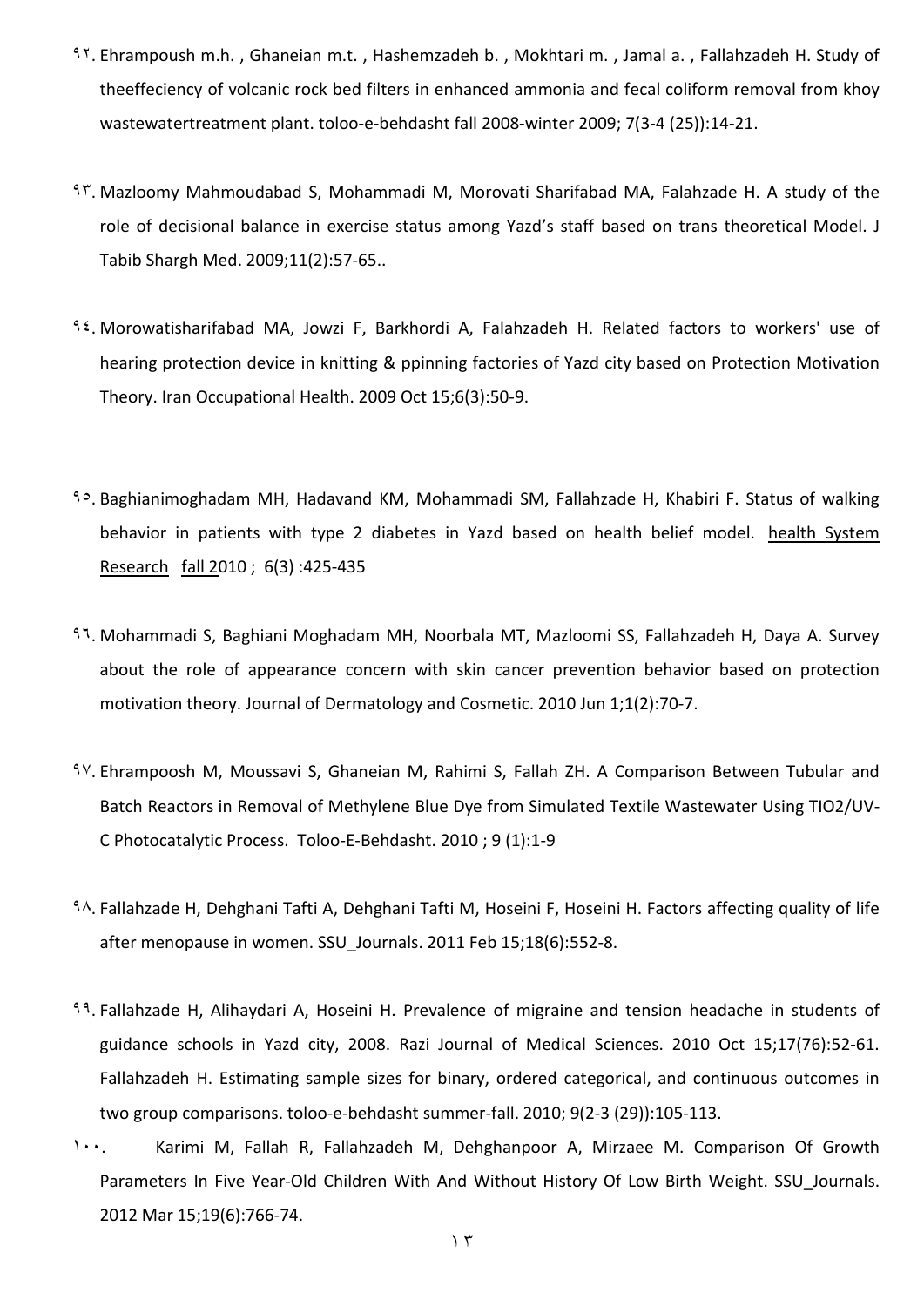- ۱۰۱. Mozaffari-Khosravi H, Hosseinzadeh-Shamsi-Anar M, Salami M, Hadi Nodoushan H, Fallahzadeh H. The Effect A Single Mega Dose Of Vitamin D On Pro-Inflammatory Factors In Mothers With Gestational Diabetes Mellitus After Delivery. SSU\_Journals. 2011 Jun 15;19(2):242-56.
- ۱۰۲. Baghiyani Moghadam MH, Lalegani Z, Morowaty MA, Karimi G, Fallah Zade H. Prevalence of disphonia in teachers of elementary schools of Yazd city Iran, and their knowledge and practice to it. Modern Care Journal. 2011 Jul 15;8(2):79-85.
- ۱۰۳. Baghianimoghadam M, Fattahi Am, Akhondi M, Mortazavizadeh M, Fallahzadeh H. Intention Of Colorectal Cancer Patients'first Degree Relatives To Screening Based On Pblanned Behavior Theory. Toloo-E-Behdasht Fall 2011-WINTER 2012; 10(3-4 (33)):13-22
- 1. Ext. Barkhordari A, Barzegar S, Hekmatimoghaddam H, Jebali A, Fallahzadeh H. The cytotoxic effects of SiO2 nanoparticles on human blood mononuclear cells. Journal Of Shahid Sadoughi [University](http://en.journals.sid.ir/JournalList.aspx?ID=3672) Of Medical [Sciences](http://en.journals.sid.ir/JournalList.aspx?ID=3672) And Health Services . 2012 ;, [20\(1\):](http://en.journals.sid.ir/JournalListPaper.aspx?ID=105864) 10-18.
- ۱۰٥. Shariati-Bafghi E, Mozaffari-Khosravi H, Yassini-Ardakani M, Karamati M, Fallahzadeh H. The Effect of Eicosapentaenoic Acid Supplementation on Depression Remission: a Double-Blind Randomized Clinical Trial. SSU\_Journals. 2011 Dec 15;19(5):686-700.
- ۱۰٦. Morowatisharifabad MA, Momeni Sarvestani M, Barkhordari Firoozabadi A, Fallahzadeh H. Predictors of unsafe driving in Yazd City, Based on protection motivation theory in 2010. The Horizon of Medical Sciences. 2012 Feb 15;17(4):49-59.
- ۱۰۷. Morowatisharifabad MA, Momeni Sarvestani M, Barkhordari Firoozabadi A, Fallahzadeh H. Predictors of unsafe driving in Yazd City, Based on protection motivation theory in 2010. The Horizon of Medical Sciences. 2012 Feb 15;17(4):49-59.
- ۱۰۸. Fazelpour SH, Baghianimoghadam MH, Nagharzadeh A, Fallahzadeh H, Shamsi F, Khabiri F. Assessment of fast food concumption among people of Yazd city. Toloo-Ebehdasht.2011; 10(2 (32)):25-34.
- ۱۰۹. Barkhordari A, Esmaeelyan S, Mosadegh M, Falahzadeh M, Tahmasebi N, Zare A. Survey Of The In-Cabin Benzene Concentration In Yazd Yavi-Cabs Using Soli Phase Microextraction Technique. [Toloo-](http://en.journals.sid.ir/JournalList.aspx?ID=13745)[E-Behdasht](http://en.journals.sid.ir/JournalList.aspx?ID=13745) FALL [2011-WINTER](http://en.journals.sid.ir/JournalListPaper.aspx?ID=110663) 2012 ; 10 (3,4) :40-53
- ۱۱۰. Barkhordari A, Ketabi D, Mirmohammadi S, Fallahzadeh H, Mehrparvar AH. Prevalence Of Work-Related Musculoskeletal Disorders In Auto Parts-Manufacturing Plants'workers. [Toloo-E-](http://en.journals.sid.ir/JournalList.aspx?ID=13745)[Behdasht](http://en.journals.sid.ir/JournalList.aspx?ID=13745) . 2012 , [11\(1\):87-95](http://en.journals.sid.ir/JournalListPaper.aspx?ID=109030)
- 111. Mazloomi S, Fallahzadeh H. The Relation of Knowledge, Attitude and Self-Management Behaviors in Asthmatic Patients with Controlling Asthma. Zahedan Journal of Research in Medical Sciences. 2012 Mar 1;14(1):49-55.

۱٤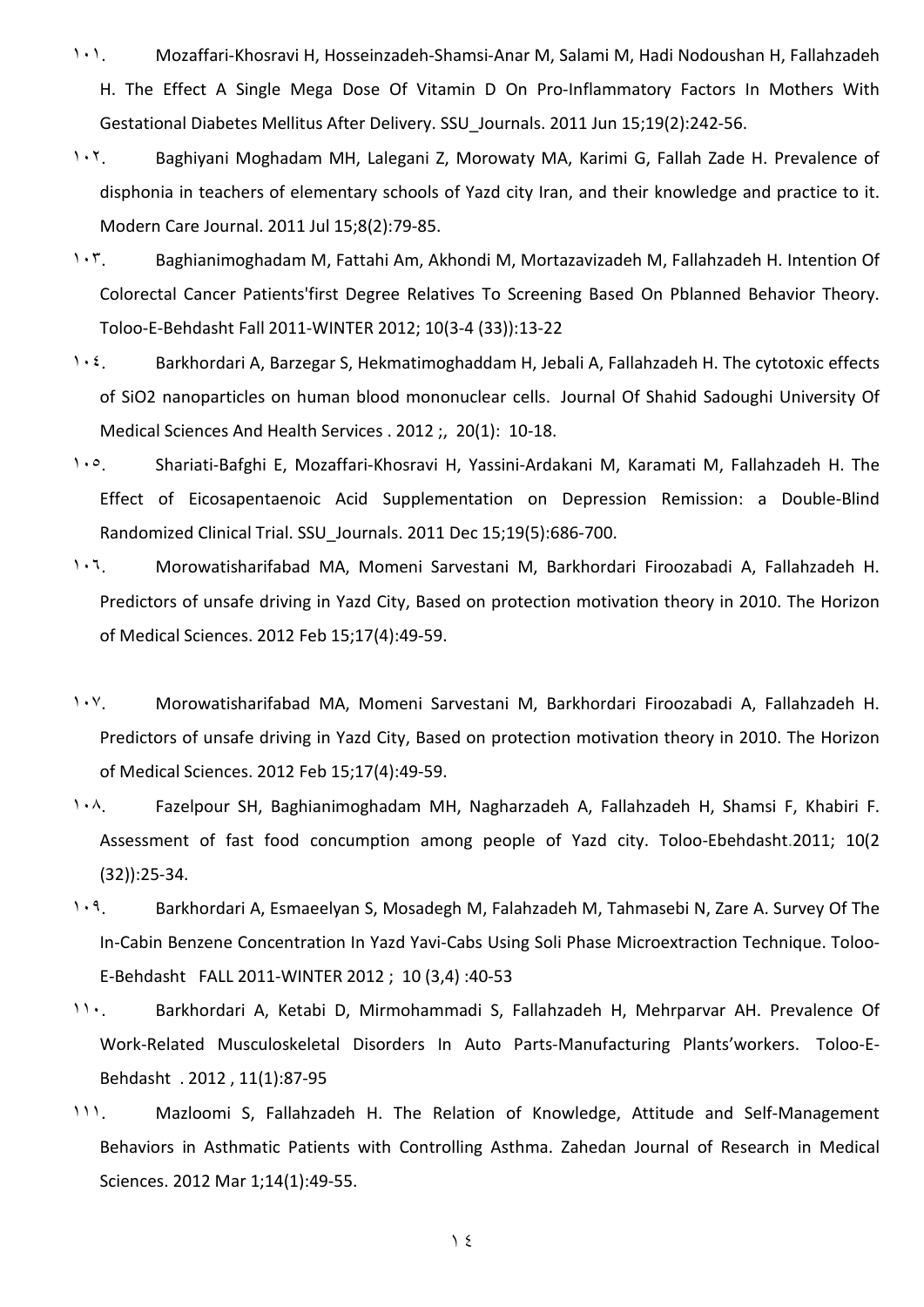- 11. Morovati Sm, Alizadeh Me, Mozaffari Kh, Fallahzadeh H, Momeni Sm. Comparison of the effect nutrition education by peers and health personnel on knowledge, attitude and nutritional indices of 18-35 years old women of Orumieh health care centers. [TOLOO-E-BEHDASHT.](http://en.journals.sid.ir/JournalList.aspx?ID=13745)2012;11(1):64-75
- ۱۱۳. Mazloomi S, Fallahzadeh H. The Relation of Knowledge, Attitude and Self-Management Behaviors in Asthmatic Patients with Controlling Asthma. Zahedan Journal of Research in Medical Sciences. 2012 Mar 1;14(1):49-55.
- 11<sup>2</sup>. Dehghani H, Salimi T, Hooshyar M, Fallahzadeh H. Effect of instruction of reducing work hours on organizational commitment of Intensive Care Units' nurses in Birjand Vali-e-asr Hospital. Modern Care Journal. 2013 Feb 15;9(3):190-8.
- 11°. Mazloomy Ms, Zeynolabedini M, Noorbala M, Fallahzadeh H. Knowledge, Attitude, And Performance Of People Toward Skin Cancer In Yazd. [Toloo-e-BehdashT.](http://en.journals.sid.ir/JournalList.aspx?ID=13745) [2012;11\(3\):125-137](http://en.journals.sid.ir/JournalListPaper.aspx?ID=150445) .
- 117. Mazloomy Mahmoudabad SS, Khani H, Kaseb F, Fallahzadeh H. The Effect of Nutrition and Health Heart Instruction of Health Volunteers on Knowledge, Attitude and Performance of Mothers. Toloo-e-behdasht. 2013 Mar 15;11(4):81-90
- ۱۱۷. Rahaei Z, Baghianimoghadam Mh, Morovatisharifabad Ma, Zareian M, Fallahzadeh H, Vakili Mm. Determinants Of Self-Monitoring Of Blood Pressure Among Hypertensive Patients Using On Path Analysis Of Basnef Model. [Payesh.](http://en.journals.sid.ir/JournalList.aspx?ID=270)2012;11(5):621-627 .
- ۱۱۸. Morowatisharifabad M, Razavinia M, Haerian Aa, Falahzadeh H. Study Of Dental Anxiety Among Patients Referred To Private Offices In Mashhad. [Toloo-e-Behdasht](http://en.journals.sid.ir/JournalList.aspx?ID=13745) .2012;11(2):119-130
- 119. Barkhordari A, Barzegar S, Hekmatimoghaddam H, Jebali A, Fallahzadeh H. The cytotoxic effects of SiO2 nanoparticles on human blood mononuclear cells. journal Of Shahid Sadoughi [University](http://en.journals.sid.ir/JournalList.aspx?ID=3672) Of Medical [Sciences](http://en.journals.sid.ir/JournalList.aspx?ID=3672) And Health Services [march-APRIL.2012;20\(1\)](http://en.journals.sid.ir/JournalListPaper.aspx?ID=105864) 2012:10-18
- ۱۲۰. Nabizade Al, Mozaffari Kh, Yassini As, Hadi Nh, Fallahzadeh H. Vitamin D Status In Patients With Depression Referred To Specialized Clinics Affiliated To Shahid Sadoughi University Of Medical Sciences, Yazd-2011. [Toloo-E-Behdasht](http://en.journals.sid.ir/JournalList.aspx?ID=13745) .2012;11(1):9-19 .
- ۱۲۱. Barkhordri A.,Raee Bandpey T.,Hekmati Moghaddam M.H.,Mosadegh M.H.,Fallahzadeh H. Evaluation Of Cholinesterase Level In Workers Exposed To Organophosphate, Occupational Medicine Springsummer2012; 4(1-2):9-16..
- ۱۲۲. Zare Sakhvidi MJ, Barkhordari A, Salehi M, Behdad SH, Fallahzade MH. The assessment of occupational exposure of operation room personnel to isoflurane anesthetic gas. Occupational Medicine Quarterly Journal. 2013 Jan 15;4(3):1-9.

۱٥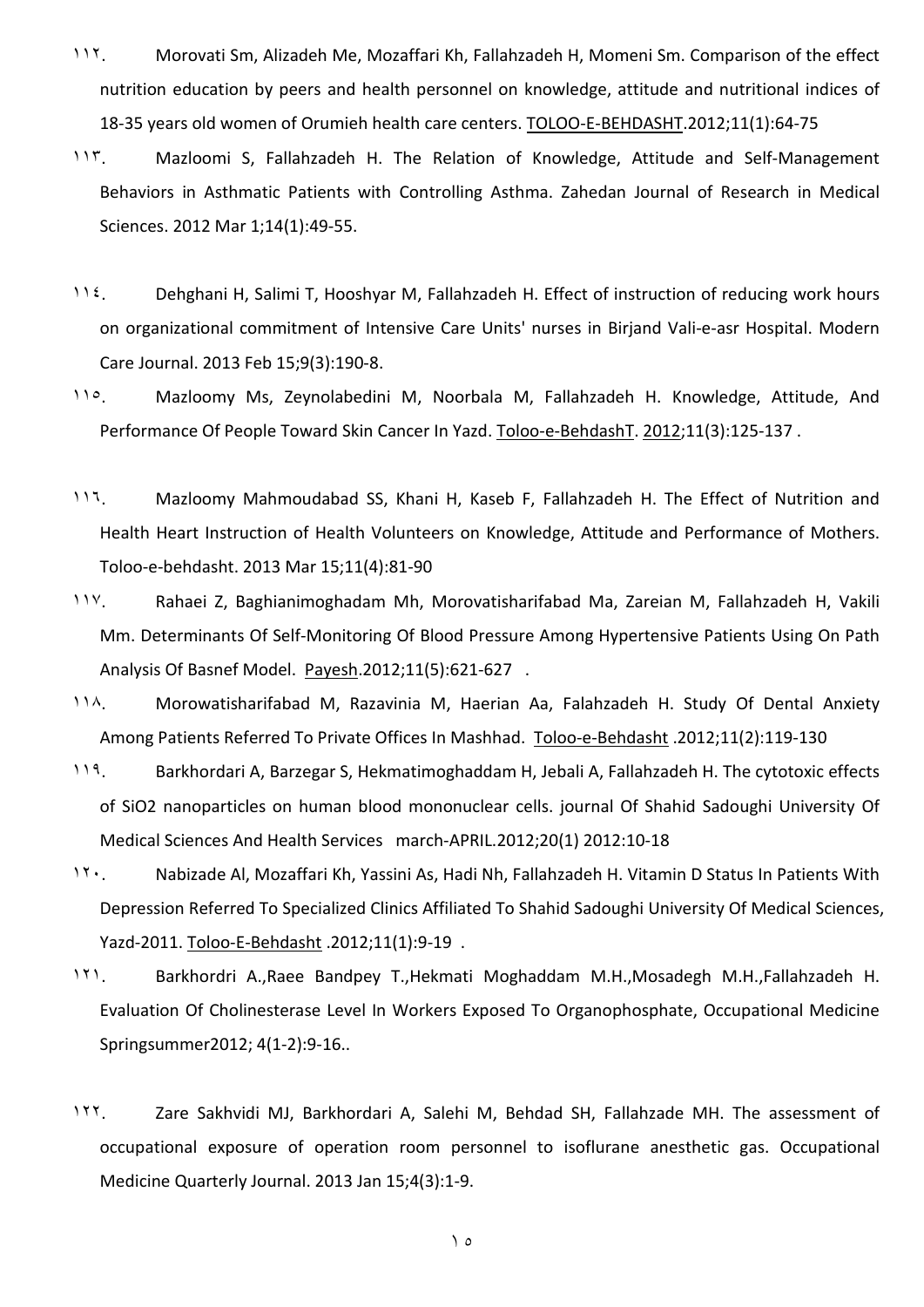- ۱۲۳. Ahadi Z, Mozaffari Kh, Afkhami Am, Jalali Kb, Fallahzadeh H. Comparison Of The Effect Of Green And Sour Tea On Blood Glucose And Lipids Profile In Patients With Type 2 Diabetes Mellitus. [Toloo-e-](http://en.journals.sid.ir/JournalList.aspx?ID=13745)[Behdasht.](http://en.journals.sid.ir/JournalList.aspx?ID=13745)2012;11(3):113-124
- 112. Masoudi Bd, Baghianimoghadam Mh, Sharifirad G, Fallahzadeh H. Evaluation Of Preventive Behaviors Of Addiction Based On Health Belief Model (HBM) among Male High School Students in Boroujen, Iran. Health System [Research.](http://en.journals.sid.ir/JournalList.aspx?ID=13821)2012;8(2):237-246
- ۱۲٥. Askari R, Goudarzi R, Fallahzadeh H, Zarei B, Dehqani Tafti A. Efficiency appraisal of Yazd university of medical science hospitals by quantitative approach data envelopment analysis (DEA). Journal of Payavard Salamat. 2012 Sep 15;6(3):215-24.
- ۱۲٦. Falah-Tafti A, Jafari AA, Lotfi-Kamran MH, Fallahzadeh H, Hayan RS. A comparison of the efficacy of nystatin and fluconazole incorporated into tissue conditioner on the in vitro attachment and colonization of Candida albicans. Dental research journal. 2010;7(1):18.
- ۱۲۷. Morowatisharifabad MA, Fadaeevash N, Allahverdipour H, Fallahzadeh H. Study Of Smoking Predictors Based On Prototype/Willingness Model Omong High School Students In Maragheh. [Toloo](http://en.journals.sid.ir/JournalList.aspx?ID=13745)[e-Behdasht.](http://en.journals.sid.ir/JournalList.aspx?ID=13745)2012;11(3):25-35
- ۱۲۸. Bazm S, Fallahzadeh H. A Survey on a Decade of Scientific Production of Mazandaran, Baghiyatallah, Hamedan and Shahid Sadoughi Universities of Medical Sciences in Web of Science. J Mazand Univ Med Sci. 2012;23:144-9.
- 119. Bazm S, Fallahzadeh H. A Survey on a Decade of Scientific Production of Mazandaran, Baghiyatallah, Hamedan and Shahid Sadoughi Universities of Medical Sciences in Web of Science. J Mazand Univ Med Sci. 2012;23:144-9.
- ۱۳۰. Bazm S, Fallahzadeh H. A Survey on a Decade of Scientific Production of Mazandaran, Baghiyatallah, Hamedan and Shahid Sadoughi Universities of Medical Sciences in Web of Science. J Mazand Univ Med Sci. 2012;23:144-9.
- ۱۳۱. Fallahzadeh H, Haerian A, Bahrami N. Cost-income analysis of oral health units of health care centers in Yazd city.
- ۱۳۲. Journal of Dental Medicine. 2012 Jul 15;25(3):217-23.
- ۱۳۳. Talaei B, Mozaffari-Khosravi H, Jalali BA, Mahammadi M, Najarzadeh A, Fallahzadeh H. The Effect of Ginger on Blood Glucose, Lipid and Lipoproteins in Patients with Type 2 Diabetes: A Double-Blind Randomized Clinical Controlled Trial. SSU\_Journals. 2012 Aug 15;20(3):383-95.
- ۱۳٤. Momeni Sarvestani M.,Morowatisharifabad M.A.,Barkhordari Firoozabadi A.,Fallahzadeh H.Comparison Of Coping Appraisal And Threat Appraisal Processes In Predicting Unsafe Driving Behaviors And Intention Among 19 Years-Old-And-Above In Drivers Yazd City, Toloo-Ebehdasht. 2011; 10(2 (32)):69-80..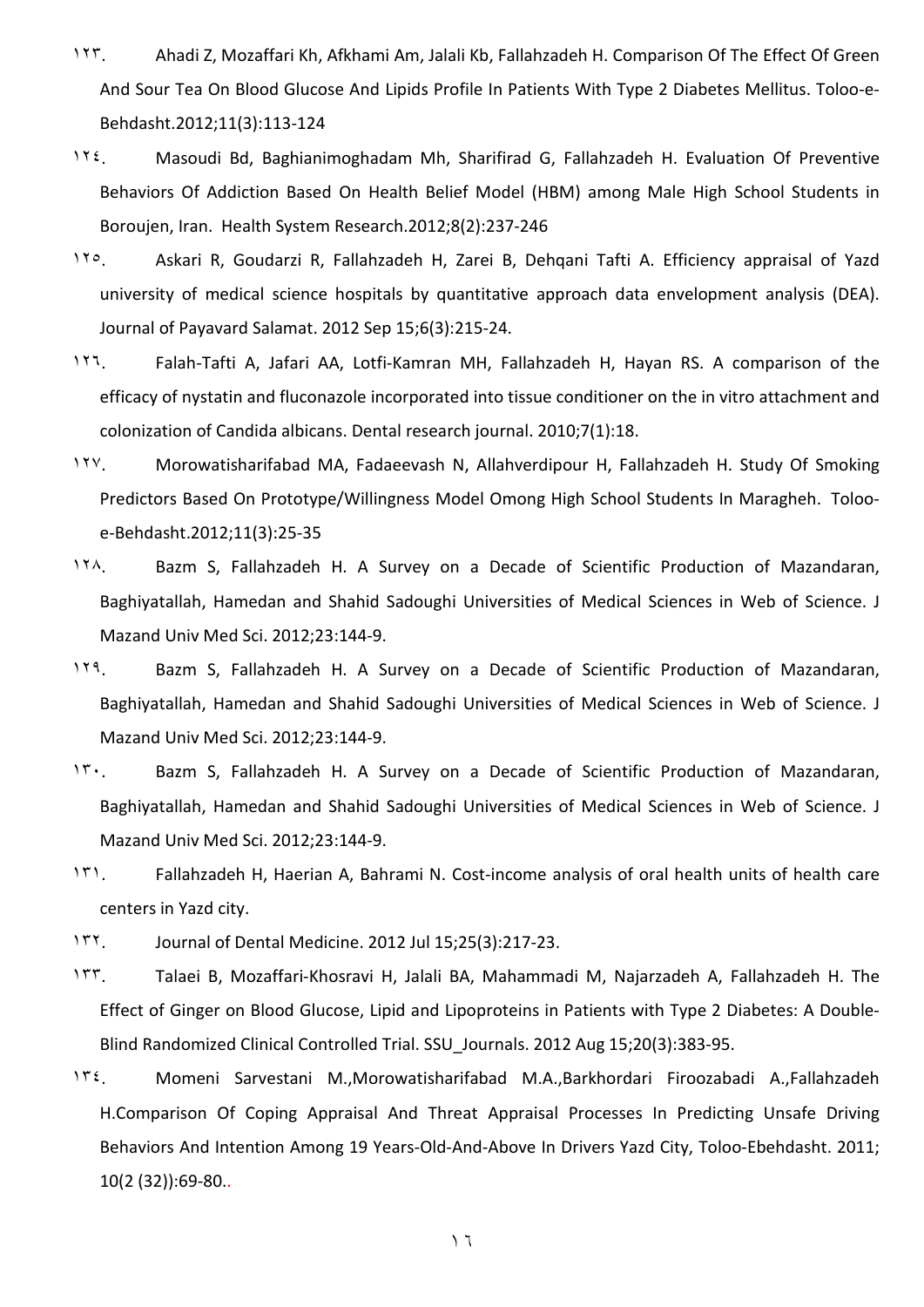- ۱۳٥. Morowatisharifabad MA , Panahei P, Ramazankhani A , Falahzadeh H , Mirzaei Alavijeh M . The Survey of knowledge, attitude and chewing gum status of 15 years old and older in Karaj city Regarding health Effects of chewing Gum.the journal of tolooe behdasht.2013;12(4):125-133
- ۱۳٦. BAGHIANI MM, Shojaeazadeh D, Mohamadloo A, Fallahzadeh H, Ranjbary M. Evaluation of preventive behaviors of UTI based on health belief model (HBM) in mothers with girls younger than 6 years old. Toloo-e-Behdasht .2013; 12(1 (38)):78-88.
- ۱۳۷. Morowatisharifabad MA, Pourtaheri A, Fallahzadeh H, Sadeghizadeh Yazdi J, Ghaneian MT. Study of Food Handling Behaviors among Women in Kerman in 2013. Toloo-e-behdasht. 2013 Sep 15;12(2):159-73.
- ۱۳۸. Keyghobadi N, Lotfi MH, Fallahzadeh H, Akhondi M. Nutritional Factors Related to Colorectal Cancer in the Residents of Yazd City, Iran. Journal of Health and Development. 2013;2(3):171-81.
- ۱۳۹. Zare Sakhvidi MJ, Mihanpoor H, Falahzadeh H, Mostaghaci M, Halvani GH, Samouri F. Comparison of exposure assessment models, expert judgment and Bayes analysis, in Prediction of the tile industry respiratory exposures. Occupational Medicine Quarterly Journal. 2014 Jan 15;5(4):52-9.
- 1٤٠. Mazloomy Mahmoodabad SS, Zolghadr R, Mirhossaini J, Yasini Ardakani SM, Fallahzadeh H, Askari J.Effect of Benson Relaxation Education on Quality of Life in Patients after open Heart Surgery in Yazd City. Toloo-e-behdasht.2013;12(2):88-96
- 1٤١. Bagheri Nesami N, Mozaffari-Khosravi H, Najarzadeh A, Salehifar E, Fallahzadeh H. Effect of Coenzyme-Q10 Supplementation on Blood Pressure in Hypertensive Patients: A Randomized Double-Blind Clinical Trial. Toloo-e-behdasht.2013;12(1):14-23.
- ۱٤۲. Baghianimoghadam MH , Dehghanpour M, Shahbazi H, Kahdouee G, Dastgerdi G, Falahzadeh H. A survey Relation Between Optimism and General Health in University Students in Yazd Iran. Toloo-ebehdasht.2013;12(2):89-101
- ۱٤۳. Mazloomi mahmodabad SS , Zare A , Mozaffari-Khosravi H , Fallahzadeh H , Fazelpour SH . Surrey of Effectiveness of Educational Theatre on Knowledge, Attitude and Behavior of Women's in Consumption of Oil and Fats. Toloo-e-behdasht .2013;12(2):38-47
- ۱٤٤. FallahZadeh H, Fallah M, Lotfi M. Analysis for Hidden Bias in Uncontrolled Clinical Trials And It Applications for Comparing Two Treatment Regimens of Patients With Nonalcoholic Fatty Liver. Tolooe-behdasht. 2014; 12 (4) :179-191
- ۱٤٥. Morowatisharifabad M, Hajizadeh H, Akhavan Karbasi S, Fallahzadeh H. Study of the Status of 6-12 Months Children Exclusive Breast-fed up to Six Months and its Related Factors in the Urban Health Care Centers of Ardakan City. Toloo-e-behdasht. 2013; 12 (3) :84-94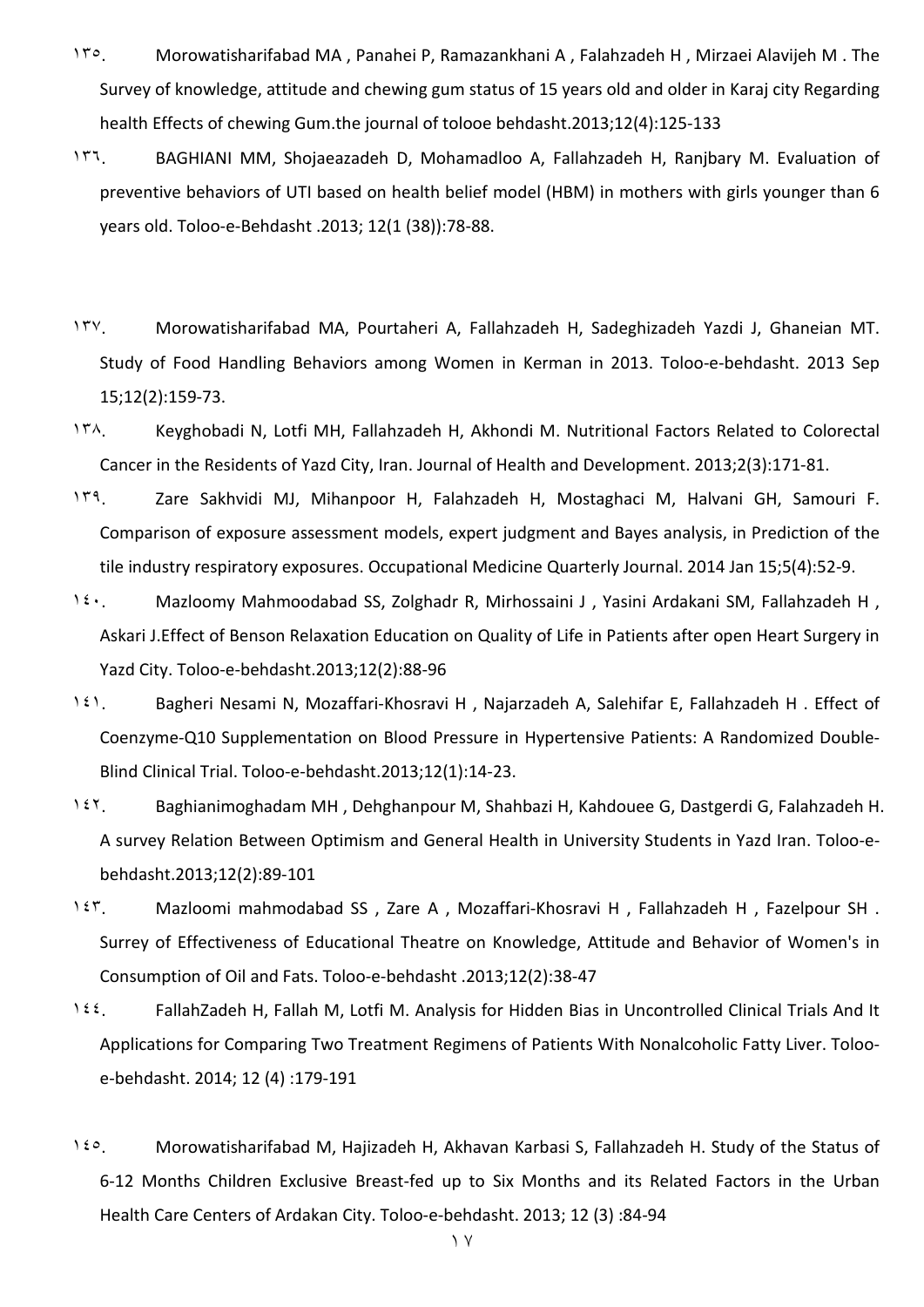- ۱٤٦. Abbasgholizadeh N, Mazloomi-Mahmodabadi S, Baghianimoghadam M, Fallah zadeh H, Afkhami Ardekani M, Mozaffari-Khosravi H, et al . Improving Uutritional Behaviors of Pre-Diabetic Patients in Yazd City: a Theory-Based Intervention. Journal of health. 2013; 4 (3) :207-216
- ۱٤۷. Akbari Fakhrabadi M, Talaei B, Fallahzadeh H, Nadjarzadeh A. The effect of CoQ10 Supplementation on the Blood Pressure of Patients with Type Two Diabetes. . Toloo-e-behdasht. 2015; 13 (6) :152-163
- ۱٤۸. Baghianimoghadam M, Sharifi E, Mozafari-Khosravie H, Falahzade H, Karimei-Zarch M. The study of Knowledge, Attitude and practice of Pregnant Moders abut consumption of milk and dairy products in Yazd. Toloo-e-behdasht. 2014; 13 (2) :58-71
- ۱٤۹. Morowati Sharifabad MA, Karimian kakolaki Z, Bokaei M, Fallahzadeh H, Mirrezaii S. Frequency of Marital Dissatisfaction in Couples With Wives Who Suffer From Premenstrual Syndrome in The City of Yazd . Journal Health System Research .2014; 10(2):315-325
- ۱٥۰. Mazloomymahmmodabad SS ,Soltani T ,Morowatisharifabad MA,Fallahzadeh H.Activities of Daily Living and Prevalence of Chronic diseases Among Elderly People in Yazd. Toloo-e-behdasht. 2014; 13 (3) :42-53
- ۱٥۱. Mirzaei M, Afzali M, Lotfi M, Alavinia S, Fallahzadeh H, Ayatollahi J. Hepatitis B infection in North Khorasan province during march 2010 to February 2012. 3.Journal of North Khorasan University of Medical Sciences. 2014; 6 (2) :425-431
- ۱٥۲. Binesh F, Pirei ArdakaniM, Yosefi A, Falahzadeh H, Zinat Motlagh F. Causes of Neonatal Cholestasis in Shahid Sadoughi- Yazd Hospital: A SixYear Histopathologic Study. Journal Health System Research 2014; 10(1): 77-84
- ١٥٣. Baghiani Moghadam M, Taheri G, Fallah Zadeh H, Parsa M. The effect of instructional designed SMS based on Health Belief Model (HBM) on adoption of self-care behavior of patients with type II diabetes. Modern Care Journal. 2014; 11 (1) :10-18
- ۱٥٤. Morowatisharifabad M, Bonyadi F, EbrahimzadehArdakani M, Falahzadeh H, Malekzadeh E. Study of Sun Protective Behaviors for Skin Cancer Prevention and Its Barriers among Kazeroon Farmers. . Toloo-e-behdasht. 2015; 13 (5) :68-82
- ۱٥٥. Bayat-Chadegani E, Fallahzadeh H, Askari Gh, Rahavi R, Maghsoudi Z, Nadjarzadeh A. The Effect of Pomegranate Juice Supplementation on Muscle Damage, Oxidative Stress and Inflammation Induced by Exercise in Healthy Young Men. Journal Isfahan Medical School.2015; 32(320): 2464-72
- ۱٥٦. Momayyezi MA , Fallahzadeh , Momayyezi MO.Evaluation of Students Awareness of Concepts, Computer Software and Using Database in Shahid Sadoughi University of Medical Sciences. Research in Medical Education.2014;6(2):11-18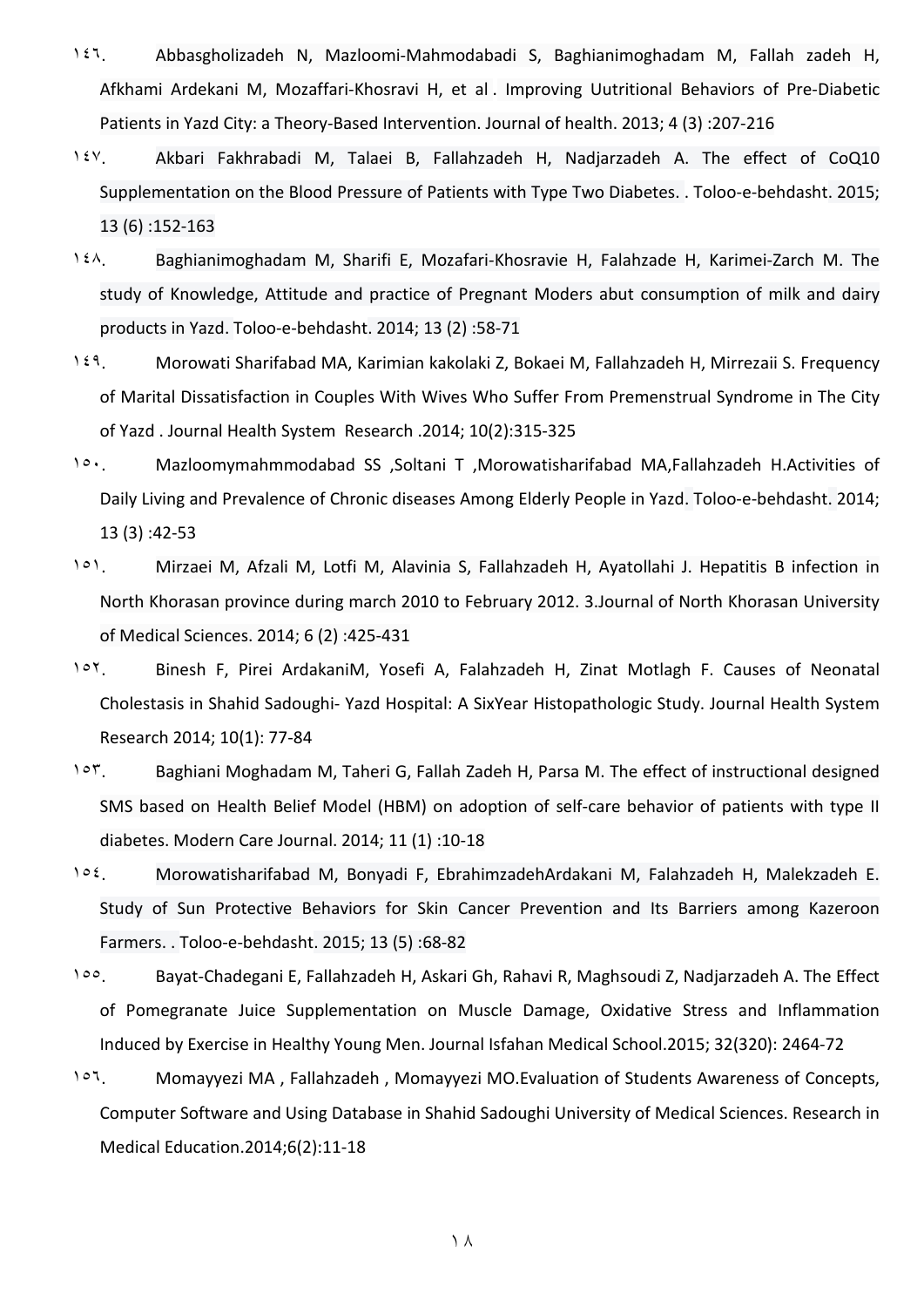- ۱٥۷. Shokohifar M, Falahzadeh H. Determination quality of lifein patients with type II diabetes andpresentation a structural model. Journal Mazandaran University Medical Sciences. 2014; 24 (116) :84-92
- ۱٥۸. Fallahzadeh H, Farahmand Z, Mohammadi F, Momayyezi M. A Survey on the Relation between Consumption of Fruit and Vegetables and Depression, Anxiety and Stress in Students of Shahid Sadoughi University of Medical Sciences. Toloo-e-behdasht. 2015; 13 (5) :141-152
- ۱٥۹. Fallahzadeh H,Ghafarikia M ,Keyghobady N,Saadati H.Comparison of Depression and Anxiety in Employed Women With Housewives Women In Shiraz City in 2012. Toloo-e-behdasht. 2014; 13 (1) :115-123
- 17. Ghaneian M, Ehrampoush M, Jebali A, Mozaffary S, Hekmatimoghaddam S, Fallahzadeh H et al. The study of the stability, toxicity and antimicrobial effect of allicin solution. Toloo-e-behdasht. 2016; 14 (5) :141-150
- ۱٦۱. Fallahzadeh H, Golshanzadeh Z, Mozafari H, Momayezi M. Meta-analysis of studies on the effect of vitamin D supplementation on blood glucose, lipid profile and inflammatory markers in patients with diabetes. Toloo-e-behdasht. 2016; 14 (5) :29-37
- ۱٦۲. MazloomiMahmoodabad S, Rezaeian M, Hosseinzadeh N, Fallahzadeh H, Barkhordari A. Effectiveness of Education based on Health Belief Model (HBM) on Preventive Behaviors of Pesticide Exposure in Agricultural Worker. Toloo-e-behdasht.. 2016; 14 (6) :247-260
- ۱٦۳. Mazloomi S, Moradi M, Fallahzade H, Zare A, Khoshakhlagh A, Barzegarpour V. The Study of Dangerous Behavior of Drivers in the Yazd City in 2013. . Toloo-e-behdasht. 2016; 14 (6) :14-23
- ۱٦٤. Momayyezi M, Fallahzadeh H, Farzaneh F. Physical activity in People with High Blood Pressure: A Case – control Study. Toloo-e-behdasht. 2016; 14 (6) :139-148
- 11°. Askari R, Dolatiyan M, Montazeralfarag R, Fallahzadeh H. The Relationship between Organizational Spirituality and Workaholism among Nurses of Teaching Hospitals Affiliated to Shahid Sadoughi University of Medical Science In 2014. Toloo-e-behdasht. 2016; 14 (6) :494-506
- ١٦٦. Mirzaei M, Akbari Z, Fallahzadeh H. The relationship between sleep quantity and quality and the incidence of diabetes mellitus. KAUMS Journal ( FEYZ ). 2015; 19 (5) :430-437
- ١٦٧. Morowatisharifabad M, Karimiankakolaki Z, Bokaei M, Fallahzadeh H, Gerayllo S, Farhmand A. Study of Knowledge and Practice of Men with Wives who Suffer From Premenstrual Syndrome about the Syndrome in Yazd City. Toloo-e-behdasht. 2015; 14 (3) :95-110
- ۱٦۸. Tabei A, Hosseini F, Fallahzadeh H, Mohammadi Y, Ranaie A, Najarzadeh A. Effect of Multivitamin Complex Supplementation on Mood Disorders, Anxiety, and Depression in Elderlies. Journal Neyshabur University Medical Sciences. 2015; 3 (2) :1-9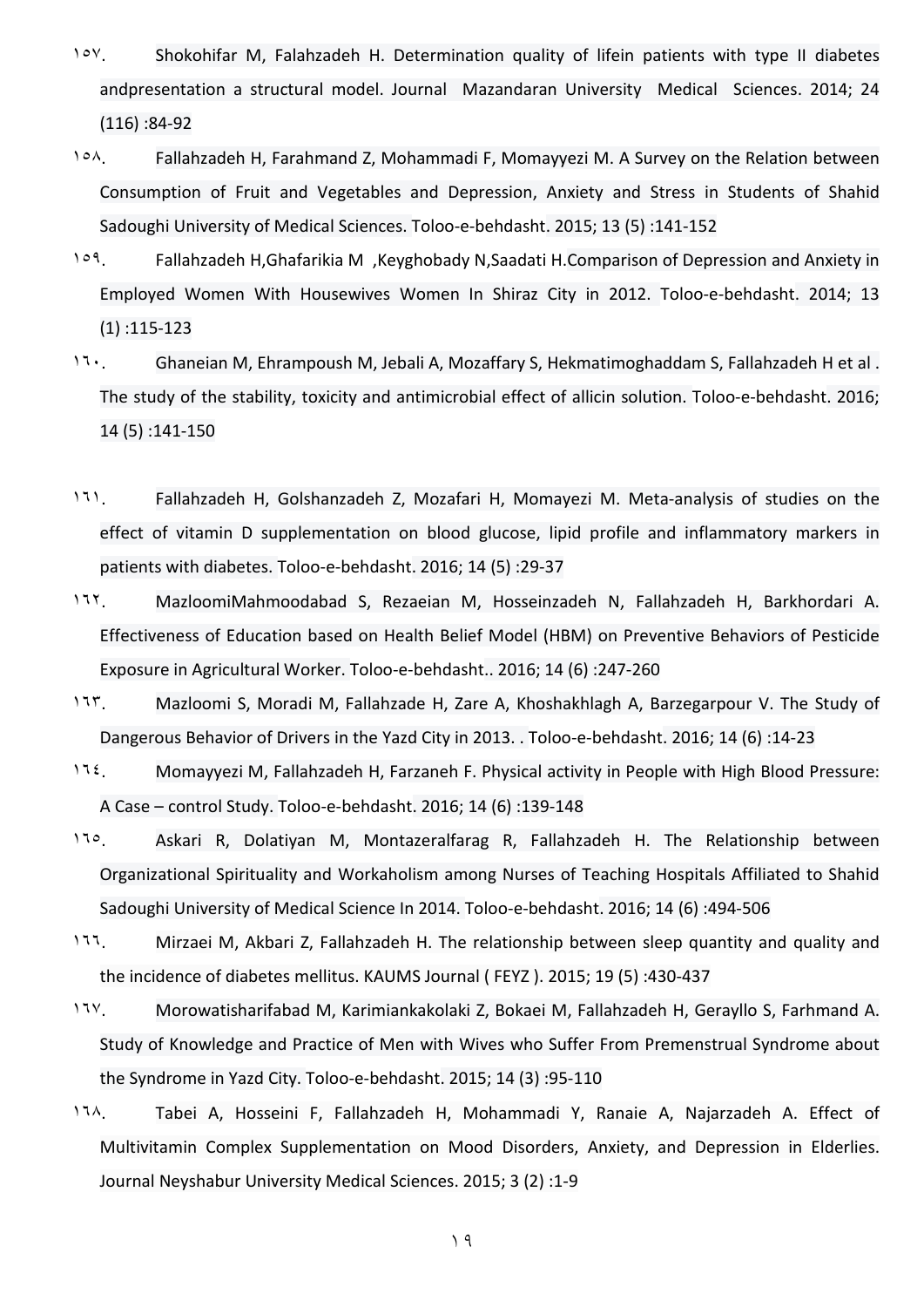- ۱٦۹. BaghianiMoghadam M, Vaezian Z, Karimiankakolaki Z, Hemayati R, Fallahzade H. Evaluating Effect of Self-care Behavior Training as well as its Benefits and Barriers on the Patients Undergoing Hemodialysis. Toloo-e-behdasht. 2016; 14 (5) :103-114
- ۱۷۰. Askari R, Montazeralfaraj R, Fallahzadeh H, Ahmadi J. The Healthy Development of Yazd Province in 2013; using the Techniques of Numerical Taxonomy. Toloo-e-behdasht. 2016; 14 (6) :481- 493
- ۱۷۱. Fallah Tafti L, Mozafari Khosravi H, Najarzadeh A, Falahzadeh H. Food Security Status of Elders and Its Related Factors in Arak in 2012. . Toloo-e-behdasht . 2016; 14 (5) :64-78
- ۱۷۲. Azari far B, Lotfi M, Taban Sadeghi M, Fallahzade H, Hoseini F, Keyghobadi N. The Relationship between Stress and Coronary Artery Disease in Yazd in 2012. Toloo-e-behdasht. 2016; 14 (6) :125-136
- ۱۷۳. Lotfi M, Rahimi Pordanjani S, Falah Zade H, Rabei A, Ordooei M. Comparing the Growth Pattern of the First 5-Year Life in Children with Congenital Hypothyroidism in Yazd According to Growth Pattern of Normal Children of World Health Organization in 2014: A Cohort Study. Toloo-e-behdasht. 2016; 14 (6) :112-124
- ۱۷٤. Ehrampoosh M, ZareSakhvidi M, Mehrparvar A, fallahzadeh H, Soltanianzadeh Z, Gamshidi S et al . Evaluating Suspended Particles Concentration of the Inside and Outside Air of the Classroom and Its Influencing Factors in Middle schools and High Schools of Yazd. Toloo-e-behdasht. 2015; 14 (4) :11- 22
- ۱۷٥. Mazloomymahmoodabad S, Ardjmandi M, Farajkhoda T, Karimi zarchi M, Fallah zadeh H. To Evaluate Health-Related Quality of Life in Women with Polycystic Ovary Syndrome in Yazd,2014. Tolooe-behdasht. 2016; 14 (6) :236-246
- ۱۷٦. Taheri M, Dehghani A, Lotfi M, Noorishadkam M, Fallahzadeh H. Study of Maternal risk factors associated with the incidence of congenital heart disease: a Case-Control study. Journal of Pediatric Nursing. 2015; 2 (1) :70-78
- ۱۷۷. Najarzade A, Hemayati R, Zavar Reza J, Fallahzade H, Mozaffari-Khosravi H, Taghizadeh M et al . Effects of Hibiscus Subdariffa on Albuminuria and Hypertension in Patients with Diabetic Nephropathy. Toloo-e-behdasht. 2016; 14 (6) :107-118
- ۱۷۸. Amiri F, Lotfi M H, Fallahzadeh H, Forouzannia S K. The Association between Lifestyle-related Risk Factors and Coronary Artery Disease in Residents of Yazd Province: A Case-control Study. Journal of Health & Development. 2016; 5 (2) :98-109
- ۱۷۹. Derakhshan Z, Ehrampoush MH, Mahvi AH, Ghaneian MT, Mazloomi SM, Faramarzian M, et al. Biodegradation of atrazine from wastewater using moving bed biofilm reactor under nitrate-reducing conditions: A kinetic study. Journal of environmental management. 2018;212:506-13.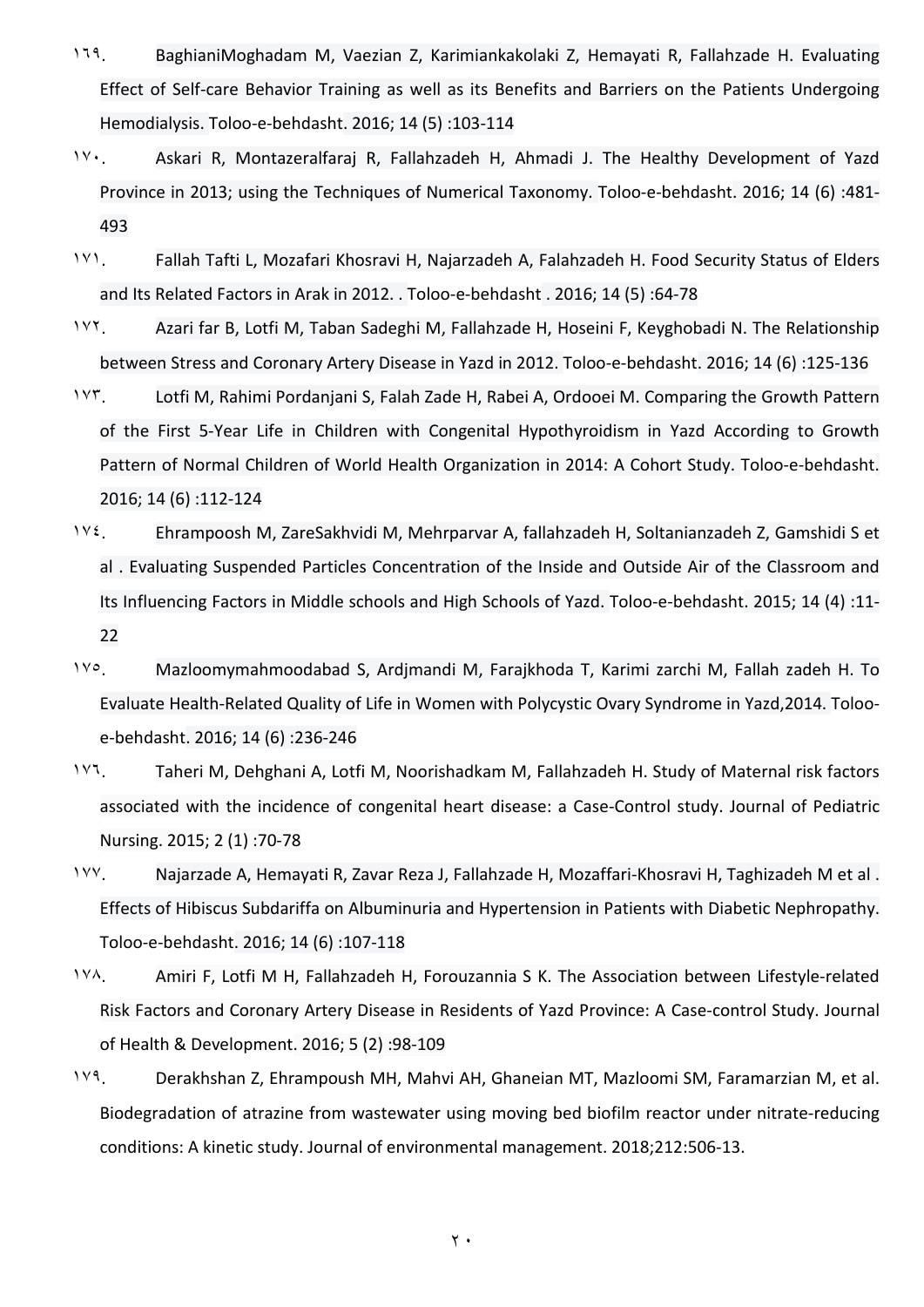- ۱۸۰. Derakhshan Z, Mahvi AH, Ehrampoush MH, Ghaneian MT, Yousefinejad S, Faramarzian M, et al. Evaluation of kenaf fibers as moving bed biofilm carriers in algal membrane photobioreactor. Ecotoxicology and environmental safety. 2018;152:1-7.
- ۱۸۱. Derakhshan Z, Mahvi AH, Ghaneian MT, Mazloomi SM, Faramarzian M, Dehghani M, et al. Simultaneous removal of atrazine and organic matter from wastewater using anaerobic moving bed biofilm reactor: A performance analysis. Journal of environmental management. 2018;209:515-24.
- ۱۸۲. Eslami H, Ehrampoush MH, Falahzadeh H, Hematabadi PT, Khosravi R, Dalvand A, et al. Biodegradation and nutrients removal from greywater by an integrated fixed-film activated sludge (IFAS) in different organic loadings rates. AMB Express. 2018;8(1):3.
- ۱۸۳. Goodarzi-Khoigani M, Mahmoodabad SSM, Moghadam MHB, Nadjarzadeh A, Mardanian F, Fallahzadeh H, et al. Prevention of insulin resistance by dietary intervention among pregnant mothers: A randomized controlled trial. International journal of preventive medicine. 2017;8.
- ۱۸٤. Goodarzi-Khoigani M, Moghadam MHB, Nadjarzadeh A, Mardanian F, Fallahzadeh H, Mazloomy-Mahmoodabad S. Impact of nutrition education in improving dietary pattern during pregnancy based on pender's health promotion model: A randomized clinical trial. Iranian journal of nursing and midwifery research. 2018;23(1):18.
- ۱۸٥. Mahmoodabad SSM, Khajedehi Z, Mahmoodabadi HZ, Fallahzadeh H. Investigating the Factors Related to Substance Use in the Iranian High School Students Using the Positive Youth Development Model. Iranian Journal of Psychiatry and Behavioral Sciences. 2017;11(2).
- ۱۸٦. Mahmoodabad SSM, Tonekaboni NR, Farmanbar R, Fallahzadeh H, Kamalikhah T. The effect of motivational interviewing-based intervention using self-determination theory on promotion of physical activity among women in reproductive age: a randomized clinical trial. Electronic physician. 2017;9(5):4461.
- ۱۸۷. Mehrabbeik A, Mahmoodabad SSM, Khosravi HM, Fallahzadeh H. Breakfast consumption determinants among female high school students of Yazd Province based on Pender's Health Promotion Model. Electronic physician. 2017;9(8):5061.
- ۱۸۸. Momayyezi M, Fallahzadeh H, Farzaneh FF, Momayyezi M. Sleep Quality and Disturbances in Children and Adolescents with Cancers: A Cross-Sectional Study. International Journal of Pediatrics. 2018;6(4):7529-42.
- ۱۸۹. Morowatisharifabad MA, Faryabi R, Sardooei ZA, Fallahzadeh H, Sakhvidi MJZ. Predictors of Safety Behavior Among Jiroft-City Greenhouse Spray Workers Based on Protection Motivation Theory in 2016. Iranian Red Crescent Medical Journal. 2017;19(8).

۲۱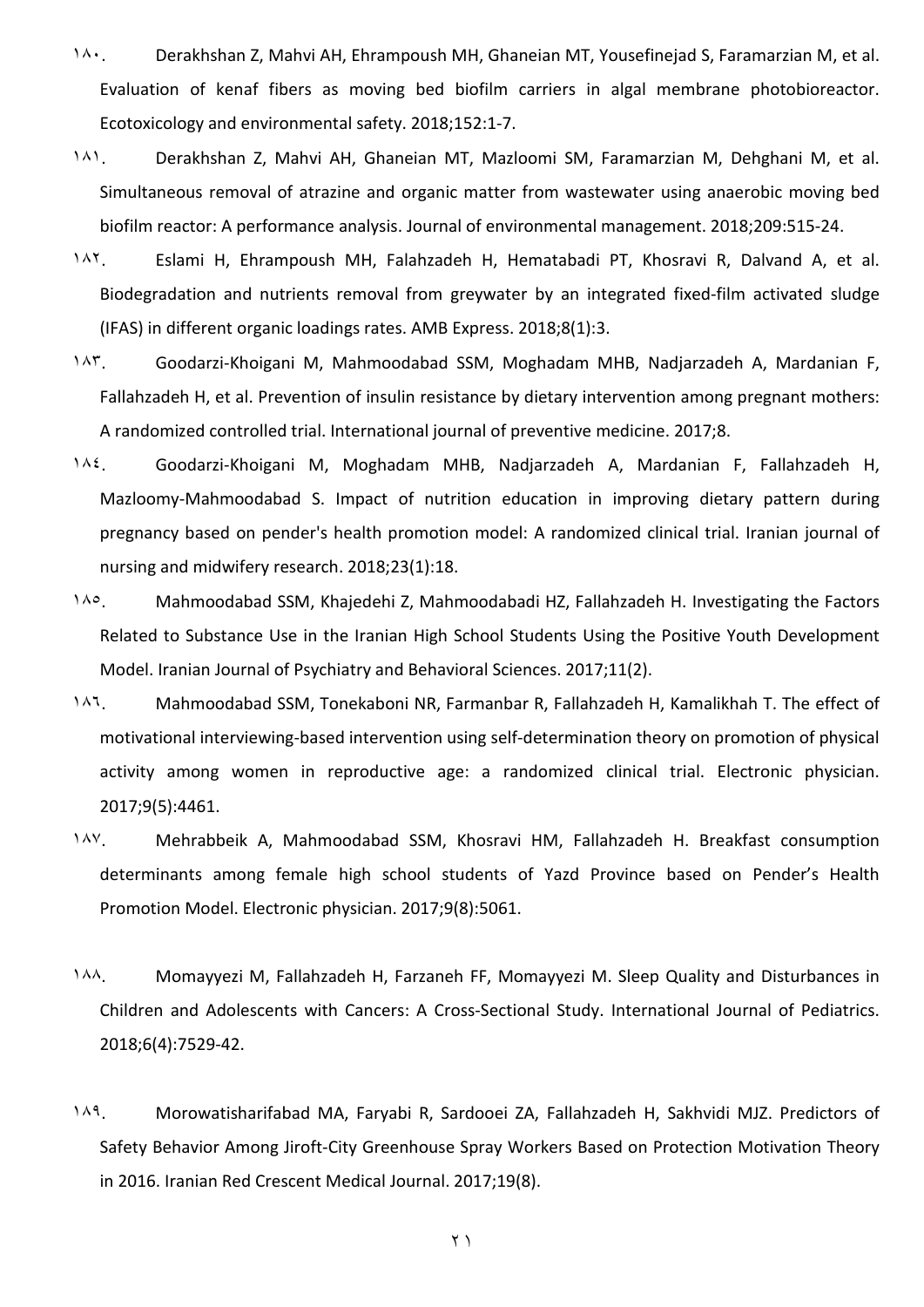- ۱۹۰. Morowatisharifabad MA, Khankolabi M, Mozaffari-Khosravi H, Fallahzade H, Gerami MH, Salehi-Abargouei A. Parenting Style, Parental Feeding Practices and Children's Nutritional Status in Authoritative Parenting Style Model: A Structural Equation Modeling. Iranian Red Crescent Medical Journal. 2017;19(3).
- ۱۹۱. Morowatisharifabad MA, Rahimi T, Farajkhoda T, Fallahzadeh H, Mohebi S. Exploring the feelings of Iranian women of reproductive age about health care seeking behavior: a qualitative study. Health promotion perspectives. 2018;8(1):71.
- ۱۹۲. Shahvazi S, Onvani S, Heydari M, Mehrzad V, Nadjarzadeh A, Fallahzadeh H. Assessment of nutritional status using abridged scored patient-generated subjective global assessment in cancer patient. Journal of cancer research and therapeutics. 2017;13(3):514.
- ۱۹۳. Babaei F, Ehrampoush MH, Eslami H, Ghaneian MT, Fallahzadeh H, Talebi P, et al. Removal of linear alkylbenzene sulfonate and turbidity from greywater by a hybrid multi-layer slow sand filter microfiltration ultrafiltration system. Journal of cleaner production. 2019;.31-211:922
- ۱۹٤. Eftekhari A, DehghaniTafti A, Nasiriani K, Hajimaghsoudi M, Fallahzadeh H, Khorasani-Zavareh D. Management of preventable deaths due to road traffic injuries in prehospital phase; a qualitative study. Archives of academic emergency medicine. 2019;7(1
- ۱۹٥. Eftekhari A, Tafti AD, Khorasani-Zavareh D, Nasiriani K, Hajimaghsoudi M, Falahzadeh H. Root Causes of Preventable Prehospital Deaths in Road Traffic Injuries: A Systematic Review. Trauma Monthly. 2019;24(4):e88412-e.
- ۱۹٦. Eslami H, Ehrampoush MH, Esmaeili A, Ebrahimi AA, Ghaneian MT, Falahzadeh H, et al. Synthesis of mesoporous Fe-Mn bimetal oxide nanocomposite by aeration co-precipitation method: Physicochemical, structural, and optical properties. Materials Chemistry and Physics. 2019;.72-224:65
- ۱۹۷. Eslami H, Ehrampoush MH, Esmaeili A, Salmani MH, Ebrahimi AA, Ghaneian MT, et al. Enhanced coagulation process by Fe-Mn bimetal nano-oxides in combination with inorganic polymer coagulants for improving As (V) removal from contaminated water. Journal of cleaner production. 2019;.92-208:384
- ۱۹۸. Fallahzadeh H, Abadi HZM, Momayyezi M, Moghadam HM, Keyghobadi N. The comparison of depression and anxiety between fertile and infertile couples: A meta-analysis study. International Journal of Reproductive Biomedicine. 2019;17(.(3
- ۱۹۹. Fallahzadeh RA, Mahvi AH, Meybodi MN, Ghaneian MT, Dalvand A, Salmani MH, et al. Application of photo-electro oxidation process for amoxicillin removal from aqueous solution: Modeling and toxicity evaluation. Korean Journal of Chemical Engineering. 2019;36(5):713

 $\forall$   $\forall$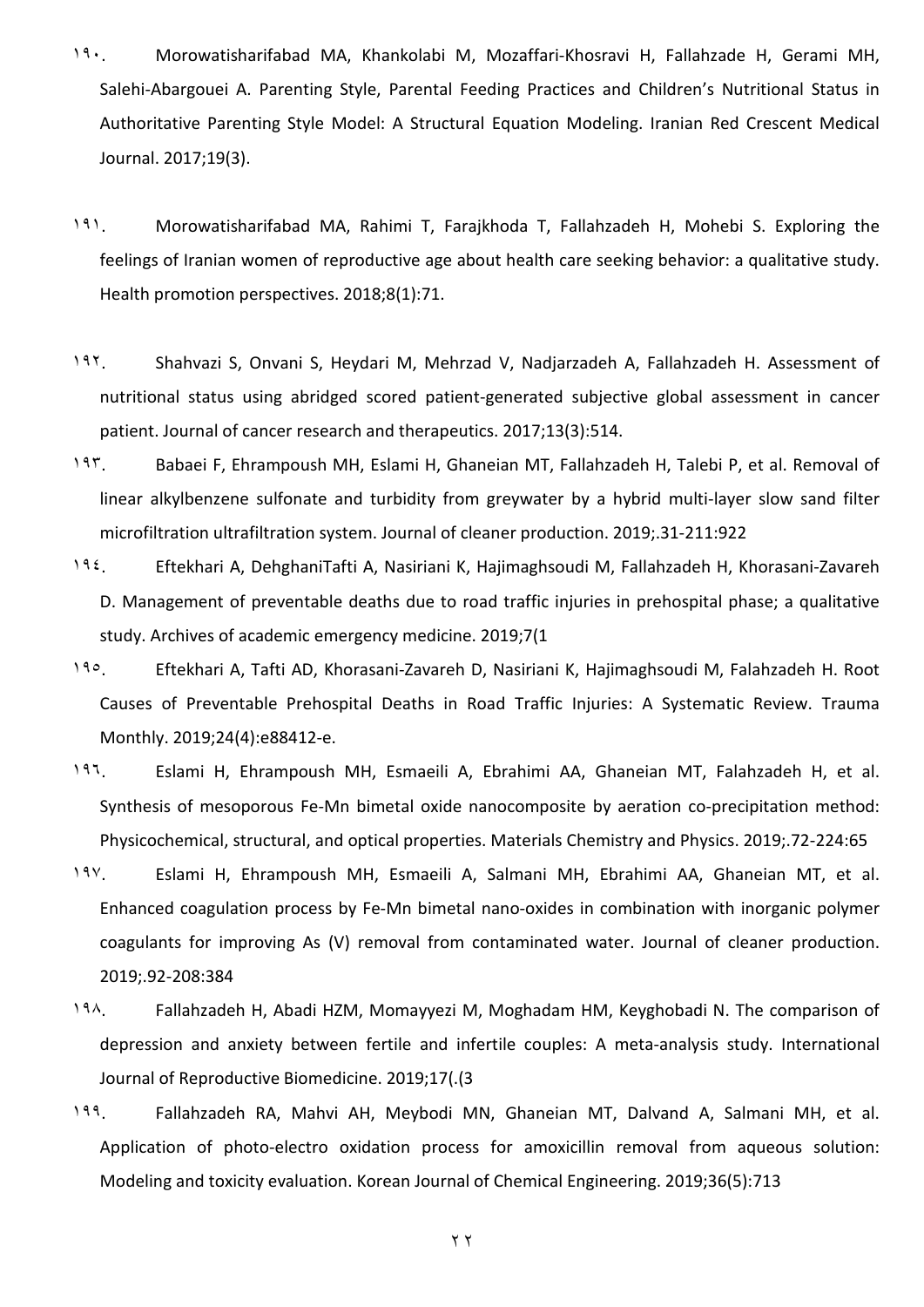- ۲۰۰. Forouhari S, TESHNIZI SH, Ehrampoush MH, MAHMOODABAD SSM, Fallahzadeh H, Tabei SZ, et al. Relationship between religious orientation, anxiety, and depression among college students: A systematic review and meta-analysis. Iranian journal of public health. 2019;48(1):.43
- ۲۰۱. Mahmoodabad SSM, Dashti S, Salehi-Abargouei A, Fallahzadeh H, Soltani MH. The Rate of Compliance of Prehypertension Individuals from Dietary Approaches to Stop Hypertension (DASH): An Application of the Theory of Planned Behavior. Annals of Medical and Health Sciences Research. 2019;9(1)
- ۲۰۲. Mahmoodabad SSM, Jadgal MS, Zareban I, Fallahzadeh H. Smokeless tobacco consumption awareness, attitude and behavior among guilds of Chabahar, Iran. Medical Science. 2019;23(96):.8-262
- ۲۰۳. Mahmoodabad SSM, Jadgal MS, Zareban I, Zadeh HF. The Determinants of Salivary Cotinine Concentration in Smokeless Tobacco Users. Open Access Macedonian Journal of Medical Sciences. 2019;7(5):.810
- ۲۰٤. Mahmoodabad SSM, Karimiankakolaki Z, Kazemi A, Fallahzadeh H. Self-efficacy and perceived barriers of pregnant women regarding exposure to second-hand smoke at home. Journal of education and health promotion. 2019;.8
- ۲۰٥. Mahmoodabad SSM, Karimiankakolaki Z ,Kazemi A, Mohammadi NK, Fallahzadeh H. Exposure to secondhand smoke in Iranian pregnant women at home and the related factors. 2019
- ۲۰٦. . Mahmoodabad SSM, Zareban I, Zadeh MHF, Jadgal MS. Classification and analysis of guild merchants using smokeless tobacco in Chabahar, Iran, based on the transtheoretical model. Update Dental College Journal. 2019;9(1):.22-16
- ۲۰۷. Momayyezi M, Fallahzadeh H, Mohebinia F. Predicting Behavior and Intention to Knowledge Sharing in Postgraduate Students Based on the Theory of Planned Behavior. Future of Medical Education Journal. 2019;9(3):.22-17
- ۲۰۸. Momayyezi M, Fallahzadeh H, Nogyni ZA, Anoosheh VS, Farzaneh F. Waiting Anxiety in Infertile Women Referring to Yazd Infertility Center. Zahedan Journal of Research in Medical Sciences. 2019;21(.(3)
- ۲۰۹. Namayandeh SM, Karimi A, Fallahzadeh H, Rahmanian M, Bafghi SMS, Soltani M, et al. The incidence rate of diabetes mellitus (type II) and its related risk factors: A 10-year longitudinal study of Yazd Healthy Heart Cohort (YHHC), Iran. Diabetes & Metabolic Syndrome: Clinical Research & Reviews. 2019;13(2):.41-1437
- ۲۱۰. Pakdaman M, Sari M, Montazeralfaraj R, Fallahzadeh H. Management Pattern of Health Benefactors' collaboration in Medical Sciences Universities of Iran. Journal of Community Health Research. 2019;8(3):76-164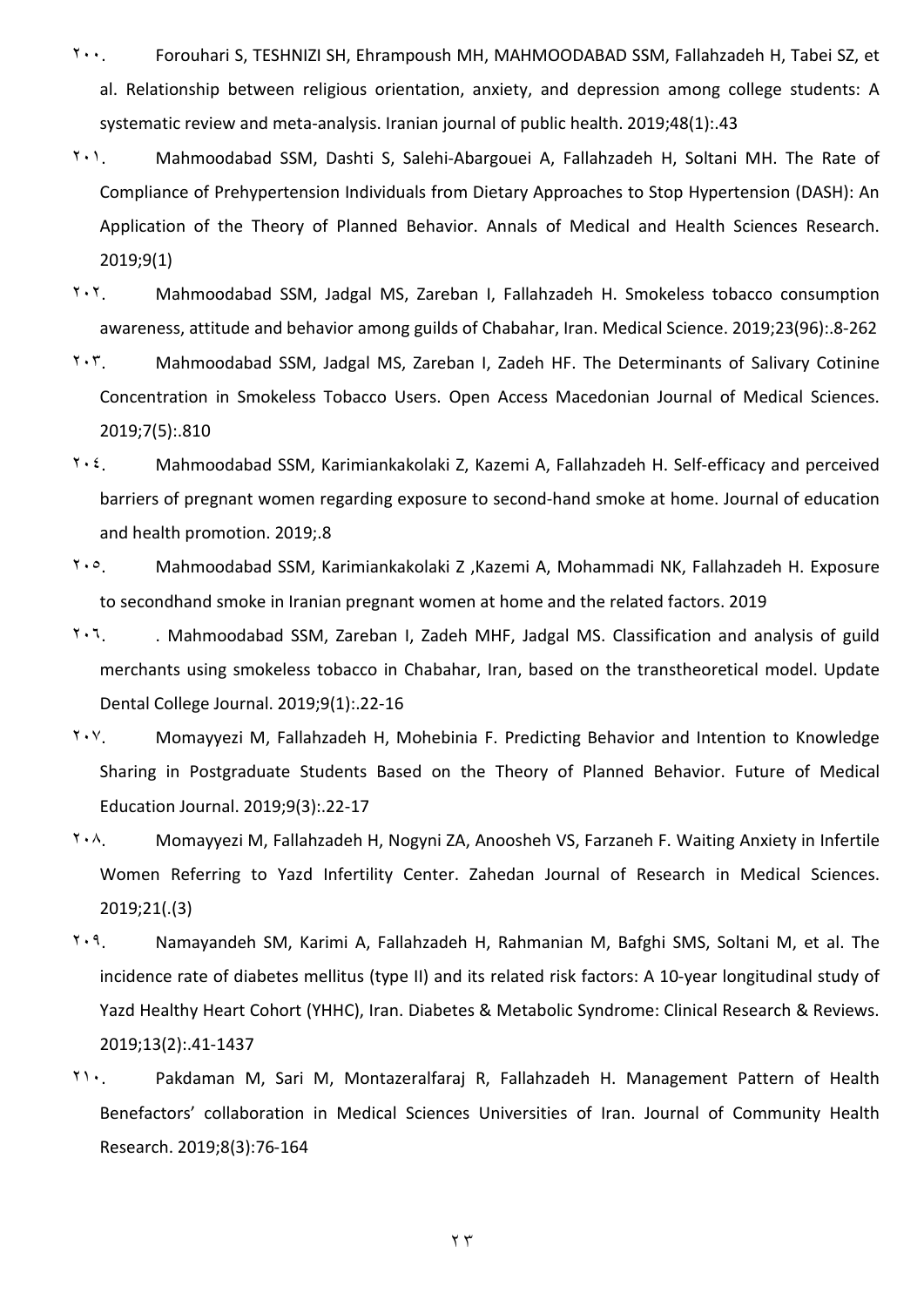- ۲۱۱. Rafati Fard M, Mazloomy Mahmoodabad S, Fallahzadeh H, Haghi M, Asadi M. Prevalence of obesity and overweight among office workers of pars special economic energy zone, Assaluyeh, Iran. HEALTHY AGING RESEARCH. .(1)8;2019
- ۲۱۲. Rafatifard M, Mahmoodabad SSM, Fallahzadeh H. The physical activity level and aerobic capacity estimation (VO2max) among the administrative staff of the Pars Special Economic Energy Zone (Assaluyeh, Iran) with different BMIs. Hormone molecular biology and clinical investigation. 2019
- ۲۱۳. Rahimdel T, Morowatisharifabad M, Salehi-Abargouei A, Mirzaei M, Fallahzadeh H. Evaluation of an education program based on the theory of planned behavior for salt intake in individuals at risk of hypertension. Health education research. 2019;34(3):.78-268
- ۲۱٤. Razmpoosh E, Safi S, Mazaheri M, Salehi-Abargouei A, Abdollahi N, Nazari M, et al. Effects of oral Nigella sativa oil on the expression levels and serum concentrations of adiponectin, PPAR-γ, and TNF-α in overweight and obese women: a study protocol for a crossover-designed, double-blind, placebo-controlled randomized clinical trial. Trials. 2019;20(1):.8-1
- ۲۱٥. Sadeghi R, Mahmoodabad SSM, Fallahzadeh H, Rezaeian M, Bidaki R, Khanjani N. Readability and suitability assessment of adolescent education material in preventing hookah smoking. International Journal of High Risk Behaviors and Addiction. 2019;8(1)
- ۲۱٦. Sadeghi R, Mazloomy Mahmoodabad SS, Khanjani N, Fallahzadeh H, Rezaeian M. The association between health literacy and smoking (Hookah and Cigarette) among the young men in Sirjan, Iran. Journal of Substance Use. 2019;24(4): 4-1
- ۲۱۷. Sangsefidi ZS, Hosseinzadeh M, Ranjbar AM, Akhondi-Meybodi M, Fallahzadeh H, Mozaffari-Khosravi H. The effect of total anthocyanin-base standardized (Cornus mas L.) fruit extract on liver function, tumor necrosis factor α, malondealdehyde, and adiponectin in patients with non-alcoholic fatty liver: a study protocol for a double-blind randomized clinical trial. Nutrition journal. 2019;18(1):.39
- ۲۱۸. Shahzeidi M, Nadjarzadeh A, Rahmanian M, Salehi Abargouei A, Fallahzadeh H, Mogibian M. The Effect of Oat Bran Supplement on Fasting Blood Sugar and Glycosylated Hemoglobin in Patients with Gestational Diabetes Mellitus: Single-blind Randomized Clinical Trial. Journal of Nutrition and Food Security. 2019;4(1):.16-7
- ۲۱۹. Sherafat A, Vaezi A, Vafaeenasab M, Ehrampoush M, Fallahzadeh H, Tavangar H. Responsibilityevading performance: The experiences of healthcare staff about triage in emergency departments: A qualitative study. Iranian journal of nursing and midwifery research. 2019;24(5):.379
- ۲۲۰. Sherafat A, Vaezi AA, Vafaeenasab M, Ehrampoush MH, Fallahzadeh H, Tavangar H. Evaluation of Emergency Nurses' Knowledge and Performance about Hospital Triage. Journal of Pharmaceutical Research International. 2019:1-7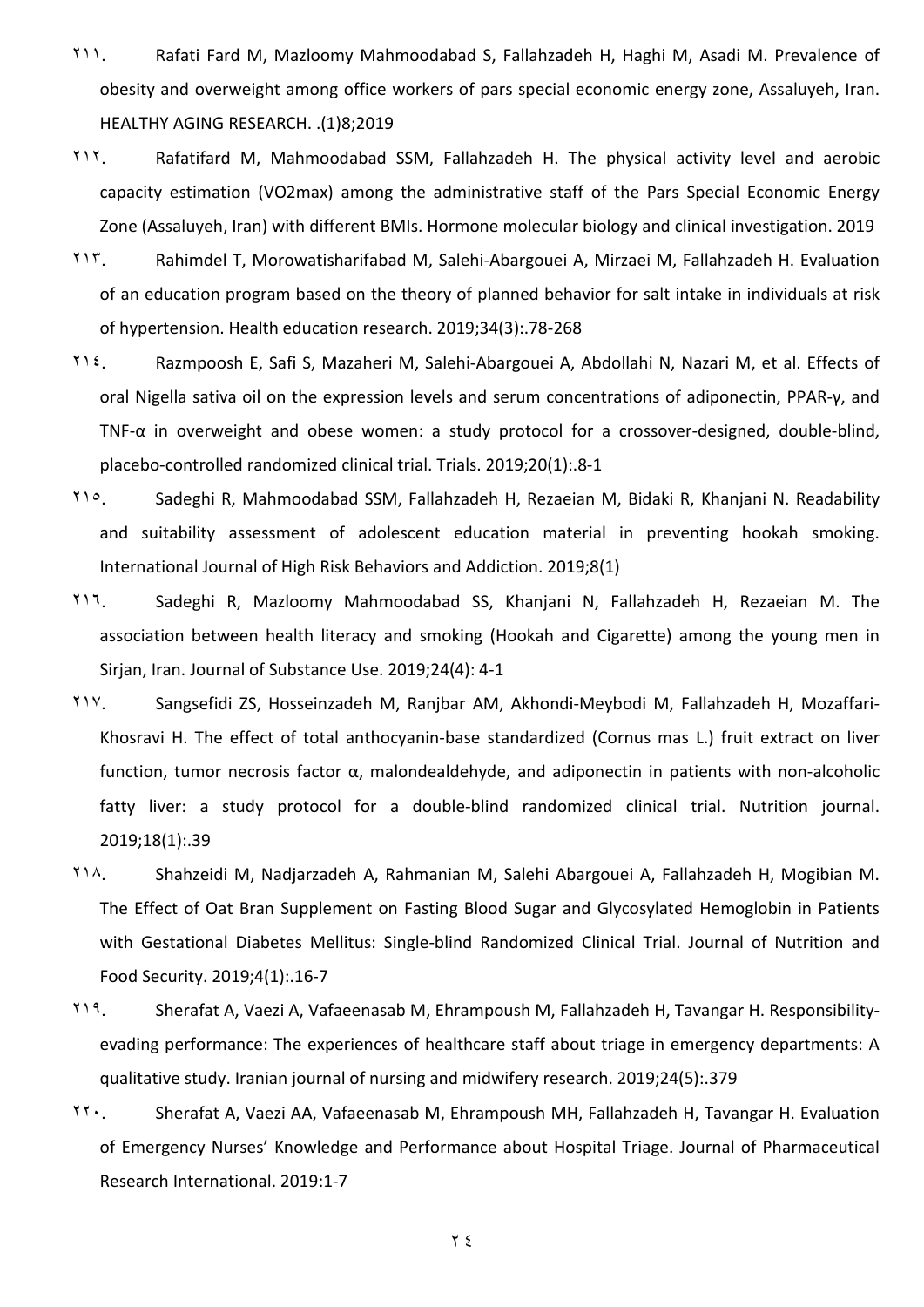- ۲۲۱. Shokouhi M, Nasiriani K, Khankeh H, Fallahzadeh H, Khorasani-Zavareh D. Exploring barriers and challenges in protecting residential fire-related injuries: a qualitative study. Journal of injury and violence research. 2019;11(1):81
- ۲۲۲. Amiri M,Naderi M, Fallahzadeh H ,Askarpour H.[.The Prevalence of Low Weight in Children](http://sr.ssu.ac.ir/webdocument/load.action?webdocument_code=2000&masterCode=5018484)  under 6 [Years Old in Lordegan City in 2015-2016.](http://sr.ssu.ac.ir/webdocument/load.action?webdocument_code=2000&masterCode=5018484) Journal of Community Health Research.2020;9(1):
- ۲۲۳. Razmpoosh E, Zare S, Fallahzadeh H, Safi S, Nadjarzadeh A. Effect of a low energy diet, containing a high protein, probiotic condensed yogurt, on biochemical and anthropometric measurements among women with overweight/obesity: A randomised controlled trial. Clinical Nutrition ESPEN. 2020;35:194-200.
- ۲۲٤. Mirzaei S, Falahzade H, Mohammadinia L, Nasiriani K, Tafti AAD, Rahaei Z, et al. Assessment of school resilience in disasters: a cross-sectional study. Journal of education and health promotion. 2020;9.
- ۲۲٥. Baghian N, Sari AA, Shati M, Fallahzadeh H, Ahmadi B. Evaluation of students' mental and social health promotion educational programs: A systematic review. Journal of Education and Health Promotion. 2019;8.
- ۲۲٦. Sadeghi R, Mazloomy Mahmoodabad SS, Khanjani N, Fallahzadeh H, Rezaeian M. The association between health literacy and smoking (Hookah and Cigarette) among the young men in Sirjan, Iran. Journal of Substance Use. 2019;24(5):546-9.
- ۲۲۷. Mahmoodabad SSM, Zareban I, Zadeh MHF, Jadgal MS. Classification and analysis of guild merchants using smokeless tobacco in Chabahar, Iran, based on the transtheoretical model. Update Dental College Journal. 2019;9(1):16-22.
- ۲۲۸. Sadeghi R, Mazloomy Mahmoodabad SS, Fallahzadeh H, Rezaeian M, Bidaki R, Khanjani N. Readability and suitability assessment of adolescent education material in preventing hookah smoking. International Journal of High Risk Behaviors and Addiction. 2019;8(1).
- ۲۲۹. Soodejani MT, Tabatabaei SM, Shoraka HR, Fallahzadeh H, Ghaderi A. Trend of congenital hypothyroidism incidence and its affecting factors in shahr-e-kord, western iran. Iranian Journal of Public Health. 2020;49(5):989.
- ۲۳۰. Khoshmehr Z, Barkhordari-Sharifabad M, Nasiriani K, Fallahzadeh H. Moral courage and psychological empowerment among nurses. BMC Nursing. 2020;19:1-7.
- ۲۳۱. Momayyezi M, Fallahzadeh H, Rahaei Z, Akrami F, Hosseini M, Shakhs S. Prediction of Food Safety Behaviors Based on the Theory of Planned Behavior in Iranian Women. Journal of Human Environment and Health Promotion. 2020;6(1):24-9.
- ۲۳۲. Momayyezi M, Fallahzadeh H. Construction and Validation of Breast Cancer Awareness Scale in Iranian Women. Journal of Caring Sciences. 2020;9(3):140.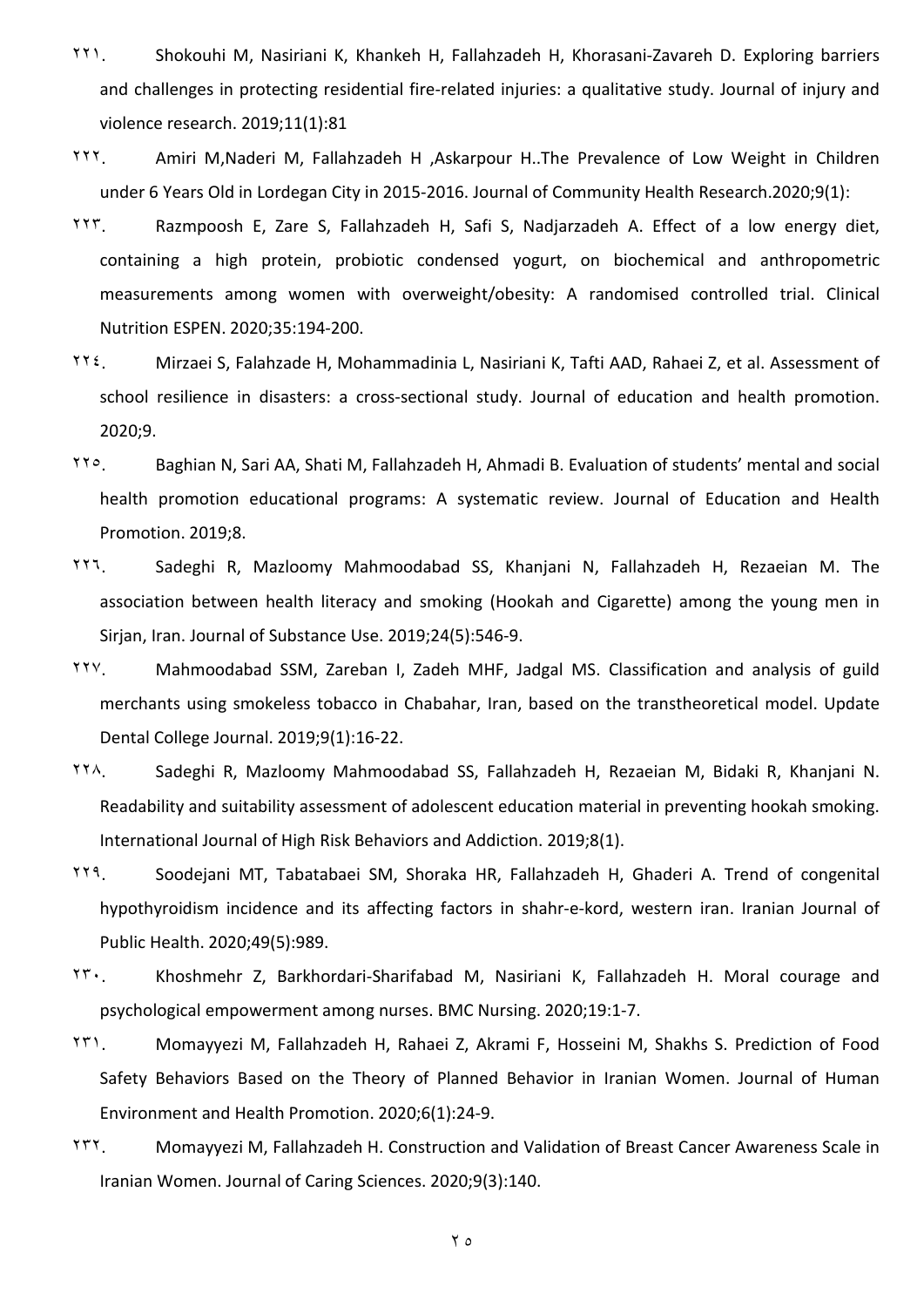- ۲۳۳. Fallahzadeh H, Momayyezi M, Salahshouri M, Mozaffari Khosravi H. Construction of a New Reference Data for Body Mass Index of Schoolchildren in Yazd (Iran). Zahedan Journal of Research in Medical Sciences. 2020;22(4).
- ۲۳٤. Raie Ezabadi A, Dehghani K, Fallahzade H. Effect of the Artificial Night with Facilitated Tucking and Artificial Night Alone on the Physiological Indices of Premature Infants. Iranian Journal of Neonatology IJN. 2020;11(2):91-8.
- ۲۳٥. Rafatifard M, Mahmoodabad SSM, Fallahzadeh H, Faramarzi M, Sadeghi M. Effectiveness of Interventions Based on a Comprehensive Model for Promoting Physical Activity and Improving Healthrelated and Fitness Indices in Employees. 2020.
- ۲۳٦. Vafa FS, Mahmoodabad SSM, Vaezi AA, Karimi H, Fallahzadeh H. A survey on the enablers and nurturers of physical activity in women with prediabetes. Journal of Family Medicine and Primary Care. 2020;9(6):2940.
- ۲۳۷. Langroodi SMA, Fallahzadeh H, Mostafavi F. The Effect of Education Based on Health Belief Model on Knowledge and Attitude of Health Care Workers towards Colon Cancer Screening in Yazd, Iran. Journal of Health System Research. 2020;15(3):177-83.
- ۲۳۸. Morteza M, Hossein F, Nima P, Fariba B, Vida P. The Effect of Tumor Markers ER, Her2, and Ki67 on Long-Term and Short-Term Survival of Women with Breast Cancer Using Bayesian Cure Model. Journal Of Isfahan Medical School. 2019;37(542):1074-9.
- ۲۳۹. Kazemi M, Barkhordari-Sharifabad M, Nasiriani KH, Fallahzadeh H. The Correlation of Health Literacy with Quality of Life in Asthmatic Patients. Iran Journal of Nursing. 2020;32(121):50-62.
- ۲٤۰. Abdollahi Z, Barkhordari-Sharifabad M, Nasiriani K, Fallahzadeh H. Investigation of bullying behaviors in clinical settings from the nursing students' views. Iranian Journal of Medical Education. 2020;20(0):91-102.
- ۲٤۱. Kamaei f, Barkhordari m, nasiriani k, fallah zadeh h. EFFECT OF PEER EDUCATION ON SYMPTOMS CLUSTER AND SELF-EFFICACY IN PATIENTS WITH BREAST CANCER. Nursing and Midwifery Journal. 2019;17(7):505-14.
- ۲٤۲. Seyed Saeid M, Saeid D, Amin S, Hossain F, Mohammad Hossain S. Compliance the Dietary Approaches to Stop Hypertension (DASH) Among the People with Pre-hypertension. Tolooe Behdasht. 2020;19(2):1-15.
- ۲٤۳. Mahmoodabad SSM, Jowzi F, Vaezi A, Mozaffari-Khosravi H, Fallahzade H. Explaining reduced consumption of sweet from the perspective of mothers: A qualitative content analysis. Medical Science. 2020;24(101):308-16.
- $Y_{i}$ . Razmpoosh E, Safi S, Nadjarzadeh A, Fallahzadeh H, Abdollahi N, Mazaheri M, et al. The effect of Nigella sativa supplementation on cardiovascular risk factors in obese and overweight women: a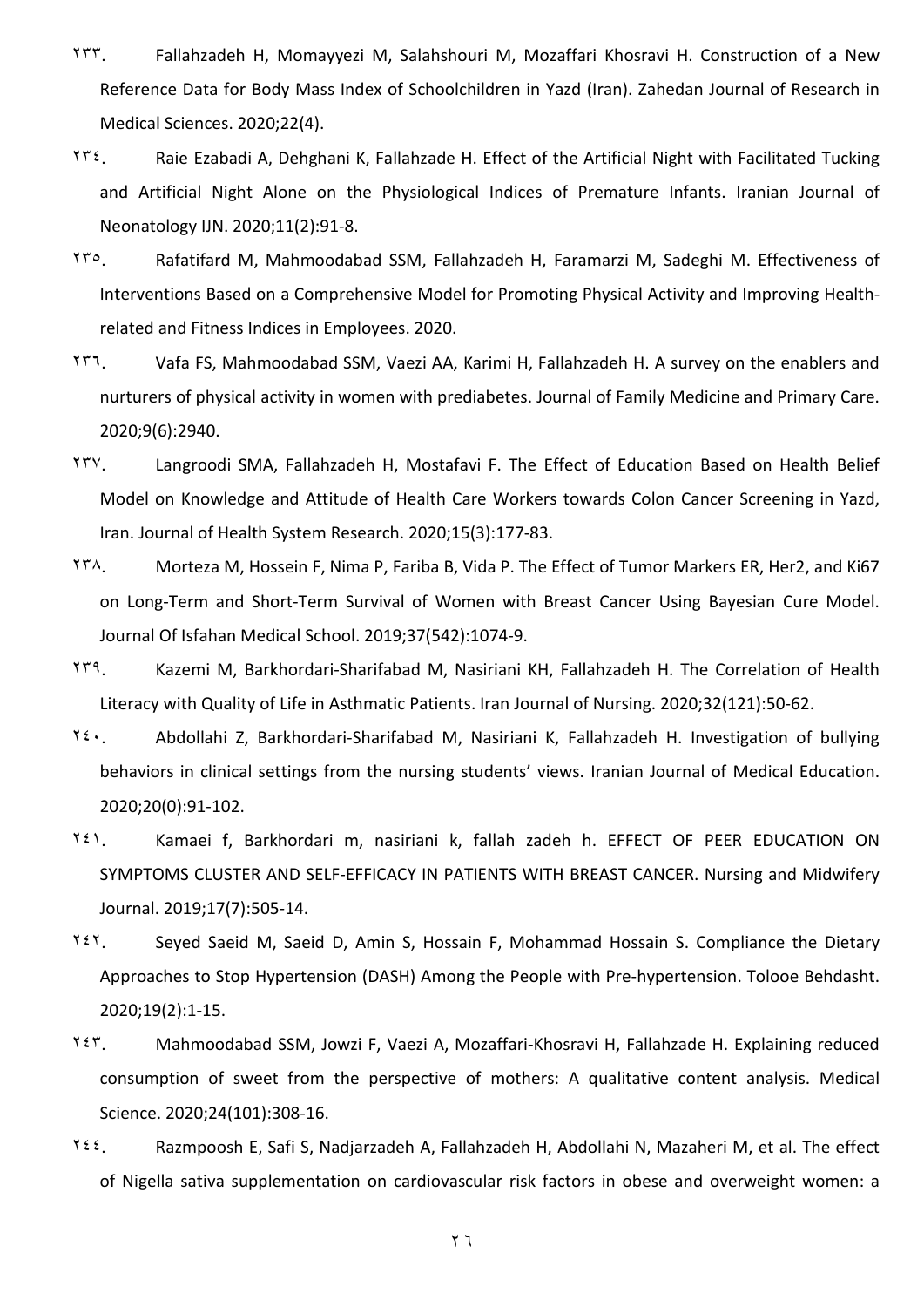crossover, double-blind, placebo-controlled randomized clinical trial. European Journal of Nutrition. 2020:1-12.

- ۲٤٥. Moghtaderi F, Amiri M, Zimorovat A, Raeisi-Dehkordi H, Rahmanian M, Hosseinzadeh M, et al. The effect of canola, sesame and sesame-canola oils on body fat and composition in adults: a tripleblind, three-way randomised cross-over clinical trial. International Journal of Food Sciences and Nutrition. 2020:1-10.
- ۲٤٦. Salimi T, Dehghani K, Afkhami A, Karjoo Z, Noori Shadkam M, Fallah Zadeh H. Comparing the Effect of Breast-Milk and Leg Massage on Neonate's Pain Intensity during Heel-Blood Sampling in Neonatal Care Unit. The Journal of Shahid Sadoughi University of Medical Sciences. 2020;27(12):2192- 202.
- ۲٤۷. Anbari-Nogyni Z, Bidaki R, Madadizadeh F, Sangsefidi ZS, Fallahzadeh H, Karimi-Nazari E, et al. Relationship of zinc status with depression and anxiety among elderly population. Clinical Nutrition ESPEN. 2020.
- ۲٤۸. Fallahzadeh RA, Ehrampoush MH, Nabi Meybodi M, Ghaneian MT, Dalvand A, Omidi F, et al. Application of photoelectro-fenton process modified with porous cathode electrode in removing resistant organic compounds from aquatic solutions: modeling, toxicity and kinetics. Korean Journal of Chemical Engineering. 2020;37:969-77.
- ۲٤۹. Fallahzadeha RA, Ehrampoushb MH, Meybodic MN, Ghaneianb MT, Dalvandb A, Omidid F, et al. Investigating the effect of photo-electro oxidation process modified with activated carbon bed as a porous electrode on amoxicillin removal from aqueous solutions. DESALINATION AND WATER TREATMENT. 2020;185:185-95.
- ۲٥۰. Hajimohammadi B, Eslami G, Zandi H, Ehrampoush MH, Naimi A, Derakhshan M, et al. Safety assessment of genetically modified rice expressing Cry1Ab protein in Sprague–Dawley rats. Scientific Reports. 2021;11(1):1-9.
- ۲٥۱. Mahmoodabad SSM, Mahbobirad M, Asadpour M, Vaezi AA, Fallahzadeh H, Mahmoodabadi HZ. Determiners of fast-food consumption in Iranian university students: Application of prototype/willingness model. Journal of Education and Health Promotion. 2020;9(1):345.
- ۲٥۲. Mahmoodabad SSM, Rad MM, Asadpoor M, Vaezi A, Fallahzadeh H, Mahmoodabadi HZ. Assessment of University Students' attitude towards Fast food consumption Based on the Prototype/Willingness model: A Qualitative Study in the East South of Iran, Rafsanjan. International Journal of Ayurvedic Medicine.11(1):70-5.
- ۲٥۳. Mahmoodabad SSM, Vaezi AA, Soltani T, Nadjarzadeh A, Namayandeh SM, Soltani MH, et al. Identifying the inhibitory factors of dietary salt reduction in women: a qualitative study, Yazd, Iran. International Journal of Human Rights in Healthcare. 2020.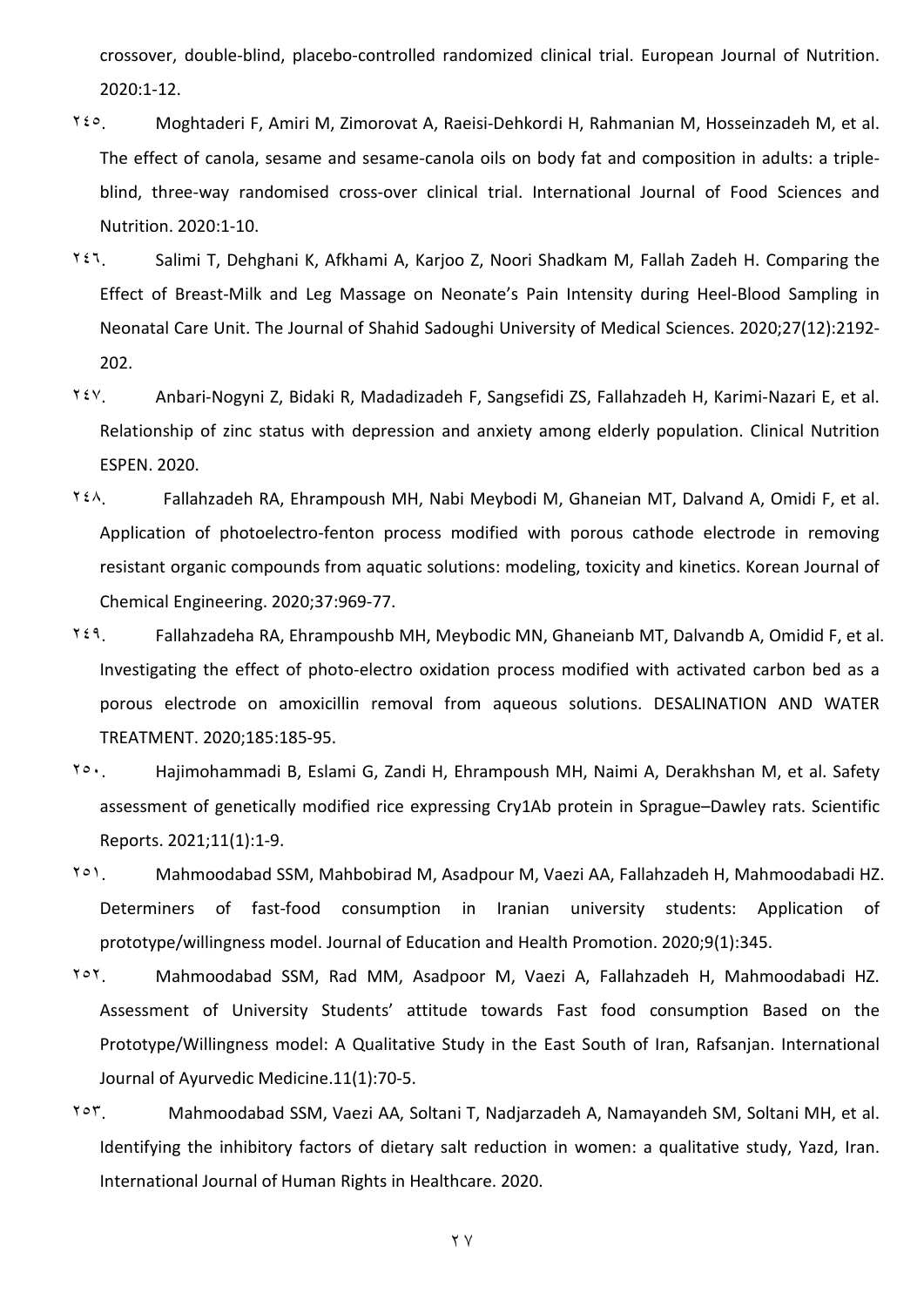- ۲٥٤. Mazloomymahmoodabad SS, Sadeghi S, Khodayarian M, Nadjarzadeh A, Fallahzadeh H. Exploring the nutritional beliefs of pregnant women in Yazd city. Journal of Preventive Medicine and Hygiene. 2020;61(4):E545.
- ۲٥٥. Mohammadhoseini M, Namayandeh SM, Fallahzadeh H, Majidpour F, Sadr-Bafghi SM, Soltani M, et al. Population Attributable Risk of Hyperuricemia in Hypertension Incidence in 20-74-Year-Old Population during a 10-Year Longitudinal Cohort: Yazd Healthy Heart Cohort. Iranian Journal of Public Health. 2020;49(10):1977.
- ۲٥٦. 256. Momayyezi M, Fallahzadeh H. Construction and Validation of Breast Cancer Awareness Scale in Iranian Women. Journal of Caring Sciences. 2020;9(3):140
- ۲٥۷. 257. Momeni Z, Dehghani A, Fallahzadeh H, Koohgardi M, Dafei M, Hekmatimoghaddam SH, et al. The impacts of pill contraceptive low-dose on plasma levels of nitric oxide, homocysteine, and lipid profiles in the exposed vs. non exposed women: as the risk factor for cardiovascular diseases. Contraception and Reproductive Medicine. 2020;5(1):1-6
- ۲٥۸. 258.Soltani T, Mazloomy Mahmoodabad SS, Nadjarzadeh A, Vaezi AA, Namayandeh SM, Soltani MH, et al. A Brief Study of Dietary Salt Intake in an Urban Yazd Population. Critical Comments in Biomedicine. 2021;2(1):100-31.
- ۲٥۹. 259.Zeinali F, Zarch SMA, Mehrjardi MYV, Kalantar SM, Jahan-Mihan A, Karimi-Nazari E, et al. Effects of synbiotic supplementation on gut microbiome, serum level of TNF-α, and expression of microRNA-126 and microRNA-146a in patients with type 2 diabetes mellitus: study protocol for a double-blind controlled randomized clinical trial. Trials. 2020;21(1):1-9.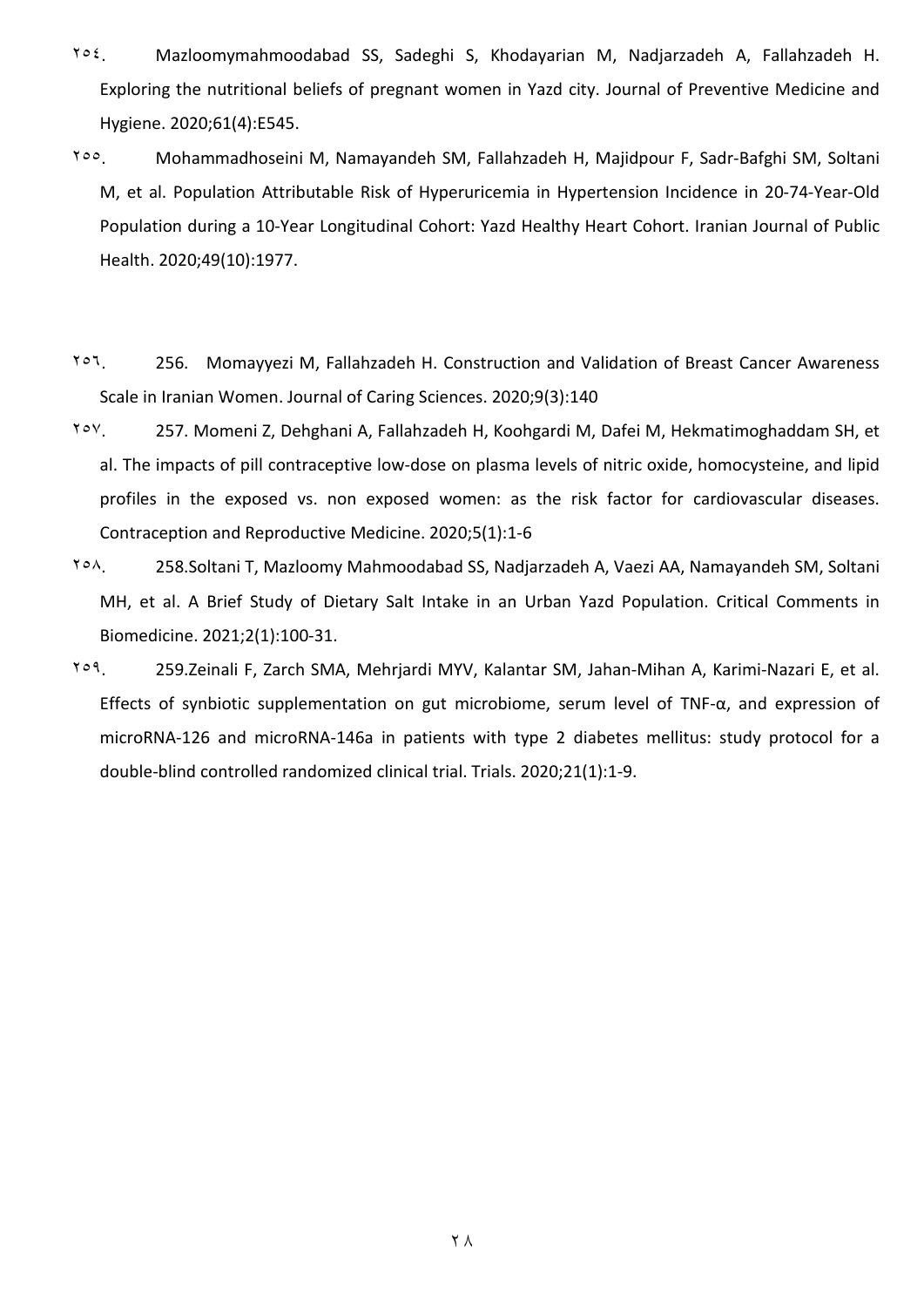ردیف -2 سخنرانیهاي علمی در سمینارها و کنفرانسها و یا خلاصه مقاله در مجموعه مقالات**:**

| عنوان سخنراني                                                                                                                                                                 | محل كنفرانس               | تاريخ | نام كنفرانس                                            | $\frac{1}{2}$ |
|-------------------------------------------------------------------------------------------------------------------------------------------------------------------------------|---------------------------|-------|--------------------------------------------------------|---------------|
| آزمون حساسیت به متغیرهای کمکی مشاهده نشده در<br>مطالعات مشاهده ای و کارآزمائیهای بالینی تصادفی نشده،<br>ششمین کنفرانس بین المللی آمار ایران، سال ١٣٨٠                         | دانشگاه تربیت<br>مدرس     | 1511  | ششمين كنفرانس أمار ايران                               |               |
| بررسی نقش فاکتورهای اقتصادی و فرهنگی در ارتباط با<br>تعدیل الگوی مصرف آب در منازل شهر یزد                                                                                     | دانشگاه<br>علوم پزشکی یزد | 1517  | اولين كنفرانس أموزش بهداشت                             | ٢             |
| بررسی اپیدمیولوژیک معتادین مراجعه کننده به مراکز<br>پیشگیری سازمان بهزیستی شهرستان یزد در سال ۱۳۸۱،                                                                           | دانشگاه<br>علوم پزشکی یزد | 1517  | اولين كنفرانس آموزش بهداشت                             | $\mathbf{r}$  |
| آزمون های چندگانه در ارزیابی کارآزمائیهای بالینی پزشکی                                                                                                                        | دانشگاه شيراز             | ١٣٨٥  | هشتمین کنفرانس بین المللی آمار<br>ايران سال            | $\mathbf{r}$  |
| اثر بخشی عصاره در پایه عسل بر زخم سالک در موش،<br>دومین همایش تازه های بیماری پوستی و سالک                                                                                    | دانشگاه<br>اصفهان         | 1505  | كنفرانس سالك                                           | ۵             |
| بررسی علل عود اعتیاد از دیدگاه معتادین                                                                                                                                        | دانشگاه<br>علوم پزشکی یزد | 1515  | كنفرانس اعتياد                                         | ۶             |
| بررسی ارتباط هوش هیجانی و پیشرفت تحصیلی                                                                                                                                       | تركيه                     | 179.  | کنفرانس روانشناسی و مشاوره ترکیه                       | $\mathsf{V}$  |
| شیوع چاقی، لاغری و کوتاه قدی در کودکان ۶ تا ۱۱ سال<br>شهر يزد                                                                                                                 | دانشگاه علوم پزشکی اصفهان | 149.  | دوازدهمين كنگره ساليانه پژوهشي<br>دانشجويان علوم پزشكي | ٨             |
| rate of various psychological<br>the<br>stressors, perceived mental strain due to these<br>stressors and coping strategies in opium<br>addicts campared to normal individuals | تركيه                     | 149.  | دومین کنفرانس بین المللی مشاوره،<br>مشاوره و راهنمایی  | ٩             |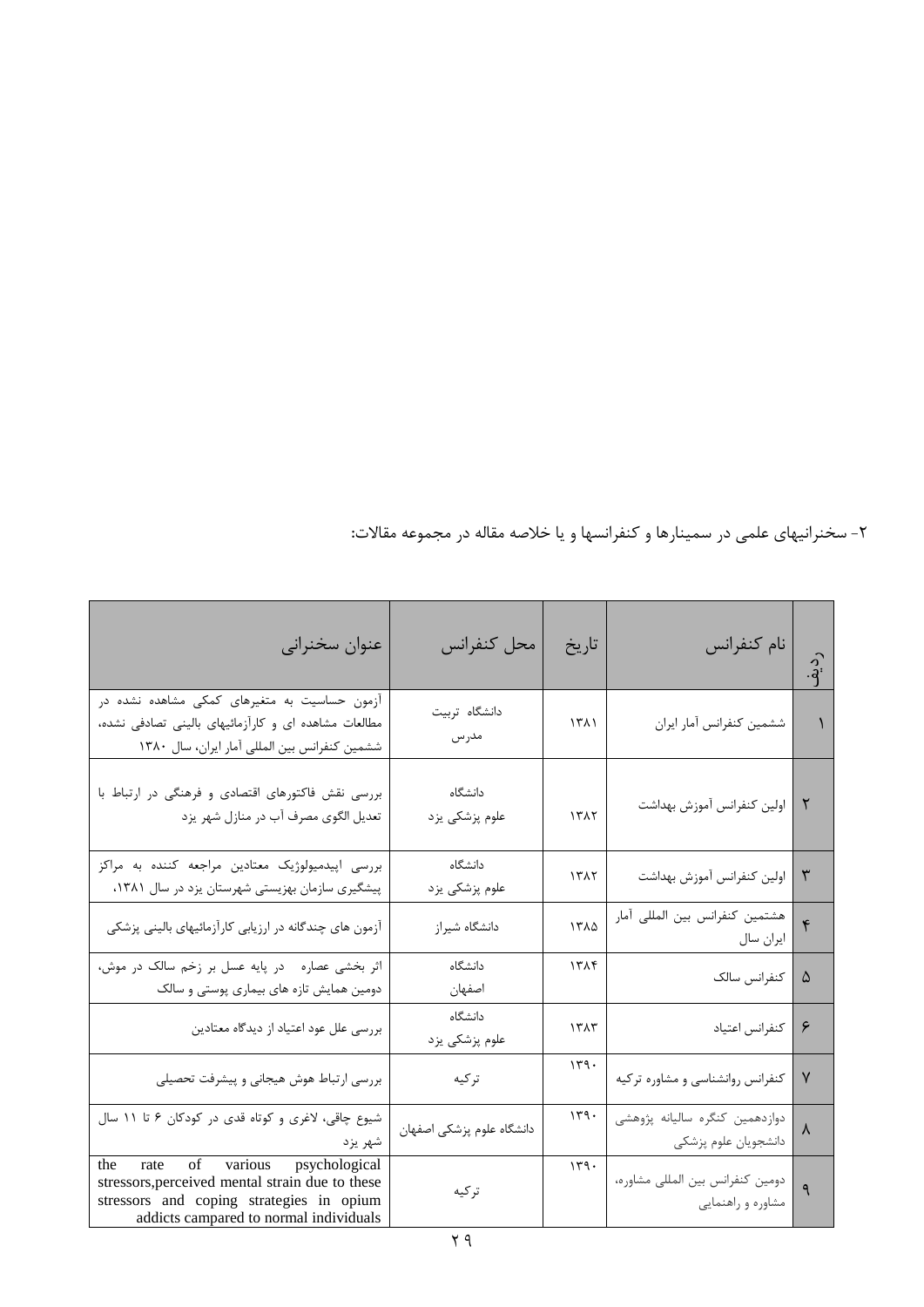| Application Of Protection Motivation Theory<br>In Determining Predictors Of Unsafe Driving<br>Among Drivers, In Yazd                                                                          | تبريز | 149. | The First International &<br><b>th National Congress on</b><br>Health<br>Education&Promotion                              | $\mathcal{L}$ |
|-----------------------------------------------------------------------------------------------------------------------------------------------------------------------------------------------|-------|------|---------------------------------------------------------------------------------------------------------------------------|---------------|
| Effect of vinegar ingestion before meal on<br>glycemic indices well controlled<br>type<br><i>rdiabetic patients (poster)</i>                                                                  | ژاپن  | 1195 | $ACN$ ۲۰۱ $\circ$ , ۱۲th<br>asian<br>congress of nutrition                                                                | $\setminus$   |
| Effect of Educational Interventions on the<br>Nutritional Status of First- and Second-Grade<br>Primary School Students in Bojnurd City<br>Based on the Authoritative Parenting Style<br>Model | ايران | 149Y | The rrd International and<br>Iranian<br>Nutrition<br>th ۱<br>Congress                                                     |               |
| The lifestyle of people in relation to the<br>prevention of cancer in Yazd in ٢٠١۴                                                                                                            | ايران | 1590 | the<br>th<br>iranian<br>$\lambda$<br>epidemiology congress $\&$<br>\st international congress<br>of clinical epidemiology |               |
| Sleep Quality in Patients<br>with Heart<br>Failure:Comparison Between Patients and<br>Non-Patients in Yazd, Iran $( \tau \cdot )^*$                                                           | ايران | ۱۳۹۵ | the<br>$\lambda$<br>th<br>iranian<br>epidemiology congress $\&$<br>\st international congress<br>of clinical epidemiology |               |
| رفتارهای پیشگیری کننده از بیماری آلزایمر در سالمندان<br>شهر یزد در سال ۱۳۹۴                                                                                                                   | ايران | ۱۳۹۵ | پنجمین همایش کشوری پژوهش در<br>توسعه سلامت با محوريت سلامت<br>سالمندان                                                    |               |
| Perceptions of Self-Care in Relatives of<br>Patients with Esophageal Cancer in Golestan<br>Province                                                                                           | ايران | 1591 | كنگره تازه هاى سرطانهاى شايع<br>دستگاه گوارش                                                                              |               |
| بروز ١٠ ساله ديابت در يزد و مهمترين عوامل موثر بر آن<br>كوهورت قلب سالم يزد                                                                                                                   | ايران | ۱۳۹۸ | <b>4th Iranian Congress of</b><br>epidemiology Poster of <i>Ath</i><br>Iranian<br>Congress<br>οf<br>epidemiology          |               |

-3 طرحهاي پژوهشی پایان یافته و در دست اجرا:

| نوع<br>همكارى | سمت در<br>طرح | تاريخ تصويب | وضعيت طرح                                     | عنوان طرح                                                                                   | کد<br>طرح |
|---------------|---------------|-------------|-----------------------------------------------|---------------------------------------------------------------------------------------------|-----------|
| پنجم          | همكار         | 1381/01/05  | خاتمه يافته و در انتظار ارائه مقاله           | بررسی میزان آگاهی والدین شهر یزد از علائم اعتیاد در<br>معتادان                              | 551       |
| ششم           | همكار         | 1383/12/19  | خاتمه يافته و در انتظار ارائه مقاله           | بررسی وضعیت بهداشتی کشتارگاههای دام و طیور<br>استان يزد                                     | 697       |
| اول           | همكار         | 1384/12/17  | در دست اقدام و در انتظار ارسال<br>گزارش نهایی | بررسی میزان آگاهی، عملکرد مادران با کودکان زیر ۵<br>سال شهر یزد در مورد عفونتهای انگلی روده | 743       |
| اول           | مجرى          | 1386/08/30  | خاتمه يافته و در انتظار ارائه مقاله           | بررسی روند مرگ و میر بر اثر تصادفات در طول ۵ سال<br>گذشته (۸۴-۱۳۸۰) در شهر یزد              | 882       |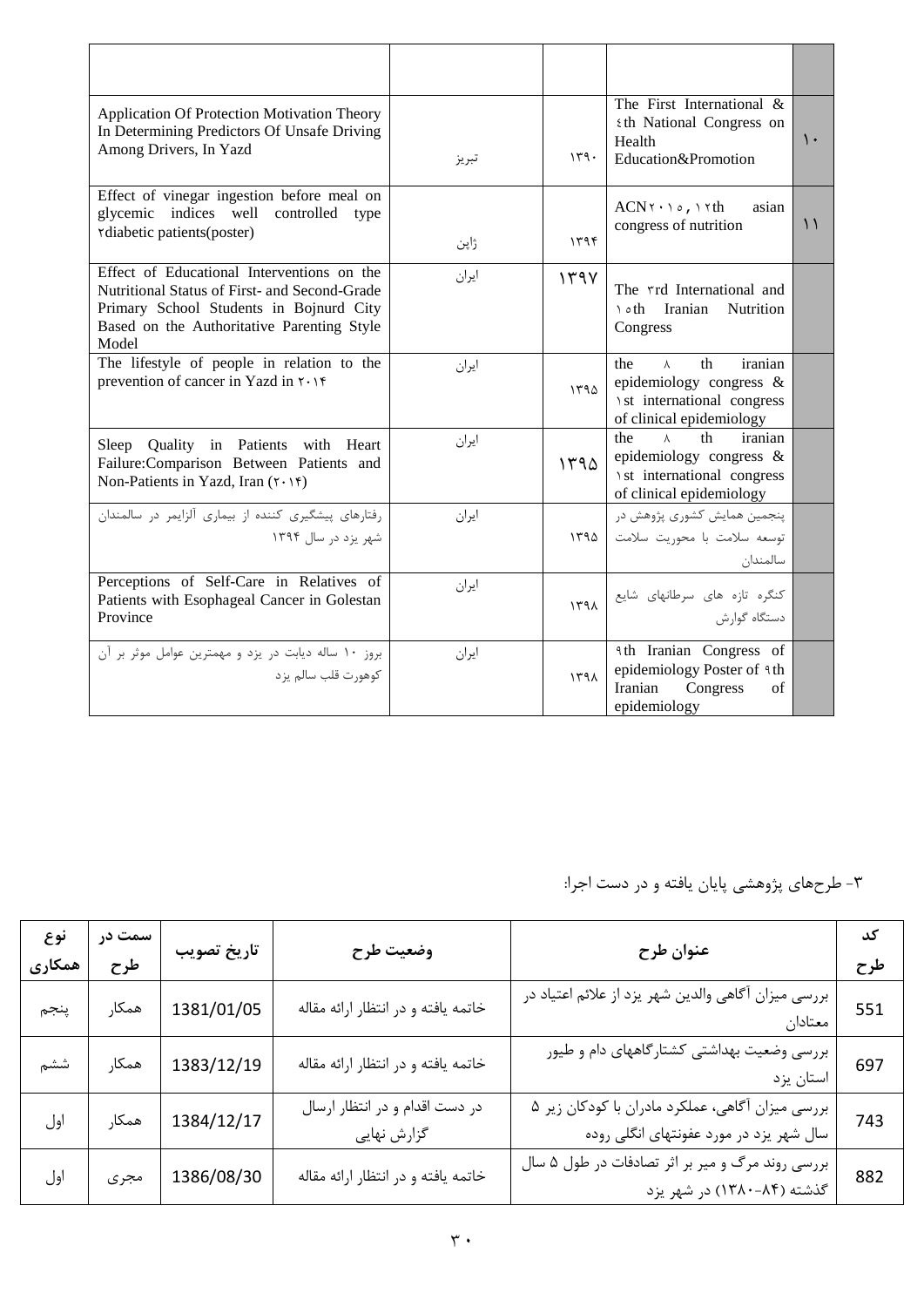| اول   | همكار | 1386/08/02 | در دست اقدام و در انتظار ارسال      | بررسی وضعیت موجود بركه های تثبیت فاضلاب شهر                                          | 912  |
|-------|-------|------------|-------------------------------------|--------------------------------------------------------------------------------------|------|
|       |       |            | گزارش نهایی                         | یزد و ارائه راهکار های اجرایی جهت افزایش بهره وری                                    |      |
| اول   | همكار | 1388/04/31 | خاتمه يافته و در انتظار ارائه مقاله | بررسی عوامل بیولوژیکی موجود در آب آشامیدنی                                           | 1096 |
|       |       |            |                                     | انتقالی در ورودی به شبکه توزیع آب یزد                                                |      |
| اول   | مجرى  | 1388/04/31 | خاتمه یافته و در انتظار ارائه مقاله | بررسی کارایی خدمات بهداشتی مراکز بهداشت                                              | 1099 |
|       |       |            |                                     | شهرستانهای استان یزد در سالهای ۱۳۸۰ الی ۱۳۸۲                                         |      |
| دوم   | همكار | 1388/10/23 | طرح های منتج به مقاله               | بررسی تأثیر آپنه در حوادث ترافیکی در رانندگان                                        | 1154 |
|       |       |            |                                     | كاميون و اتوبوس يزد                                                                  |      |
| اول   | همكار | 1388/07/15 | خاتمه يافته و در انتظار ارائه مقاله | مقایسه تأثیر روش های آموزش رایج و آموزش<br>HBMهمسانان درباره بیماری ایدز بر اساس مدل | 1129 |
| اول   | همكار | 1389/03/19 | خاتمه یافته و در انتظار ارائه مقاله | بررسی میزان آلودگی صوتی ترافیکی شهر یزد                                              | 1293 |
|       |       |            |                                     | بررسی وضعیت بدنی و اختلالات اسکلتی عضلانی در                                         |      |
| دوم   | همكار | 1389/03/19 | خاتمه يافته و در انتظار ارائه مقاله | نوازندگان شهر یزد در سال ۱۳۸۸                                                        | 1199 |
|       |       |            |                                     | بررسی ساختار ، مدیریت و عملکرد بخشهای مراقبت                                         |      |
| اول   | همكار | 1389/04/30 | خاتمه یافته و در انتظار ارائه مقاله | ویژه در بیمارستانهای تحت پوشش دانشگاه علوم                                           | 1323 |
|       |       |            |                                     | پزشکی شهید صدوقی یزد در سال ۱۳۸۸                                                     |      |
|       |       |            |                                     | بررسی کیفیت زندگی مردم شهر یزد و عوامل مرتبط با                                      |      |
| اول   | مجرى  | 1389/09/03 | خاتمه یافته و در انتظار ارائه مقاله | آن در سال ۱۳۹۰                                                                       | 1360 |
|       |       |            |                                     | مقایسه راندمان کاهش یون مس از آب آلوده با استفاده                                    |      |
| اول   | همكار | 1389/10/01 | خاتمه یافته و در انتظار ارائه مقاله | از جاذب های کربن فعال ، اکسید آهن و آلومینا                                          | 1365 |
|       |       |            |                                     | بررسی تأ ثیر آموزش بر أگاهی و نگرش و عملکرد                                          |      |
| اول   | همكار | 1389/03/03 | طرح های منتج به مقاله               | معلمین متوسطه نسبت به سرطان پوست در شهر یزد                                          | 1411 |
|       |       |            |                                     | بر اساس نیاز سنجی انجام شده                                                          |      |
|       |       |            |                                     | تعیین میزان کارآیی فنی بیمارستا نهای تحت پوشش                                        |      |
|       |       | 1390/06/16 | خاتمه يافته و در انتظار ارائه مقاله | دانشگاه علوم پزشکی شهید صدوقی یزد با استفاده از                                      | 1472 |
| سوم   | مجرى  |            |                                     | ) طی سالهای DEAروش تحلیل فراگیر داده ها (                                            |      |
|       |       |            |                                     | $\lambda \lambda^*$ /                                                                |      |
|       |       |            |                                     | بررسی کیفیت گزارش کارآزمایی های بالینی منتشر                                         |      |
| اول   | مجرى  | 1390/05/05 | انصراف از طرح                       | شده در مجلات علوم پزشکی ایران در سالهای                                              | 1504 |
|       |       |            |                                     | ١٣٨٩و١٣٨٩                                                                            |      |
|       |       |            |                                     | بررسی میزان آگاهی بیماران بستری در بیمارستان های                                     |      |
| دوم   | همكار | 1390/05/05 | طرح های منتج به مقاله               | آموزشی شهر یزد ( وابسته به دانشگاه علوم پزشکی                                        | 1518 |
|       |       |            |                                     | یزد) از منشور حقوق بیمار و ارائه راهکار های مناسب                                    |      |
|       |       |            |                                     | در سال ۱۳۹۰                                                                          |      |
| اول   | همكار | 1390/05/05 | در دست اقدام و در انتظار ارسال      | بررسی علل انتخاب نوع بیمارستان توسط بیماران در                                       | 1567 |
|       |       |            | گزارش نهایی                         | شهر یزد (۱۳۹۰)                                                                       |      |
| چهارم | مجرى  | 1391/09/29 | خاتمه يافته و در انتظار ارائه مقاله | بررسی میزان تاثیر بسیج رسانه ها بر ارتقاء رفتارهای                                   | 2023 |
|       |       |            |                                     | پیشگیری کننده از سرطان پوست در مردم شهر یزد                                          |      |
| دوم   | همكار | 1389/12/09 | خاتمه یافته و در انتظار ارائه مقاله | تهیه برنامه مداخله بر اساس مدل فرانظری به منظور                                      | 2024 |
|       |       |            |                                     | ارتقاء سطح ورزش كارمندان شهر يزد                                                     |      |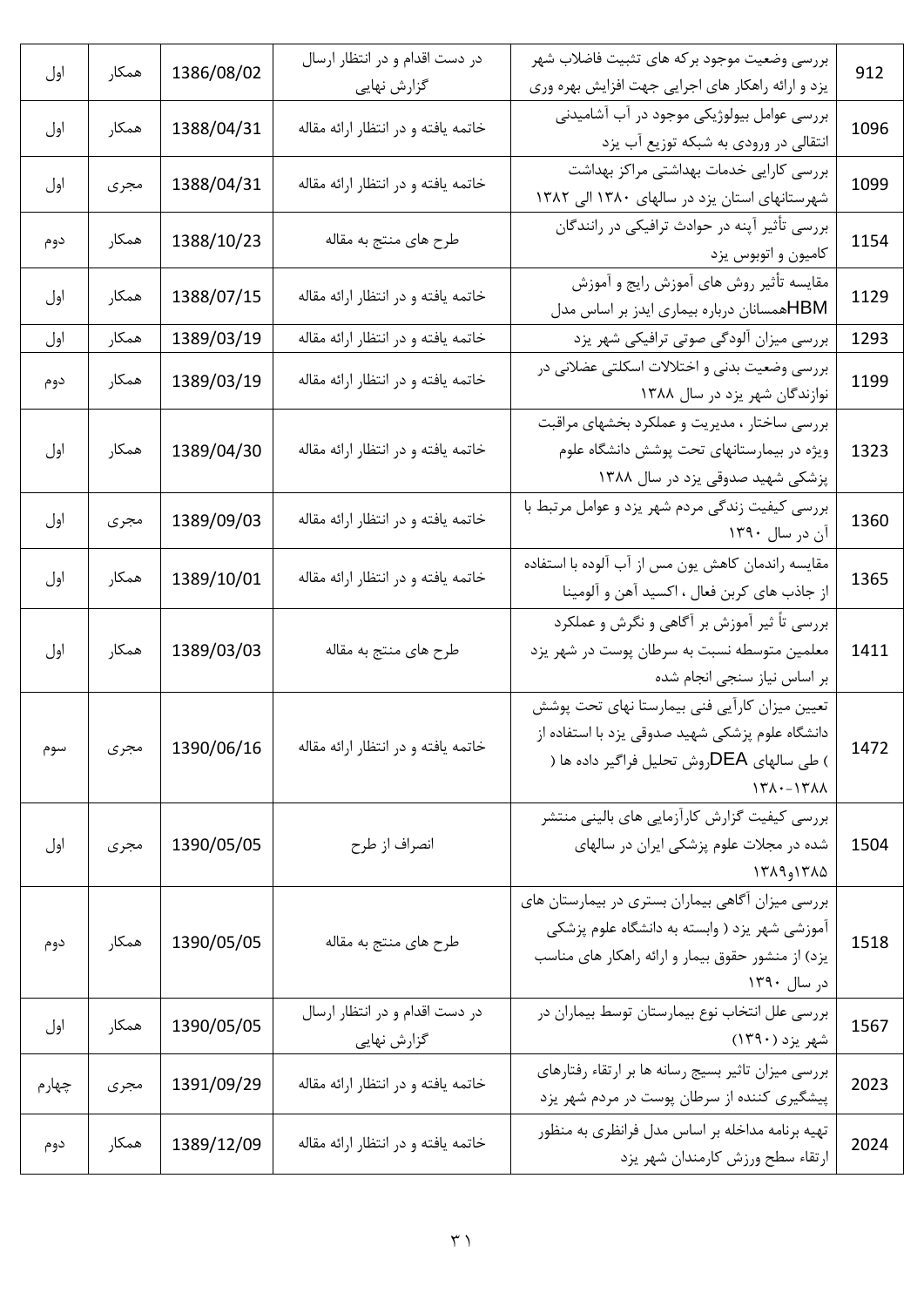| سوم   | مجرى  | 1391/04/21 | خاتمه یافته و در انتظار ارائه مقاله | بررسی برونداد علمی دانشگاه علوم پزشکی شهید<br>و web of scieneسدوقي يزد در پايگاه اطلاعاتي<br>مقایسه آن با ۳ دانشگاه منتخب از سال ۲۰۰۰الی<br>$\mathbf{r} \cdot \mathbf{r}$ | 2128 |
|-------|-------|------------|-------------------------------------|---------------------------------------------------------------------------------------------------------------------------------------------------------------------------|------|
| اول   | همكار | 1390/10/05 | خاتمه یافته و در انتظار ارائه مقاله | بررسی سلامت عمومی افراد حاشیه نشین شهر یزد در<br>سال ۱۳۹۰                                                                                                                 | 2154 |
| اول   | همكار | 1391/05/04 | خاتمه یافته و در انتظار ارائه مقاله | مقایسه نگرش جوانان در شرف ازدواج و زوجین مطلقه<br>در رابطه با شناخت همسر و زندگی مشترک در<br>شهرستان بروجن در سال ۱۳۹۰                                                    | 2158 |
| دوم   | همكار | 1391/04/07 | خاتمه یافته و در انتظار ارائه مقاله | بررسی آگاهی و عملکرد دانشجویان دختر دانشگاه علوم<br>پزشکی شهید صدوقی یزد نسبت به دیسمنوره در سال                                                                          | 2160 |
| چهارم | مجرى  | 1391/08/03 | خاتمه یافته و در انتظار ارائه مقاله | بررسی میزان رضایتمندی بیماران بستری شده در<br>بیمارستان شهید صدوقی شهر یزد از خدمات دریافتی<br>در سال ۱۳۹۰                                                                | 2192 |
| اول   | همكار | 1391/04/07 | خاتمه یافته و در انتظار ارائه مقاله | بررسی نگرش و عملکرد دانشجویان شهر یزد در مورد<br>تلفن همراه در سال ۱۳۹۰                                                                                                   | 2198 |
| اول   | همكار | 1391/05/04 | خاتمه یافته و در انتظار ارائه مقاله | مقایسه آگاهی و نگرش دانش آموزان دبیرستانی استان<br>در سالهای ۱۳۸۳و HIV/AIDSیزد در خصوص                                                                                    | 2203 |
| اول   | همكار | 1391/04/07 | خاتمه یافته و در انتظار ارائه مقاله | مقایسه سبک زندگی کارگران بخش صنعت و کارمندان<br>بخش اداری شهر یزد در سال ۱۳۹۰                                                                                             | 2256 |
| اول   | مجرى  | 1391/05/04 | خاتمه یافته و در انتظار ارائه مقاله | مقايسه كيفيت زندگي سالمندان مقيم خانواده با<br>سالمندان مقیم سراهای سالمندان در سال ۱۳۹۱                                                                                  | 2296 |
| دوم   | همكار | 1391/08/03 | خاتمه یافته و در انتظار ارائه مقاله | بررسی روند رشد کودکان تا یکسالگی در شهرستان یزد                                                                                                                           | 2307 |
| اول   | مجرى  | 1391/05/04 | خاتمه يافته و در انتظار ارائه مقاله | بررسی شیوع چاقی و روند زمانی آن در ایران در<br>سالهای ۲۰۰۰الی ۲۰۱۱:یک مطالعه متاآنالیز                                                                                    | 2323 |
| اول   | مجرى  | 1391/01/23 | طرح های منتج به مقاله               | ارائه یک نرم افزار برای انجام تحلیل حساسیت نسبت به<br>اریبی های پنهان برای آزمون چند متغییره مجموعه<br>مرتب جزئی در مطالعات مشاهده ای                                     | 2324 |
| اول   | همكار | 1391/07/19 | خاتمه یافته و در انتظار ارائه مقاله | بررسی میزان و علل لغو اعمال جراحی در بیمارستان<br>های آموزشی شهید رهنمون و شهید صدوقی یزد در<br>سال ۱۳۹۱                                                                  | 2386 |
| دوم   | همكار | 1391/04/10 | طرح های منتج به مقاله               | بررسی میزان و نوع آلودگی قارچی خوراک دام در<br>گاوداری های شیری شهرستان یزد در تابستان ۱۳۹۱                                                                               | 2393 |
| اول   | همكار | 1391/04/10 | طرح های منتج به مقاله               | بررسی میزان آلودگی قارچی گندم موجود در سیلو، آرد<br>کارخانجات تولید آرد و نانوایی های شهر یزد در<br>تابستان ۱۳۹۱                                                          | 2394 |
| دوم   | همكار | 1391/08/02 | طرح های منتج به مقاله               | برسي سطح سواد سلامت بالغين شهر يزد                                                                                                                                        | 2491 |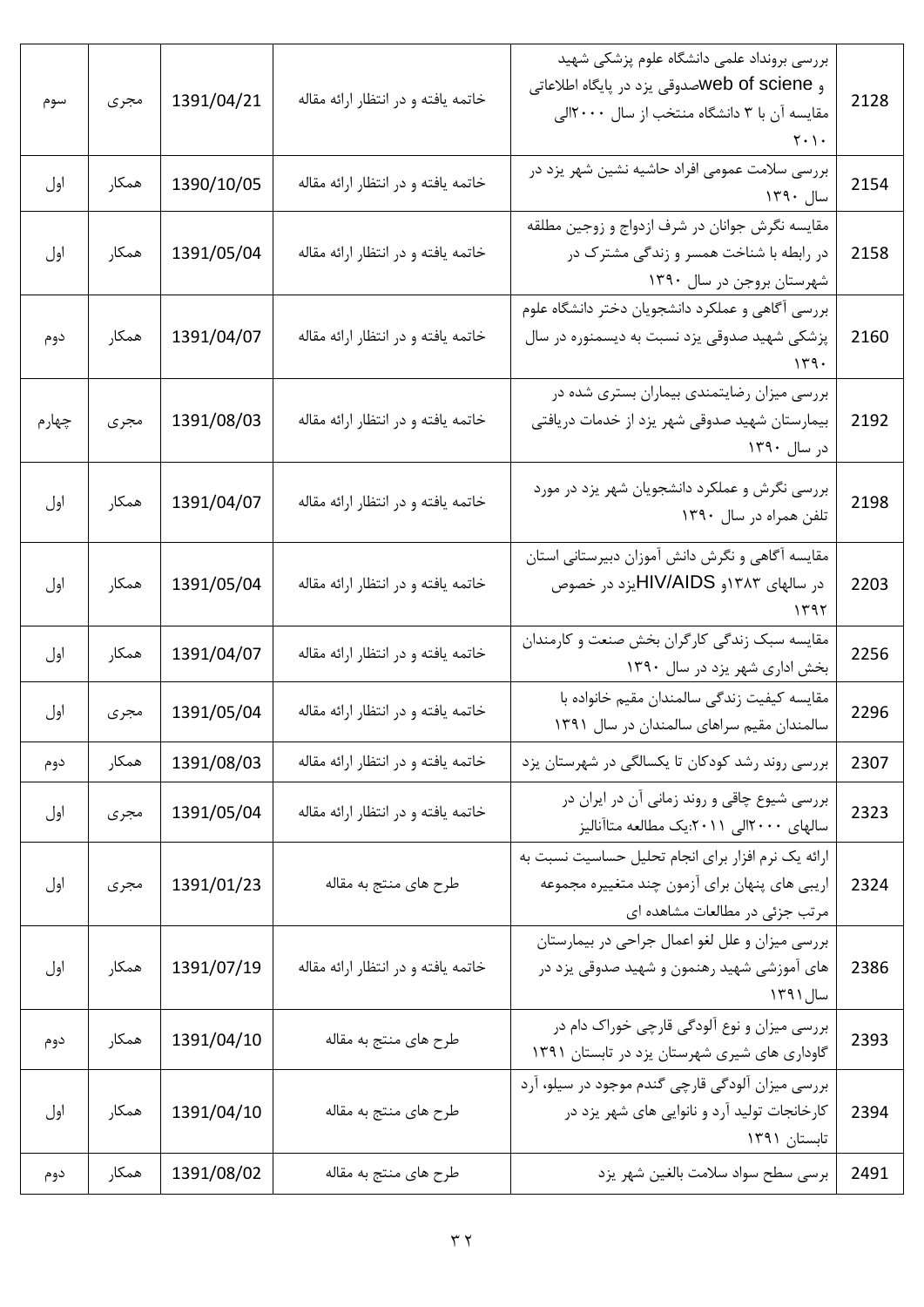| دوم  | همكار | 1391/10/11 | طرح های منتج به مقاله               | بررسی اثر زیره روی پروفایل لیپیدی و ترکیب بدن<br>زنان چاق و دارای اضافه وزن                                                                                          | 2519 |
|------|-------|------------|-------------------------------------|----------------------------------------------------------------------------------------------------------------------------------------------------------------------|------|
| اول  | همكار | 1391/10/11 | خاتمه يافته و در انتظار ارائه مقاله | بررسی کفایت تغذیه ای و آلودگی میکروبی محلول<br>های گاواژ در بیمارستان های تابعه دانشگاه علوم<br>پزشکی شهید صدوقی یزد                                                 | 2521 |
| دوم  | مجرى  | 1392/01/27 | خاتمه یافته و در انتظار ارائه مقاله | بررسی شیوع سردرد تنشی و میگرنی و همبسته های<br>آن در شهر یزد در سال ۱۳۹۲                                                                                             | 2692 |
| اول  | مجرى  | 1392/01/27 | طرح های منتج به مقاله               | بررسی شیوع افسردگی، اضطراب و استرس در جمعیت<br>شهر یزد در سال ۱۳۹۲                                                                                                   | 2693 |
| دوم  | همكار | 1392/03/11 | خاتمه یافته و در انتظار ارائه مقاله | مقایسه ویژگی های شخصیتی افراد موفق و غیر موفق<br>در کاهش وزن از طریق رژیم درمانی                                                                                     | 2763 |
| پنجم | همكار | 1392/03/13 | خاتمه يافته و در انتظار ارائه مقاله | بررسی نظر ساکنین مجتمع های آپارتمانی در شهر یزد<br>در خصوص مسائل بهداشتی و تسهیلات عمومی در<br>سال ۹۲                                                                | 2768 |
| اول  | همكار | 1392/07/28 | خاتمه یافته و در انتظار ارائه مقاله | بررسی و تعیین موانع مشارکت ورزشی اساتید دانشگاه<br>علوم پزشکی یزد در سال ۱۳۹۲                                                                                        | 2769 |
| سوم  | مجرى  | 1392/08/29 | طرح های منتج به مقاله               | بررسی چالش های اجرایی برنامه حاکمیت بالینی وارئه<br>راهکارهای پیشنهادی دربیمارستان ها ی آموزشی<br>دانشگاه علوم پزشکی شهید صدوقی یزد در سال ۱۳۹۲                      | 2805 |
| اول  | همكار | 1392/07/06 | خاتمه یافته و در انتظار ارائه مقاله | (اعتقاد بهداشتی )دراستفاده HBMبررسی کارایی مدل<br>از عینک آفتابی توسط کارمندان زن دانشگاه علوم<br>پزشکی شهید صدوقی یزد در سال تحصیلی ۹۳-۱۳۹۲                         | 2885 |
| دوم  | همكار | 1392/08/29 | طرح های منتج به مقاله               | بررسی وضعیت نابرابری اقتصادی اجتماعی در بهره<br>مندی از خدمات بهداشتی و درمانی در ساکنین<br>شهرستان یزد در سال ۱۳۹۲                                                  | 2929 |
| پنجم | مجرى  | 1392/02/28 | خاتمه یافته و در انتظار ارائه مقاله | بررسی پوششهای واکسیناسیون مربوط به واکسنهای<br>روتین در کودکان ۱۸ تا ۲۴ ماهه شهرستان پزد در<br>سال ۱۳۹۲                                                              | 2933 |
| دوم  | مجرى  | 1392/09/05 | طرح های منتج به مقاله               | مقایسه کیفیت خواب در افراد با بیماری های قلبی-<br>عروقی و افراد سالم در سال ۱۳۹۲                                                                                     | 3039 |
| اول  | مجرى  | 1392/09/05 | طرح های منتج به مقاله               | بررسی سبک زندگی نوجوانان دختر در ارتباط با<br>پیشگیری از پوکی استخوان در شهر یزد در سال ۱۳۹۲                                                                         | 3040 |
| اول  | مجرى  | 1392/09/05 | خاتمه یافته و در انتظار ارائه مقاله | بررسی ید ادراری و شیوع گواتر در ایران طی سالهای<br>۱۳۱۱–۱۳۷۵ (یک مطالعه مرورسیستماتیک- متاآنالیز)                                                                    | 3041 |
| اول  | همكار | 1392/10/18 | خاتمه يافته و در انتظار ارائه مقاله | بررسی ارتباط بکارگیری مدیریت مربی گرایی مدیران با<br>کیفیت زندگی کاری و عملکرد (خود ارزیابی) کارکنان<br>دانشکده های دانشگاه علوم پزشکی شهید صدوقی یزد<br>در سال ۱۳۹۲ | 3091 |
| دوم  | مجرى  | 1393/03/19 | طرح های منتج به مقاله               | Development and validation of<br>Iranian version of eHEALS literacy<br>test                                                                                          | 3123 |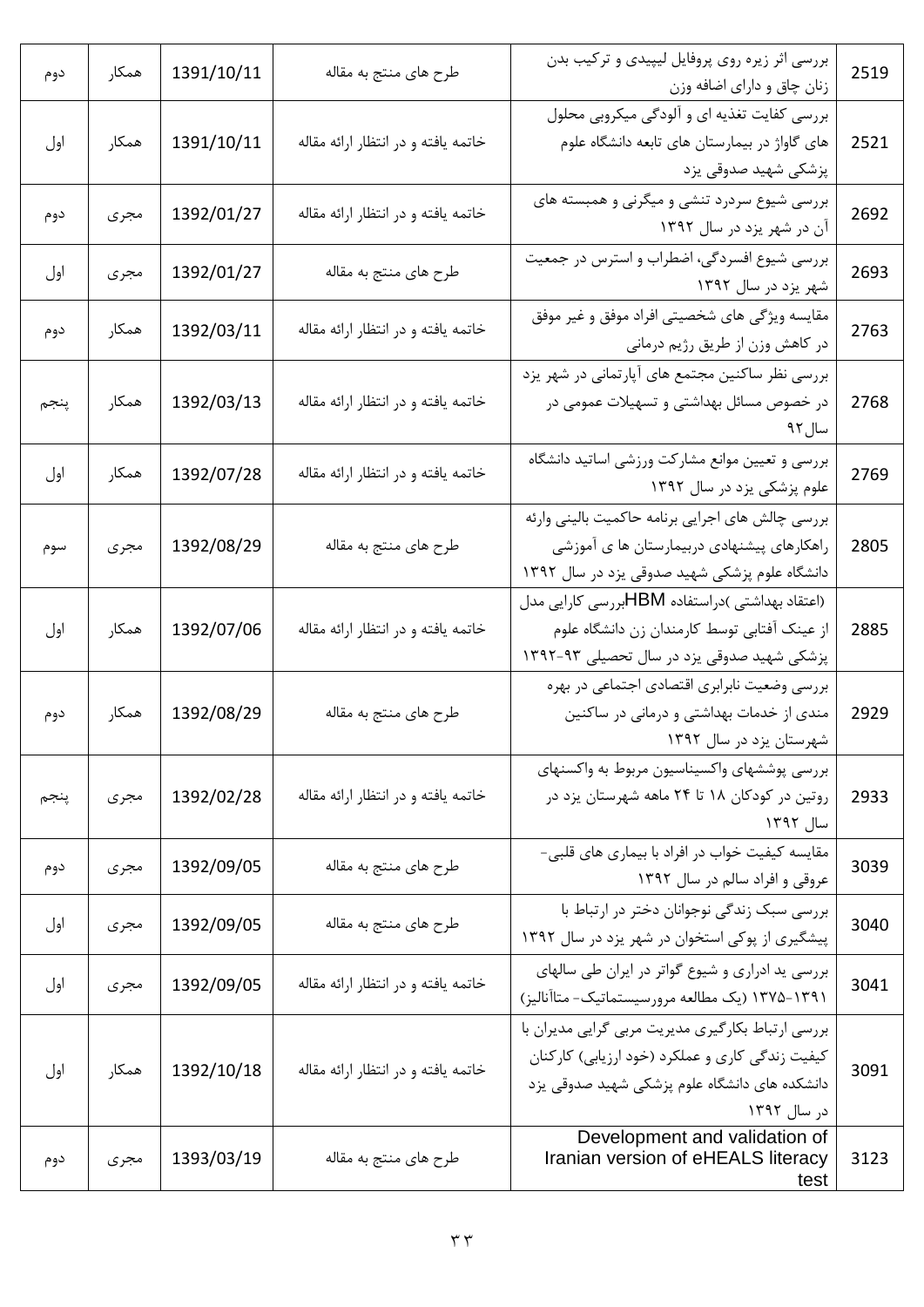| اول   | مجرى      | 1393/03/19 | طرح های منتج به مقاله                         | بررسی ارتباط تغذیه باشیر مادر در دوران شیرخوارگی<br>با میزان فشارخون در ابتدای بزرگسالی در دانشجویان<br>دانشگاه علوم پزشکی شهید صدوقی یزد                                          | 3125 |
|-------|-----------|------------|-----------------------------------------------|------------------------------------------------------------------------------------------------------------------------------------------------------------------------------------|------|
| دوم   | همكار     | 1392/12/10 | خاتمه یافته و در انتظار ارائه مقاله           | بررسی ارتباط بین وزن گیری بارداری و وزن هنگام<br>تولد نوزاد در شهر یزد                                                                                                             | 3129 |
| چهارم | همكار     | 1392/12/10 | طرح های منتج به مقاله                         | مقايسه وضعيت آهن و شاخص هاى استرس اكسيداتيو<br>سرم در بیماران مبتلا به سرطان سینه و زنان سالم                                                                                      | 3173 |
| دوم   | مجرى      | 1393/03/19 | طرح های منتج به مقاله                         | بررسی سبک زندگی مردم شهر یزد در ارتباط با<br>پیشگیری از سرطان در سال ۱۳۹۳                                                                                                          | 3355 |
| اول   | همكار     | 1394/04/31 | طرح های منتج به مقاله                         | ارزیابی ترجیهات پزشکان در زمینه قراردادهای پزشک<br>و Conjoint Analysisتخانواده با استفاده از<br>پیشنهاد سناریوی بهینه قراردادی برای خرید خدمات<br>پزشک خانواده در نظام سلامت ایران | 3439 |
| اول   | مشاورأمار | 1394/01/19 | خاتمه یافته و در انتظار ارائه مقاله           | بررسی جامع الگوی مصرف غذا و مواد مغذی مردم شهر<br>یزد و ارتباط آن با برخی بیماری های مزمن<br>(تميز)۱۳۹۳                                                                            | 3755 |
| چهارم | همكار     | 1394/07/29 | طرح های منتج به مقاله                         | بررسی اثر اسانس زیره سیاه روی غلظت هیستامین در<br>سس تخمیری ماهی                                                                                                                   | 3768 |
| دوم   | همكار     | 1393/10/23 | در دست اقدام و در انتظار ارسال<br>گزارش نهایی | بروز ناهنجاری های مادرزادی قلبی در نوزادان مادران<br>چاق و دیابتیک(یک مطالعه کوهورت)                                                                                               | 3784 |
| اول   | مجرى      | 1393/10/17 | طرح های منتج به مقاله                         | تعيين عوامل دموگرافيک واپيدميولوژيکي مرتبط با<br>سنگ کلیه                                                                                                                          | 3789 |
| اول   | همكار     | 1394/02/30 | خاتمه يافته و در انتظار ارائه مقاله           | بررسی میزان افسردگی و اضطراب در زنان مبتلا به<br>سرطان پستان                                                                                                                       | 3813 |
| دوم   | مجرى      | 1393/10/17 | طرح های منتج به مقاله                         | طراحی و تعیین روایی و پایایی پرسشنامه سبک زندگی<br>مرتبط با سرطان                                                                                                                  | 3838 |
| اول   | همكار     | 1393/10/29 | در دست بررسی کارشناس مقاله منتج<br>از طرح     | مقايسه عوامل پيش بيني كننده قصد رفتار غربالگري<br>ماموگرافی و معاینه بالینی پستان بر اساس الگوی<br>فرانظریه ای در زنان شهر یزد در سال ۱۳۹۴                                         | 3842 |
| سوم   | مجرى      | 1394/09/25 | طرح های منتج به مقاله                         | طراحی، اجرا و ارزیابی استراتژی های مداخله ای مبتنی<br>بر مدل جامع برای ارتقاء فعالیت بدنی کارکنان سازمان<br>منطقه ويژه اقتصادي انرژى پارس                                          | 4047 |
| چهارم | مجرى      | 1394/11/14 | طرح های منتج به مقاله                         | بررسی فاکتورهای خطر سرطان مثانه در استان یزد :<br>مطالعه مورد-شاهدي                                                                                                                | 4098 |
| اول   | مجرى      | 1394/07/29 | طرح های منتج به مقاله                         | کاربرد مدل های معادلات ساختاری چند سطحی در<br>بررسی روایی و پایایی پرسشنامه اهمیت وزن در<br>کیفیت زندگی افراد بالای ۱۸ سال ساکن در شهر یزد                                         | 4099 |
| اول   | مجرى      | 1395/02/15 | خاتمه یافته و در انتظار ارائه مقاله           | بررسی میزان رضایت زناشویی در ایرانیان طی سالهای<br>۲۰۰۵ الی ۲۰۱۴ : یک مطالعه متاآنالیز                                                                                             | 4100 |
| اول   | مجرى      | 1394/07/29 | خاتمه یافته و در انتظار ارائه مقاله           | بررسی کیفیت زندگی بیماران مبتلا به سرطان سینه و                                                                                                                                    | 4101 |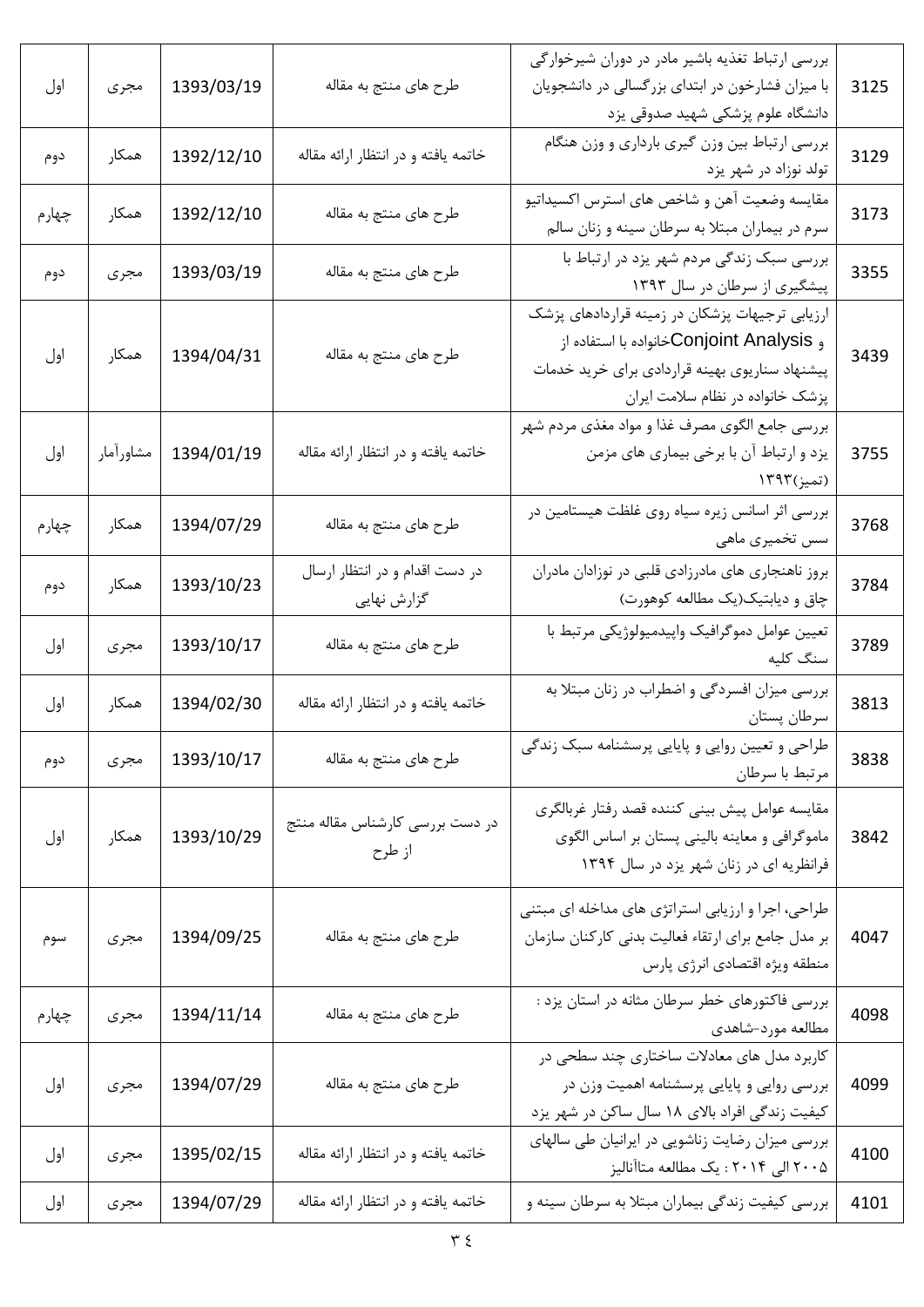|      | عوامل مرتبط با آن در شهر یزد در سال ۱۳۹۴                                                                                                                                              |                                               |            |       |       |
|------|---------------------------------------------------------------------------------------------------------------------------------------------------------------------------------------|-----------------------------------------------|------------|-------|-------|
| 4102 | بررسی کیفیت زندگی افراد مبتلا به چاقی و اضافه وزن<br>و عوامل مرتبط با آن در شهر یزد ، در سال ۱۳۹۴                                                                                     | خاتمه یافته و در انتظار ارائه مقاله           | 1394/10/23 | مجرى  | اول   |
| 4110 | بررسی سبک زندگی اسلامی و رابطه آن بارضایت از<br>زندگی درخانوارهای شهر یزد در سال ۱۳۹۶                                                                                                 | خاتمه یافته و در انتظار ارائه مقاله           | 1396/04/21 | همكار | اول   |
| 4111 | بررسی شیوع افسردگی در میان زوجین نابارور: یک<br>مطالعه متاآناليز                                                                                                                      | طرح های منتج به مقاله                         | 1394/11/14 | مجرى  | اول   |
| 4143 | بررسی روند اپیدمیولوژیک مرگهای غیرطبیعی استان<br>یزد در طی سالهای ۱۳۹۲-۱۳۸۲                                                                                                           | طرح های منتج به مقاله                         | 1394/07/29 | مجرى  | پنجم  |
| 4148 | گروه بندی شهرستانهای استان یزد بر مبنای تغییرات<br>شاخص های جمعیتی طی سال-های ۹۲-۱۳۸۸                                                                                                 | طرح های منتج به مقاله                         | 1394/07/29 | مجرى  | چهارم |
| 4208 | کاربرد مدل معادلات ساختاری بیزی پیشرفته در<br>بررسی تاثیر مداخله آموزشی بر تغییر رفتارهای تغذیه<br>ای در افراد پیش دیابتی شهر یزد بر اساس مدل<br>فرانظریه ای پروچسکا                  | طرح های منتج به مقاله                         | 1394/10/23 | مجرى  | اول   |
| 4212 | بررسی ارتباط مواجهه با قرص پیشگیری از بارداری<br>و آنتی S و C ) بر سطح پروتئین Low Dose(<br>در B۱۲ ، فولات و B۶ و ویتامین های $\hbox{I\hspace{-2.2mm}I}$ ترومبین<br>زنان سالم شهر يزد | در دست اقدام و در انتظار ارسال<br>گزارش نهایی | 1395/09/17 | مجرى  | چهارم |
| 4326 | بررسی میزان اثربخشی آموزش تغذیه بر اساس مدل<br>ارتقاء سلامت پندر بر الگوی وزن گیری زنان باردارو<br>برخی پیامدهای ان در مادر وفرزند                                                    | خاتمه یافته و در انتظار ارائه مقاله           | 1394/10/23 | مجرى  | ششم   |
| 4348 | بررسی عوامل خطرکم کاری مادرزادی تیروئیددر<br>نوزادان متولد شده شهرستان شهركرد                                                                                                         | طرح های منتج به مقاله                         | 1394/09/25 | مجرى  | دوم   |
| 4358 | طراحی و تعیین روایی و پایایی پرسشنامه ارزیابی<br>خستگی در افراد مبتلا به سرطان در استان یزد                                                                                           | طرح های منتج به مقاله                         | 1394/11/14 | مجرى  | دوم   |
| 4416 | مقایسه مدلهای رگرسیون شمارشی چند سطحی ،<br>پواسون ساده و آمیخته در بررسی عوامل مؤثر در رفتار<br>باروری زنان شهر بندرعباس در سال ١٣٩۴                                                  | در دست اقدام و در انتظار ارسال<br>گزارش نهایی | 1395/08/12 | مجرى  | اول   |
| 4426 | بررسی تاثیر ماساژ نوزاد نارس بر افسردگی پس از<br>زايمان مادر                                                                                                                          | خاتمه یافته و در انتظار ارائه مقاله           | 1394/12/05 | مجرى  | سوم   |
| 4438 | طراحی،اجرا و ارزشیابی تاثیر مداخله آموزشی بر بهبود<br>رفتارهای تغذیه ای دانش آموزان دخترمقطع متوسطه<br>دوره دوم شهر یزد با استفاده از مدل ارتقاء سلامت پندر                           | خاتمه یافته و در انتظار ارائه مقاله           | 1395/03/05 | همكار | دوم   |
| 4545 | بررسی پیشگویی کننده های مصرف فست فود بر اساس<br>الگوی تصورات تمایلات در دانشجویان دختر یزد                                                                                            | خاتمه یافته و در انتظار ارائه مقاله           | 1395/11/06 | همكار | اول   |
| 4612 | بررسی کمیت و کیفیت خواب و ارتباط آن با شدت<br>خستگی در افراد مبتلا به سرطان در استان یزد                                                                                              | طرح های منتج به مقاله                         | 1395/01/18 | مجرى  | دوم   |
|      |                                                                                                                                                                                       |                                               |            |       |       |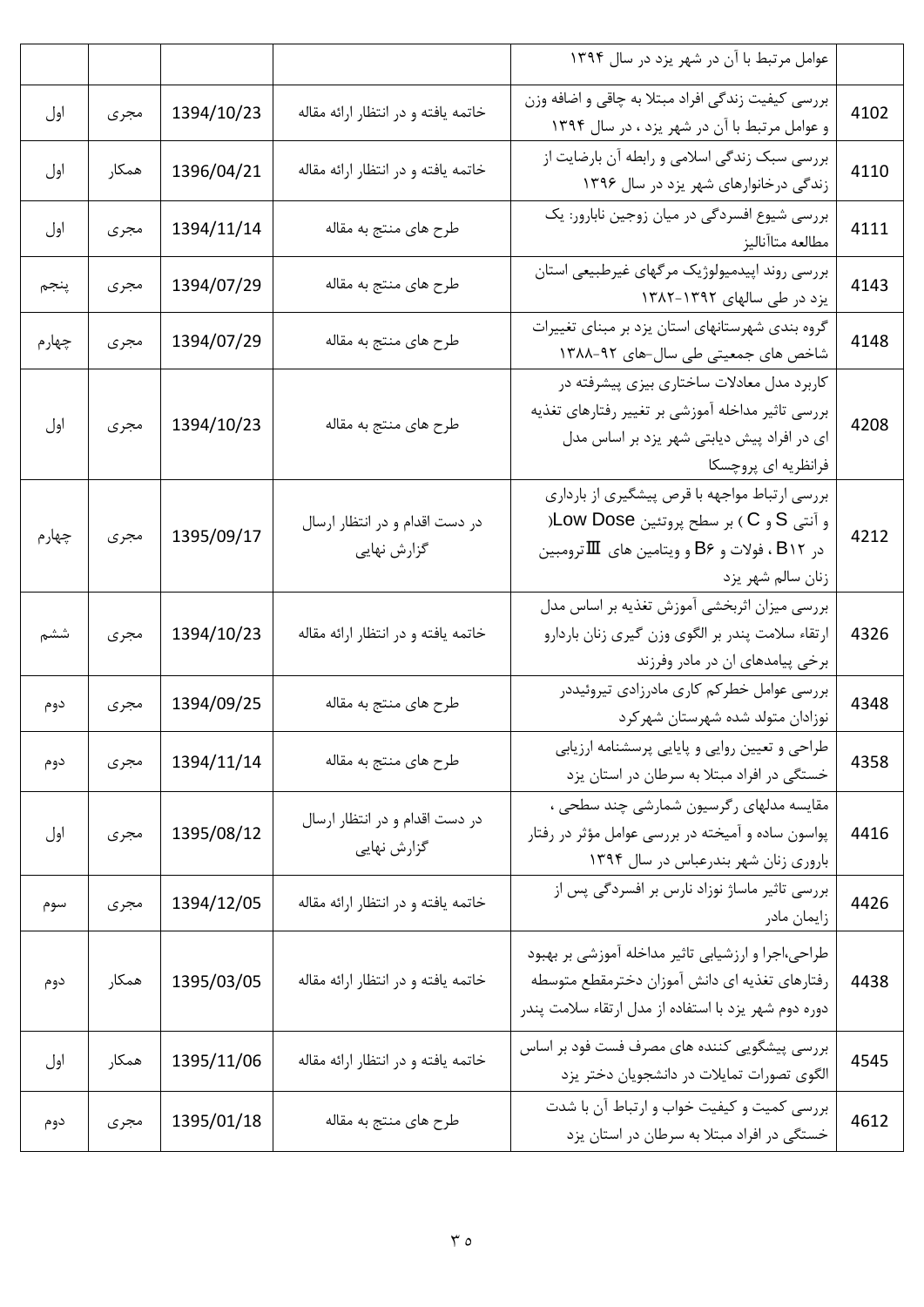| دوم   | همكار | 1395/04/09 | مقاله منتج از طرح ارجاع شده جهت<br>اصلاح      | بررسی عوامل خطر طغیان لیشمانیوز جلدی در مناطق<br>آلوده ی استان یزد (نه ماهه ی اول سال ۱۳۹۴ )                                                                                   | 4625 |
|-------|-------|------------|-----------------------------------------------|--------------------------------------------------------------------------------------------------------------------------------------------------------------------------------|------|
| دوم   | همكار | 1395/10/22 | طرح های منتج به مقاله                         | طراحی و تدوین مدل تحکیم خانواده مبتنی بر الگوی<br>مک مستر و اثر بخشی آن بر تحکیم خانواده در زوجین<br>شهر يزد                                                                   | 4628 |
| چهارم | همكار | 1395/03/05 | طرح های منتج به مقاله                         | - HIFASبررسی کارایی سیستم تلفیقی<br>فتوبیورآکتور جلبکی در حذف همزمان آترازین، ازت و<br>فسفر از محیطهای آبی                                                                     | 4670 |
| دوم   | همكار | 1395/06/17 | طرح های منتج به مقاله                         | طراحی و ارزشیابی برنامه آموزشی با استفاده از ترکیب<br>مدل بازاریابی اجتماعی و انتشارنوآوری بر میزان فعالیت<br>بدنی زنان شهرستان یزد :یک مطالعه ترکیبی<br>)Mixed Method Design( | 4790 |
| اول   | مجرى  | 1395/06/17 | طرح های منتج به مقاله                         | تعیین مقادیر مرجع شاخص توده بدنی در بزرگسالان<br>ساکن شهر یزد در سال ۱۳۹۴ با استفاده از روش<br>الگوی جمعی تعمیم یافته برای مکان، مقیاس و شکل                                   | 4818 |
| اول   | همكار | 1395/12/04 | خاتمه یافته و در انتظار ارائه مقاله           | بررسی ارتباط علایم سندرم قبل از قاعدگی با رضایت<br>زناشویی و کیفیت زندگی زنان مراجعه کننده به مراکز<br>بهداشتی درمانی حاشیه شهر یزد (سال۹۵)                                    | 4819 |
| اول   | همكار | 1395/12/04 | خاتمه يافته و در انتظار ارائه مقاله           | بررسی رابطه بین سواد سلامت و رفتارهای ارتقا دهنده<br>سلامتی در زنان مراجعه کننده به مراکز بهداشتی<br>درمانی حاشیه شهر یزد (سال ۹۵)                                             | 4820 |
| سوم   | همكار | 1396/01/30 | خاتمه یافته و در انتظار ارائه مقاله           | بررسی اثر مکمل ال-کارنیتین بر شدت درد و عوامل<br>پیش التهابی در زنان چاق مبتلا به استئوآرتریت زانو<br>تحت رژيم كاهش وزن                                                        | 4841 |
| اول   | مجرى  | 1395/11/06 | خاتمه یافته و در انتظار ارائه مقاله           | بررسی رابطه چاقی با فعالیت فیزیکی، رفتار تغذیه ای،<br>تماشای تلویزیون در نوجوانان ۱۵ - ۱۲ ساله شهر یزد                                                                         | 4851 |
| ششم   | مجرى  |            | در دست اقدام و در انتظار ارسال<br>گزارش نهایی | بررسی تاثیر مصرف برنج تراریخته طارم مولایی بر<br>سلامت رت                                                                                                                      | 4854 |
| اول   | همكار |            | طرح های منتج به مقاله                         | بررسی و مقایسه تطبیقی کیفیت زندگی ساکنین<br>اجتماعات شهری با تاکید بر سلامت، دینداری و ارائه<br>الگوی مطلوب (مطالعه موردی: شهر یزد)                                            | 4877 |
| اول   | مجرى  | 1396/11/04 | خاتمه یافته و در انتظار ارائه مقاله           | بررسی عوامل مرتبط با مرگ ومیر کودکان زیر یک<br>سال در شهرستان یزد بین سال های ۱۳۹۰ تا ۱۳۹۴                                                                                     | 4878 |
| اول   | مجرى  | 1395/06/17 | طرح های منتج به مقاله                         | تعیین عوامل پیش أگهي بقا در زنان مبتلا به سرطان<br>سینه شهر یزد با استفاده از مدلهای پارامتری و شبه<br>پارامتری بیزی،طی سالهای ۱۳۸۹ تا ۱۳۹۴                                    | 4889 |
| دوم   | مجرى  | 1395/07/18 | طرح هاي منتج به مقاله                         | بررسی اضطراب انتظار در زنان نابارور مراجعه کننده به<br>مرکز ناباروری استان یزد                                                                                                 | 4894 |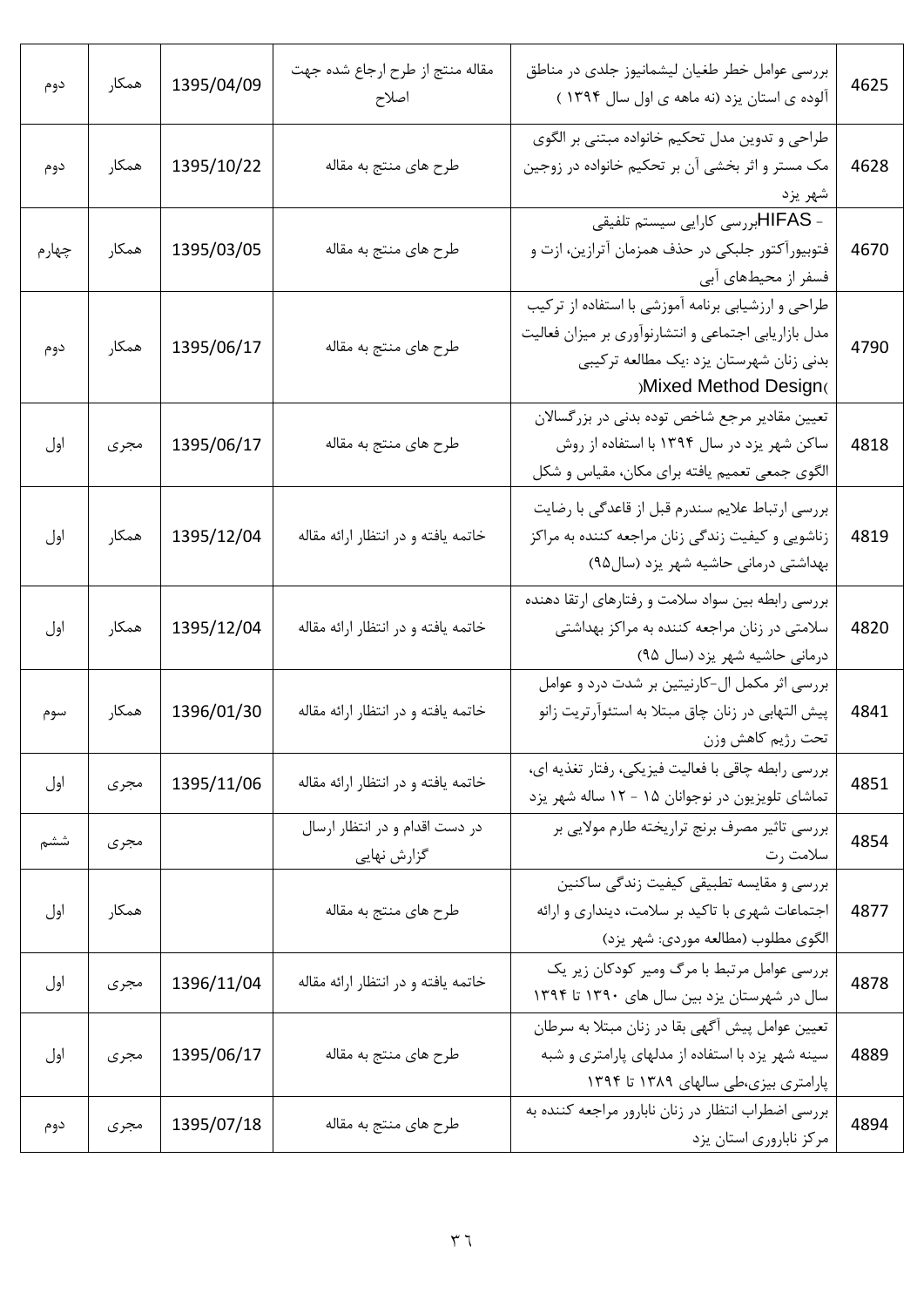| 4898 | تعیین مقادیر مرجع پروفایل لیپید براساس سن در افراد<br>بزرگسال شهر یزد در سال ۱۳۹۴ با استفاده از روش<br>رگرسیون چندکی مبتنی بر اسپلاین و روش رگرسیون<br>چندکی خطی                  | در دست اقدام و در انتظار ارسال<br>گزارش نهایی | 1395/11/20 | مجرى  | اول |
|------|-----------------------------------------------------------------------------------------------------------------------------------------------------------------------------------|-----------------------------------------------|------------|-------|-----|
| 4908 | طراحی و تعیین روایی و پایایی نسخه جامع پرسشنامه<br>سنجش أگاهي درخصوص سرطان سينه براي زنان<br>ايرانى                                                                               | طرح های منتج به مقاله                         | 1395/06/17 | مجرى  | دوم |
| 4949 | تاثیر مکمل یاری با امگا ۳ بر عوامل التهابی و شاخص<br>های مقاومت انسولینی در بیماران مبتلا به دیابت نوع ۲<br>و کبد چرب غیر الکلی                                                   | خاتمه یافته و در انتظار ارائه مقاله           | 1396/01/30 | همكار | اول |
| 4997 | بررسی عوامل مرتبط با جهت گیری مذهبی و سلامت<br>جسمی- روانی وتعیین تاثیردوکارگاه آموزشی خواب<br>وبیداری وتقویت اراده بر این عوامل،دردانشجویان<br>دانشگاه علوم پزشکی شیراز سال۹۶-۹۵ | طرح های منتج به مقاله                         | 1395/10/22 | همكار | دوم |
| 5086 | بررسی تاثیر آموزش طراحی شده مبتنی بر<br>جهت ارتقاء رفتارهاي پيشگيري كننده ٣-PENالگوي<br>از دیابت در زنان پره دیابتیک شهرستان دزفول با<br>رويكرد تركيبي                            | طرح های منتج به مقاله                         | 1395/12/04 | همكار | دوم |
| 5100 | بررسی مقایسه ای میزان تاثیر آموزش بر اساس تئوری<br>انگیزش محافظت و تئوری رفتار برنامه ریزی شده بر<br>پیروی از رژیم غذایی متوقف کننده فشارخون<br>) در بین افراد پیش فشارخونیDASH(  | طرح های منتج به مقاله                         | 1395/12/04 | همكار | دوم |
| 5120 | بررسی نقاط برش شاخص های رشد کودکان ۱۱–<br>۶ساله در شهرستان يزد                                                                                                                    | در دست بررسی کارشناس گزارش                    | 1395/10/08 | مجرى  | اول |
| 5151 | بررسی عوامل خطر دیابت بارداری در زنان باردار شهر<br>یزد مطالعه مورد-شاهدی سال ۱۳۹۵                                                                                                | طرح های منتج به مقاله                         | 1395/12/04 | مجرى  | سوم |
| 5199 | بررسی اثر مصرف مکمل روغن بذر کتان بر کنترل<br>گلیسمیک و ترکیب بدن در بیماران پره دیابت با اضافه<br>وزن                                                                            | خاتمه یافته و در انتظار ارائه مقاله           | 1396/04/05 | همكار | دوم |
| 5200 | بررسی ارتباط بین مواجهه شغلی با ذرات آلاینده هوا و<br>عملکرد قلبی عروقی در کارگران یکی از صنایع کاشی<br>استان یزد در سال ۱۳۹۵                                                     | مقاله منتج از طرح ارجاع شده جهت<br>اصلاح      | 1395/11/20 | همكار | سوم |
| 5293 | بررسی عوامل خطر پوکی استخوان در زنان پزدی<br>مراجعه کننده به کلینیک مرکزی سنجش تراکم<br>استخوان یزد در سال ۱۳۹۵                                                                   | طرح های منتج به مقاله                         | 1396/04/21 | همكار | دوم |
| 5304 | طراحى،اجراوارزشيابي تاثيرمداخله أموزشي براساس<br>مدل رشدمثبت جوانان بركاهش گرايش به سوء مصرف<br>مواد مخدردردانش آموزان مقطع متوسطه دوم<br>شهراصفهان سال ۱۳۹۶–۱۳۹۴                 | طرح های منتج به مقاله                         | 1394/08/25 | همكار | اول |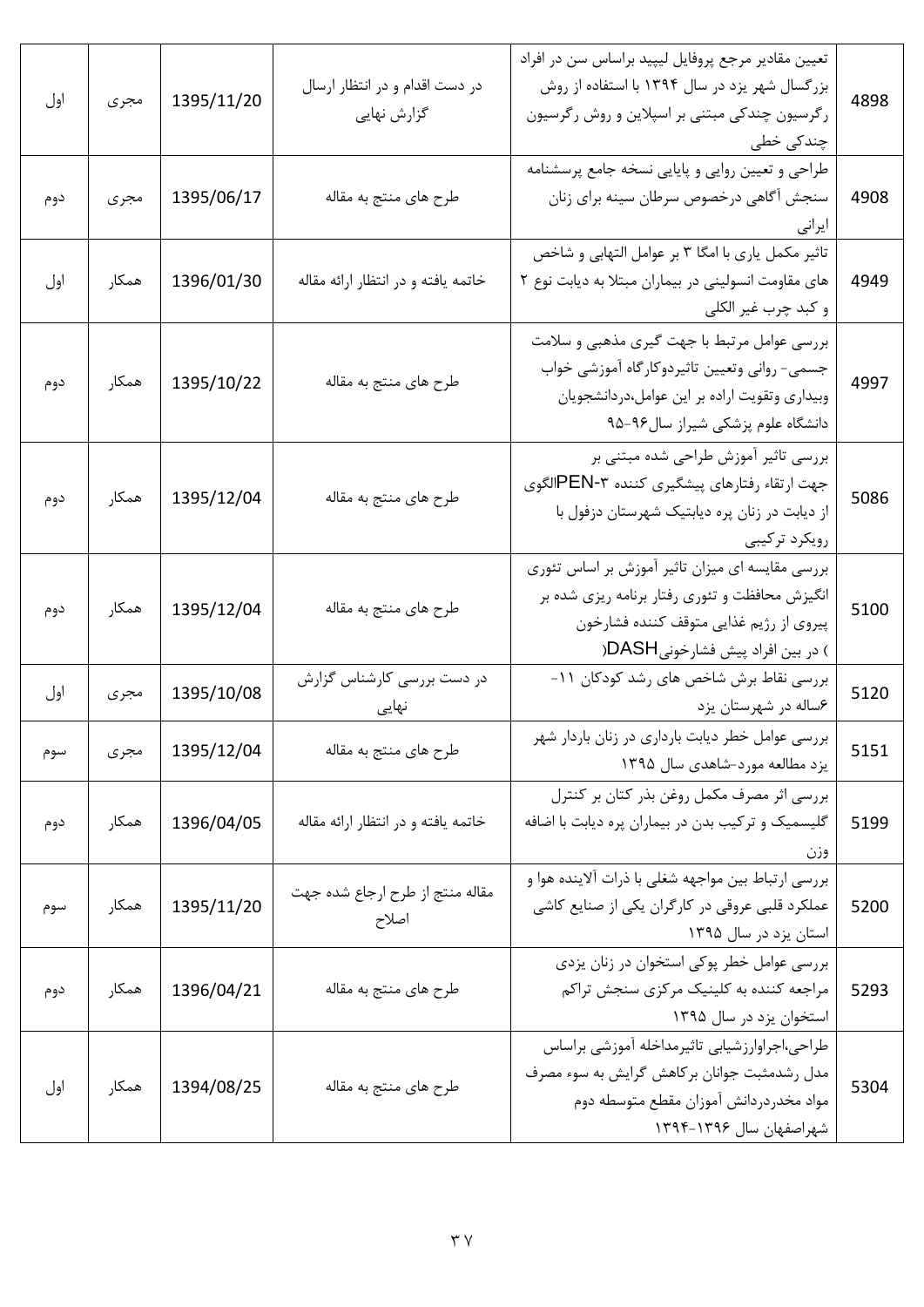| اول  | مجرى  | 1396/07/12 | طرح های منتج به مقاله                         | برأورد فاصله اطمينان خطر منتسب جمعيت براي<br>عوامل خطر بیماری دیابت و بیماری های قلبی-عروقی<br>با استفاده از روش بیزی در داده های مرحله اول<br>مطالعه كوهورت شاهديه                                | 5357 |
|------|-------|------------|-----------------------------------------------|----------------------------------------------------------------------------------------------------------------------------------------------------------------------------------------------------|------|
| هشتم | مجرى  | 1396/09/08 | خاتمه یافته و در انتظار ارائه مقاله           | بررسی تاثیر مصرف برنج تراریخته بر برخی از باکتری<br>های شایع فلور میکروبی روده رت                                                                                                                  | 5590 |
| اول  | همكار | 1396/09/08 | طرح های منتج به مقاله                         | بررسی میزان تاثیر برنامه مداخله مبتنی بر جامعه بر<br>مصرف تنباکوی بدون دود در اصناف شهرستان چابهار<br>بر اساس تئوري فرانظري                                                                        | 5630 |
| سوم  | همكار | 1397/02/05 | در دست اقدام و در انتظار ارسال<br>گزارش نهایی | طراحی، اجرا و ارزشیابی برنامه آموزشی مبتنی بر مدل<br>رشد مثبت نوجوان بر بهزیستی دانش آموزان دختر<br>مدارس متوسطه شهر یزد با استفاده از مدل سی دی<br>سينرژى                                         | 5669 |
| دوم  | همكار | 1397/01/22 | طرح های منتج به مقاله                         | طراحی، اجرا و ارزشیابی برنامه آموزشی در خصوص<br>دود دست دوم سیگار در مردان سیگاری بر میزان<br>مواجهه همسران باردار آنها                                                                            | 5714 |
| سوم  | همكار | 1396/11/04 | طرح های منتج به مقاله                         | طراحی، اجرا و ارزشیابی برنامه آموزشی مبتنی بر مدل<br>فرآیندهای موازی توسعه یافته در زمینه رفتارهای<br>پیشگیری کننده از سرطان مری در بستگان درجه اول<br>بیماران مبتلا به سرطان مری با رویکرد ترکیبی | 5723 |
| دوم  | همكار | 1397/01/22 | طرح های منتج به مقاله                         | بررسی میزان تاثیر مداخله آموزشی جامعه محور با<br>استفاده از تئوری انگیزش محافظت بر پیشگیری از<br>استعمال قلیان در جوانان و نوجوانان ۲۴-۱۲ ساله شهر<br>سيرجان                                       | 5724 |
| سوم  | همكار | 1398/01/28 | در دست اقدام و در انتظار ارسال<br>گزارش نهایی | بررسی وضعیت شادکامی و نشاط اجتماعی و ارتباط آن<br>با سلامت عمومی در معلمان شهر یزد در سال ١٣٩٧                                                                                                     | 5876 |
| دوم  | مجرى  | 1397/05/10 | خاتمه یافته و در انتظار ارائه مقاله           | بررسی شیوع سرطان پستان و رابطه آن با عوامل خطر<br>در زنان بالای ۳۵ سال منطقه شاهدیه : یک مطالعه ی<br>مبتنی بر جمعیت                                                                                | 5900 |
| اول  | مجرى  | 1397/05/10 | در دست اقدام و در انتظار ارسال<br>گزارش نهایی | بررسی شیوع مصرف انواع مواد مخدر و عوامل مرتبط با<br>آن در افراد برزگسال منطقه شاهدیه با استفاده از داده<br>های مطالعه کوهورت                                                                       | 5907 |
| اول  | مجرى  | 1397/04/27 | در دست اقدام و در انتظار ارسال<br>گزارش نهایی | بررسی روند شیوع و عوامل خطر بیماری دیابت در سال<br>های ۱۳۹۴–۱۳۸۵ در شهر یزد                                                                                                                        | 5908 |
| اول  | مجرى  | 1397/04/27 | در دست اقدام و در انتظار ارسال<br>گزارش نهایی | بررسی نقش افسردگی ، اضطراب ، استرس ،کیفیت<br>خواب و فعالیت فیزیکی بر فشارخون با استفاده از<br>معادلات ساختاری در بزرگسالان شهر یزد                                                                 | 5910 |
| اول  | مجرى  |            | در دست اقدام و در انتظار ارسال<br>گزارش نهایی | بررسي عوامل مرتبط بااختلال قندخون ناشتا بااستفاده<br>ازمدل سازي معادلات ساختاري تعميم يافته<br>درافرادبالای ۳۵سال درداده های مطالعه کوهورت<br>شاهديه                                               | 6054 |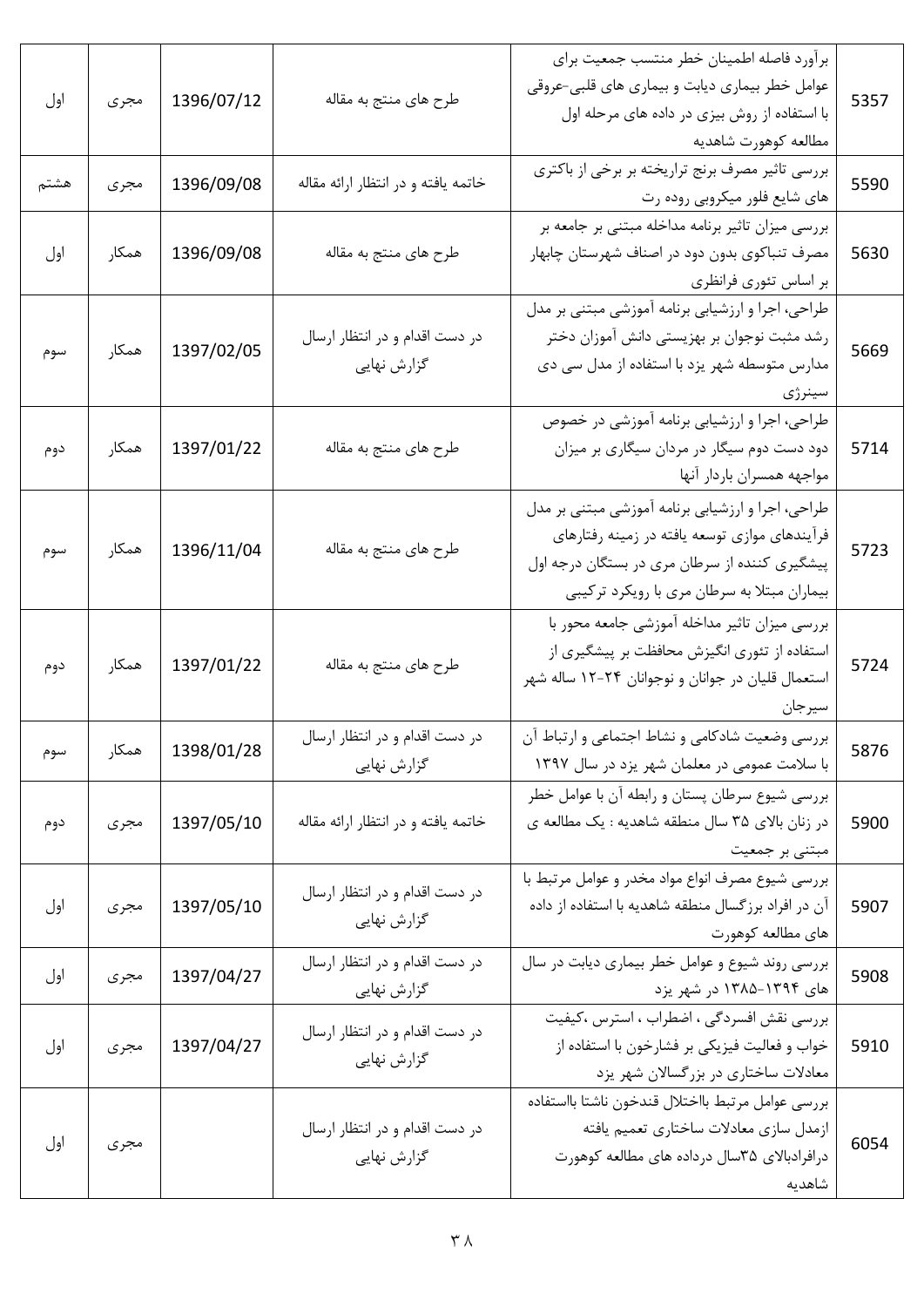| اول   | مجرى  | 1397/08/02 | در دست اقدام و در انتظار ارسال<br>گزارش نهایی | بررسی سن یائسگی طبیعی و عوامل مرتبط با آن به<br>وسیله ی مدلهای خطی تعمیم یافته و مدل بیزی با<br>استفاده از دادههای کوهورت شاهدیه شهر یزد در سال<br>۱۳۹۶                           | 6089 |
|-------|-------|------------|-----------------------------------------------|-----------------------------------------------------------------------------------------------------------------------------------------------------------------------------------|------|
| اول   | همكار | 1398/04/19 | طرح های منتج به مقاله                         | طراحی و ارزشیابی مداخله آموزشی مبتنی بر تئوری<br>) بر رفتارهای پیشگیری PMTانگیزش محافظت (<br>کننده از سرطان پوست در ملوانان بندر بوشهر: یک<br>مطالعه تركيبي                       | 6129 |
| دوم   | مجرى  | 1397/12/01 | طرح های منتج به مقاله                         | بررسی میزان پیش بینی کنندگی سازه های نظریه<br>رفتار برنامه ریزی شده در اتخاذ رفتارهای ایمنی غذا در<br>زنان شهر یزد در سال ۱۳۹۸                                                    | 6217 |
| دوم   | مجرى  | 1397/12/01 | خاتمه یافته و در انتظار ارائه مقاله           | مقايسه كيفيت خواب، فعاليت فيزيكي و عادات غذايي<br>در زنان در سنین یائسگی و قبل از یائسگی                                                                                          | 6225 |
| چهارم | مجرى  | 1398/05/02 | در دست اقدام و در انتظار ارسال<br>گزارش نهایی | طراحی اجرا و ارزشیابی برنامه کاهش مصرف نمک در<br>زنان شهرک حمیدیای شهر یزد مبتنی بر مدل<br><b>Communication for Behavioral</b><br>Impact(COMBI(                                   | 6242 |
| سوم   | مجرى  | 1398/08/22 | در دست اقدام و در انتظار ارسال<br>گزارش نهایی | طراحی و ارزشیابی تاثیر مداخله آموزشی مبتنی بر<br>مدل تصورات تمایلات بر مصرف فست فود در<br>دانشجویان دانشگاههای شهرستان رفسنجان :یک<br>مطالعه تركيبي                               | 6247 |
| اول   | مجرى  |            | سطل بازيافت                                   | تعیین عوامل پیشأگهی بقا افراد در مبتلایان به<br>سرطان سرو گردن در مرکز پرتودرمانی شهید رمضان<br>زاده یزد با استفاده از مدلهای پارامتری و مدل کاکس<br>بیزی،طی سالهای ۱۳۸۵ تا ۱۳۹۱  | 6326 |
| اول   | مجرى  | 1398/02/25 | در دست اقدام و در انتظار ارسال<br>گزارش نهایی | تعیین عوامل پیشآگهی بقا افراد در مبتلایان به<br>سرطان سر و گردن در مرکز پرتودرمانی شهید رمضان<br>زاده یزد با استفاده از مدلهای پارامتری و مدل کاکس<br>بیزی،طی سالهای ۱۳۸۵ تا ۱۳۹۱ | 6328 |
| اول   | همكار |            | در دست بررسی دانشکده/مرکز                     | طراحی و ارزشیابی میزان تاثیر مداخله آموزشی مبتنی<br>بر مدل تصورات تمایلات بر مصرف فست فود در<br>دانشجویان دانشگاههای شهرستان رفسنجان :یک<br>مطالعه تركيبي                         | 6350 |
| دوم   | همكار | 1398/05/02 | در دست اقدام و در انتظار ارسال<br>گزارش نهایی | مقایسه دو نوع مدلسازی حاصل از داده های فضایی و<br>سنجش زميني جهت ارزيابي مواجهه تنفسي رانندگان<br>درون شهری با فلزات سنگین در شهر یزد در<br>سال۱۳۹۸ – ۱۳۹۷                        | 6370 |
| دوم   | همكار | 1398/07/10 | در دست اقدام و در انتظار ارسال<br>گزارش نهایی | بررسی تأثیرعصاره شیرین بیان بر گنادوتروپین ها،<br>مقاومت انسولینی، قند خون ناشتا و پروفایل لیپیدی در<br>زنان مبتلا به سندروم تخمدان پلي<br>) با اضافه وزن یا چاقیPCOSکیستیک(      | 6466 |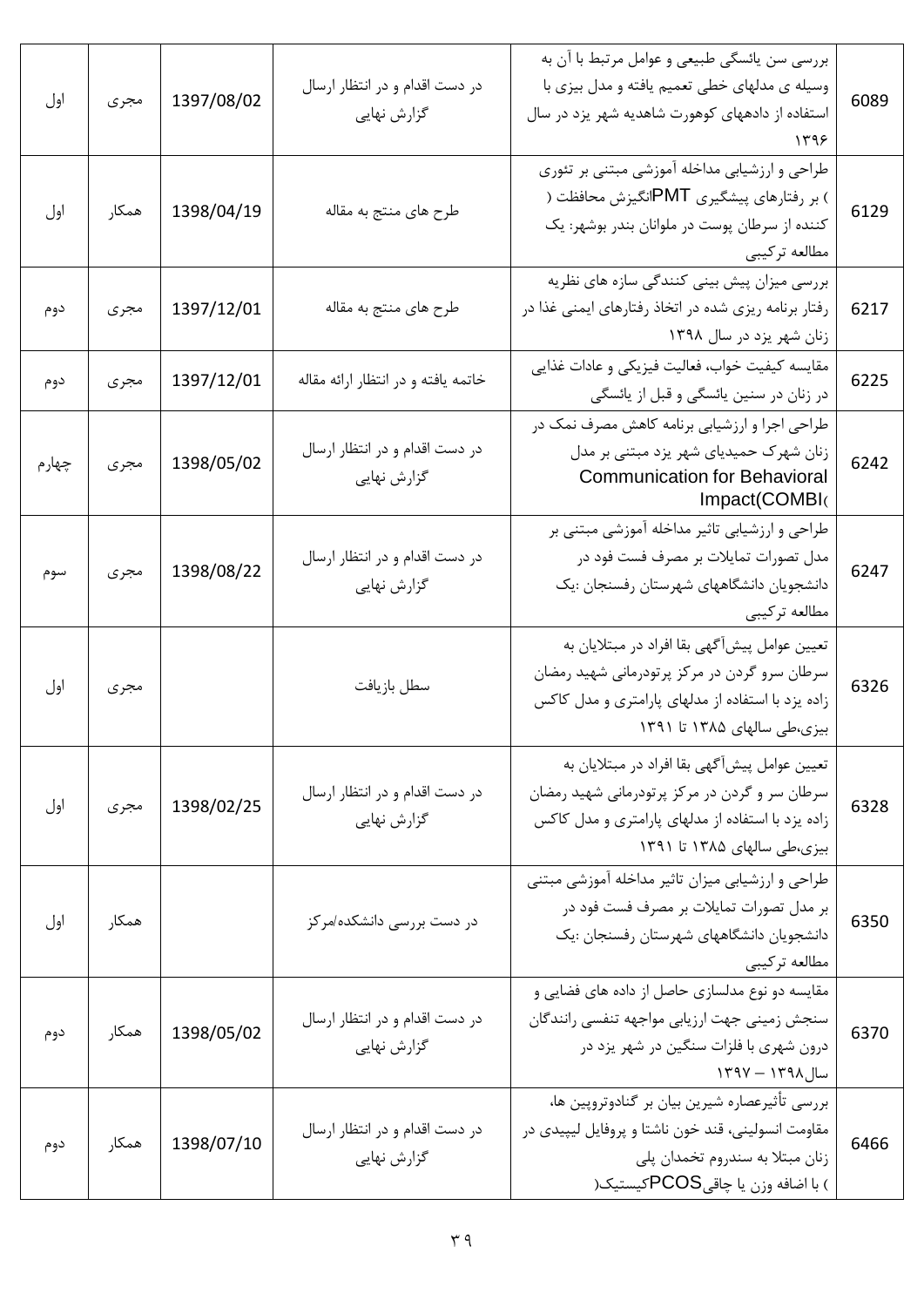| پنجم | همكار |            | در دست شورا دانشکده/مرکز                      | بررسی اثر فعالیت آنتی اکسیدانی اسانس اسطوخودوس<br>بر پایداری اکسایشی روغن کانولای تصفیه شده                                                                                                        | 6547 |
|------|-------|------------|-----------------------------------------------|----------------------------------------------------------------------------------------------------------------------------------------------------------------------------------------------------|------|
| اول  | مجرى  | 1399/06/19 | در دست اقدام و در انتظار ارسال<br>گزارش نهایی | مقایسه دقت پیش بینی مدل های شبکه عصبی<br>مصنوعی با ماشین بردار پشتیبان و تحلیل ممیزی<br>جهت تعیین جنسیت با استفاده از اندازه گیری ابعاد<br>دندان های مولر ماگزیلا در کلیشه رادیوگرافی<br>پانورامیک | 6550 |
| اول  | همكار | 1398/07/10 | خاتمه یافته و در انتظار ارائه مقاله           | بررسی عوامل خطر ابتلا به بیماری های قلبی عروقی با<br>استفاده از روش معادلات برآورد تعميم يافته و روش<br>گشتاور تعمیم یافته با کووریت های وابسته به زمان<br>درمطالعه قلب سالم يزد                   | 6552 |
| اول  | همكار |            | در دست بررسی دانشکده/مرکز                     | مقایسه میزان تاثیر متفورمین با اصلاح شیوه زندگی در<br>مرور ساختار یافته و متا $\rm I\hspace{-.1em}I$ پیشگیری اولیه دیابت نوع :<br>اناليز                                                           | 6560 |
| اول  | مجرى  |            | در دست بررسی دانشکده/مرکز                     | بررسی رابطه مصرف مواد غذایی فوری و ابتلا به کبد<br>چرب در بالغین شهر یزد: مطالعه مورد شاهدی                                                                                                        | 6659 |
| دوم  | مجرى  |            | در حال ثبت                                    | روان سنجي نسخه فارسي پرسش نامه كيفيت زندگي<br>)UQOL(نان پس از یائسگی (                                                                                                                             | 6693 |
| سوم  | مجرى  | 1398/10/18 | در دست بررسی کارشناس گزارش<br>نهایی           | بررسی عوامل خطر سرطان تیروئید در زنان استان<br>چهارمحال و بختیاری                                                                                                                                  | 6766 |
| سوم  | مجرى  | 1399/05/01 | در دست اقدام و در انتظار ارسال<br>گزارش نهایی | بررسی عوامل خطر سرطان پروستات در استان<br>کهکیلویه و بویر احمد در سال ۱۳۹۸                                                                                                                         | 6767 |
| اول  | مجرى  | 1398/10/18 | طرح های منتج به مقاله                         | بر روی Ki۶۷ و Her۲بررسی تاثیر تومور مارکرهای<br>بقای بلند مدت و کوتاه مدت زنان مبتلا به سرطان<br>پستان شهر یزد با استفاده از مدل های شفایافته بیزی<br>طی سالهای ۱۳۸۹ تا ۱۳۹۴                       | 6785 |
| اول  | مجرى  | 1398/10/04 | طرح های منتج به مقاله                         | کاربرد روش کاکس بیزی در بررسی بقای بیماران مبتلا<br>به سرطان ریه شهر یزد طی سال های ۱۳۸۴ تا ۱۳۹۳                                                                                                   | 6786 |
| اول  | مجرى  | 1398/09/06 | در دست اقدام و در انتظار ارسال<br>گزارش نهایی | بررسی وضعیت اپیدمیولوژیک و عوامل خطر مرتبط با<br>توزیع فضایی و زمانی ابتلا به بروسلوز انسانی در استان<br>کهگیلویه و بویراحمد و استان یزد طی سالهای ١٣٩٠-<br>۱۳۹۶                                   | 6795 |
| دوم  | همكار |            | در دست بررسی دانشکده/مرکز                     | COrnus masبررسی اثر عصاره میوه زغال اخته (<br>.) استاندارد شده بر مبنای آنتوسیانین تام بر شاخص L<br>های استرس اکسیداتیو، ترکیب بدن و فشارخون در<br>مبتلایان به کبد چرب غیر الکلی                   | 6803 |
| پنجم | همكار | 1399/08/07 | در دست اقدام و در انتظار ارسال<br>گزارش نهایی | بررسی ارتباط الگوهای غذایی مدیترانه ای با شانس<br>ابتلا به کبد چرب غیر الکلی در بزرگسالان مراجعه<br>کننده به مرکز دیابت شهر یزد                                                                    | 6811 |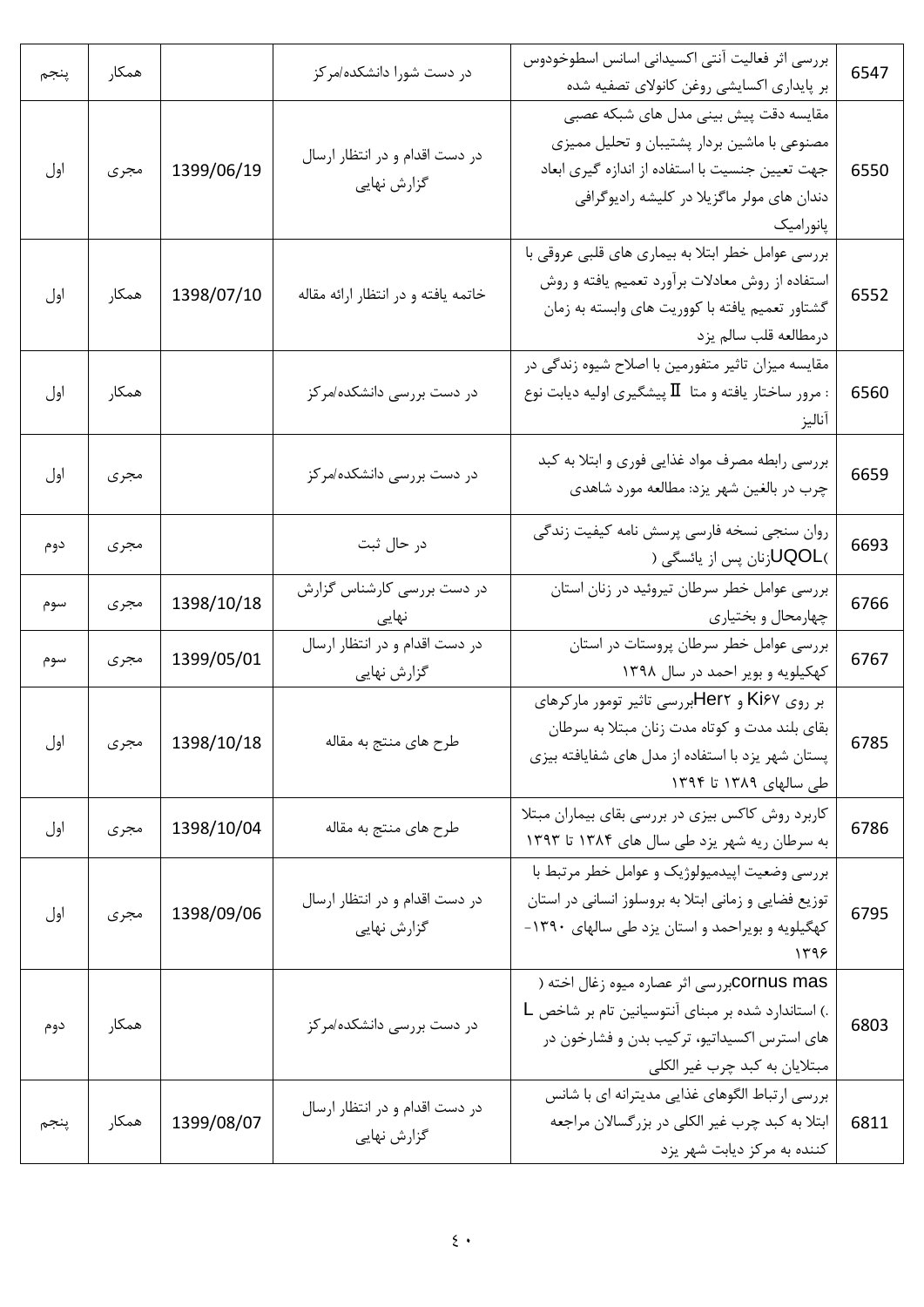| اول   | همكار | 1399/08/07 | در دست اقدام و در انتظار ارسال<br>گزارش نهایی | COrnus masبررسی اثر عصاره میوه زغال اخته (<br>.) استاندارد شده بر مبنای آنتوسیانین تام بر شاخص L<br>های استرس اکسیداتیو، ترکیب بدن و فشارخون در<br>مبتلایان به کبد چرب غیر الکلی          | 6816 |
|-------|-------|------------|-----------------------------------------------|-------------------------------------------------------------------------------------------------------------------------------------------------------------------------------------------|------|
| پنجم  | مجرى  | 1398/10/18 | در دست اقدام و در انتظار ارسال<br>گزارش نهایی | بررسی هزینه های کمرشکن خدمات سلامت در<br>خانوارهای شهر یزد و عوامل مرتبط با آن قبل و بعد از<br>اجرای طرح تحول سلامت                                                                       | 6837 |
| چهارم | همكار | 1399/02/24 | در دست اقدام و در انتظار ارسال<br>گزارش نهایی | بررسی شیوع ریسک فاکتورهای مرسوم بیماری های<br>عروق کرونر قلب در جمعیت۳۵ تا ۷۰ سال شهر<br>شاهدیه یزد، ۱۳۹۸                                                                                 | 6844 |
| هفتم  | مجرى  | 1399/02/24 | در دست اقدام و در انتظار ارسال<br>گزارش نهایی | بررسی اثر مصرف برنج تراریخته بر غلظت سرمی<br>نشانگرهای سرطان پستان، تخمدان و دستگاه گوارش<br>در رت                                                                                        | 6849 |
| دوم   | مجرى  | 1398/10/18 | در دست اقدام و در انتظار ارسال<br>گزارش نهایی | بررسی امنیت غذایی و ارتباط آن با وضعیت بارداری در<br>زنان باردار مراجعه کننده به پایگاه های سلامت شهر<br>یزد در سال ۱۳۹۸                                                                  | 6850 |
| پنجم  | مجرى  |            | در دست بررسی دانشکده/مرکز                     | در غلات ارگانیک B۱بررسی مقدار سم آفلاتوکسین<br>عرضه شده در فروشگاه های شهر یزد در سال ۱۳۹۸                                                                                                | 6851 |
| دوم   | مجرى  | 1394/01/01 | انصراف از طرح                                 | بررسی کیفیت خواب و عوامل مرتبط با آن در زنان<br>باردار مراجعه کننده به مراکز بهداشتی درمانی شهر یزد<br>در سال ۱۳۹۸                                                                        | 6875 |
| ششم   | همكار |            | ارجاع به پژوهشگر جهت اصلاح                    | ارزیابی و مدلسازی کیفی منابع أبی حوضه¬أبريز<br>دریاچه ارومیه با بهره-گیری از روش های داده کاوی و<br>GIS) در سامانه RSسنجش از راه دور (                                                    | 6896 |
| دوم   | مجرى  | 1398/10/18 | در دست بررسی کارشناس گزارش<br>نهایی           | کیفیت خواب در مبتلایان به دیابت: یک مطالعه<br>متاانالیز در جمعیت ایران                                                                                                                    | 6922 |
| اول   | همكار |            | در دست اقدام و در انتظار ارسال<br>گزارش نهایی | بررسی اثر مواجهه با صدا بر توانایی حل مسئله<br>دانشجويان                                                                                                                                  | 6925 |
| پنجم  | مجرى  | 1399/06/19 | در دست اقدام و در انتظار ارسال<br>گزارش نهایی | مقايسه كارايي فرايند الكتروشيميايي با الكترودهاي<br>تیتانیوم اصلاح شده با مس و بیسموت در حذف سموم<br>فنیتروتیون، کلروتالونیل و تری فلورالین از محلولهای<br>آبی و ارزیابی سمیت زیستی پساب. | 6953 |
| اول   | همكار | 1399/05/01 | در دست اقدام و در انتظار ارسال<br>گزارش نهایی | اولويت بندى مخاطرات حوزه اورژانس پيش بيمارستاني<br>و طراحی برنامه های آمادگی براساس برنامه پاسخ حوزه<br>) شهر رشت درسال EOP۱۳۹۸سلامت (                                                    | 6956 |
| سوم   | مجرى  | 1399/03/21 | در دست اقدام و در انتظار ارسال<br>گزارش نهایی | بررسی اختلال خواب و ارتباط آن با پارامترهای خونی<br>مرتبط با آن در بزرگسالان جمعیت شاهدیه یزد                                                                                             | 7104 |
| اول   | مجرى  | 1399/04/18 | در دست اقدام و در انتظار ارسال<br>گزارش نهایی | بررسی ارتباط بین الگوهای مصرف مواد غذایی و<br>فعالیت فیزیکی با خطر بیماری های قلبی در بالغین<br>شاهدیه یزد: با استفاده از روش معادلات ساختاری                                             | 7105 |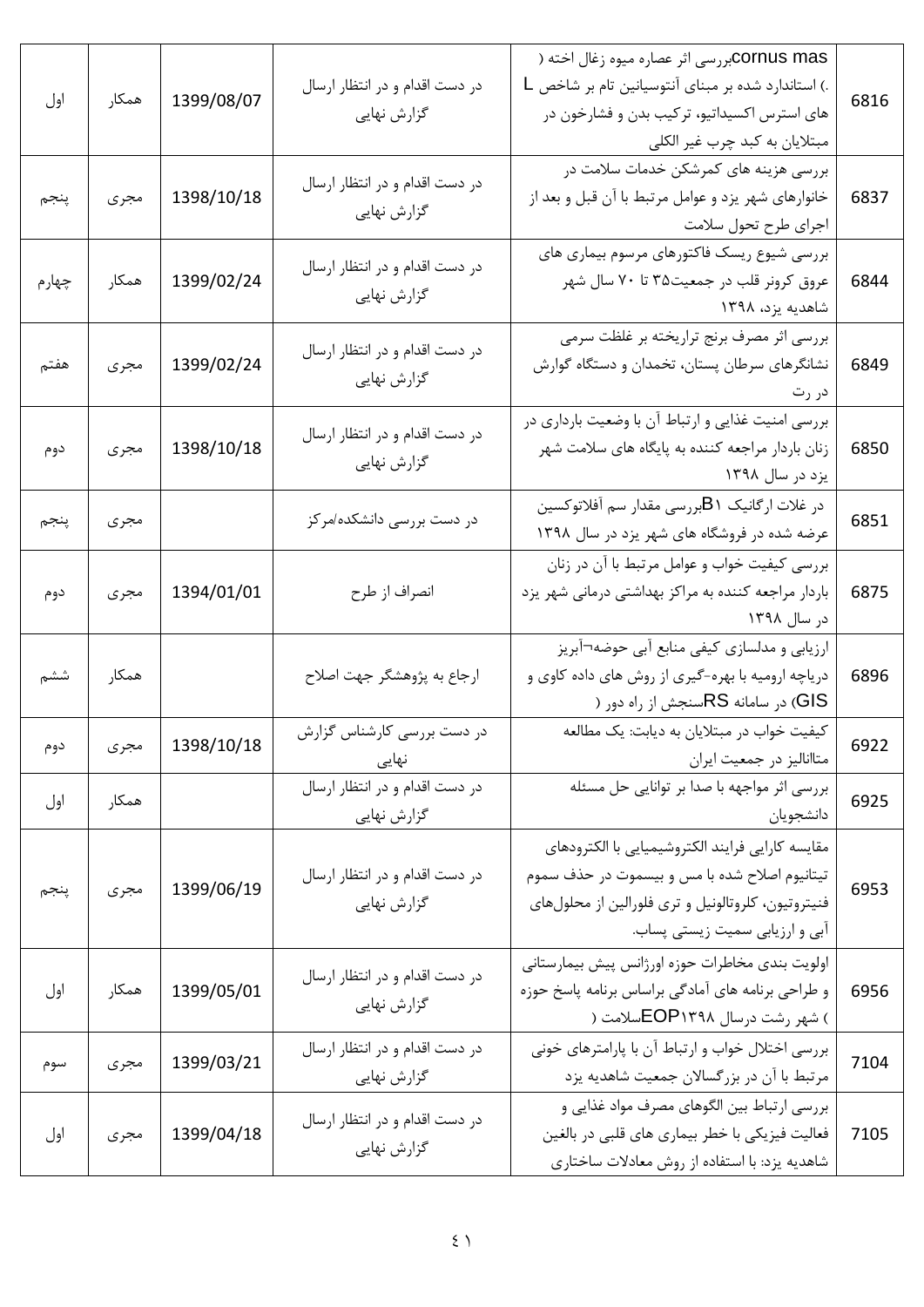| سوم   | مجرى  | 1399/03/21 | در دست اقدام و در انتظار ارسال<br>گزارش نهایی | بررسی اپیدمیولوژیک مسمومیت در کودکان بستری در<br>بیمارستان های مرجع مسمومیت در شهرستان های<br>یزد و تفت در سال های ۹۸-۱۳۹۳                     | 7106 |
|-------|-------|------------|-----------------------------------------------|------------------------------------------------------------------------------------------------------------------------------------------------|------|
| اول   | همكار |            | در دست بررسی دانشکده/مرکز                     | بررسی ویژگی های فیزیکو شیمیایی و فعالیت آنتی<br>اکسیدانی گوجی بری بومی ایران و تأثیر افزودن آن بر<br>ویژگی های رئولوژی و کیفی نان گندم حجیم    | 7156 |
| اول   | همكار | 1399/10/03 | در دست اقدام و در انتظار ارسال<br>گزارش نهایی | بررسی و مقایسه کارایی سویه های لاکتوباسیلوس<br>اسیدوفیلوس و باسیلوس کوآگولانس در حذف سرب و<br>كادميوم افزوده شده به آب پرتقال، دوغ و آب        | 7166 |
| چهارم | همكار |            | ارجاع به پژوهشگر جهت اصلاح                    | تبیین چالشهای مدیریت پسماندهای تولیدی در زلزله<br>و ارائه استراتژی های مناسب برای ایران                                                        | 7184 |
| هشتم  | مجرى  |            | در دست بررسی دانشکده/مرکز                     | بررسی وضعیت حوادث ترافیکی راه ها در ایران و<br>اولویت بندی مداخلات مرتبط بر پیامدهای آن                                                        | 7185 |
| چهارم | مجرى  | 1399/03/21 | در دست اقدام و در انتظار ارسال<br>گزارش نهایی | بررسی روان سنجی پرسشنامه مثانه پرکار در بین<br>جمعیت استان یزد                                                                                 | 7202 |
| اول   | همكار | 1399/05/01 | در دست اقدام و در انتظار ارسال<br>گزارش نهایی | بررسی بار ناشی از سرطان کلورکتال در استان یزد در<br>سال ۱۳۹۵                                                                                   | 7227 |
| سوم   | مجرى  | 1399/06/19 | در دست اقدام و در انتظار ارسال<br>گزارش نهایی | بررسی روند جهانی بار بیماری های قلبی عروقی و<br>ارتباط آن با بروز بیماری دیابت نوع ۲ با استفاده از<br>مدل رشد پنهان                            | 7391 |
| پنجم  | مجرى  |            | ارجاع به پژوهشگر جهت اصلاح                    | بررسي تأثير جايگزيني نسبي نمک پتاسيم کلريد<br>) و نوع تخمیر بر ویژگیهای رئولوژیکی خمیر و KCl(<br>خصوصيات بافتى و حسى نان گندم حجيم             | 7445 |
| اول   | مجرى  |            | در دست بررسی دانشکده/مرکز                     | پیش بینی وضعیت بقای بیماران مبتلا به سرطان<br>تخمدان وعوامل مرتبط با آن با استفاده از مدل شبكه<br>بیزی در شهریزد در سال های ۱۳۷۸-۱۳۹۷          | 7495 |
| اول   | همكار | 1399/08/07 | در دست اقدام و در انتظار ارسال<br>گزارش نهایی | بررسی تاثیرپیاده سازی ارگونومی مشارکتی برمیزان<br>رضایت شغلی کارکنان بیمارستان شهیدرجایی فریدن                                                 | 7599 |
| چهارم | همكار |            | در دست شورا دانشکده/مرکز                      | مقایسه ارتعاش تمام بدن و ناراحتی درک شده در سه<br>مدل زیرنشیمنی صندلی رایج در بازار در رانندگان<br>دامپتراک های معدنی شرکت سنگ آهن مرکزی ایران | 7649 |
| اول   | همكار | 1399/08/07 | در دست اقدام و در انتظار ارسال<br>گزارش نهایی | طراحی و اعتبارسنجی الگوی ارتباطات خطر بلایا در<br>نظام سلامت ايران                                                                             | 7767 |
| چهارم | مجرى  | 1399/08/07 | در دست اقدام و در انتظار ارسال<br>گزارش نهایی | بررسي روان سنجي پرسشنامه سنجش منزلت انساني<br>در مراقبت های پرستاری در جمعیت استان یزد                                                         | 7771 |
| چهارم | همكار |            | ارجاع به پژوهشگر جهت اصلاح                    | بررسي خطر منتسب جمعيتي فاكتورهاي خطر بيماري<br>مزمن کلیوی در بزرگسالان با استفاده از داده های<br>مرحله اول مطالعه كوهورت شاهديه يزد            | 7973 |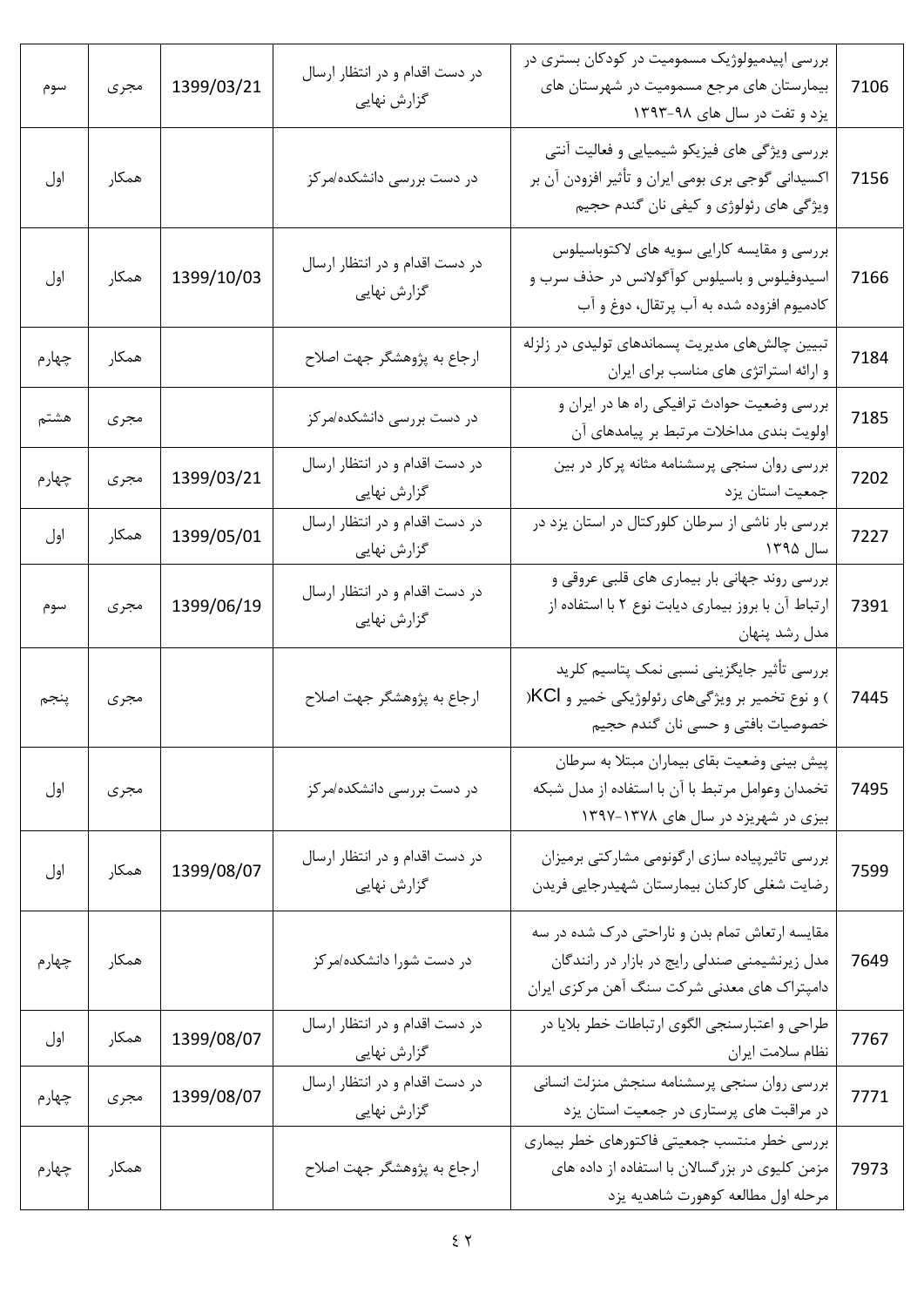| 8152                              | بررسي تاثير مراحل مختلف فرأيند تصفيه روغن بر<br>غلظت فلزات سنگين در روغن كنجد                                                                                       | در دست بررسی دانشکده/مرکز                     |            | همكار | هفتم  |
|-----------------------------------|---------------------------------------------------------------------------------------------------------------------------------------------------------------------|-----------------------------------------------|------------|-------|-------|
| 8203                              | بررسی آگاهی ، نگرش و عملکرد زنان مراجعه کننده به<br>مراکز خدمات جامع سلامت شهری یزد در خصوص<br>ضدعفونی کردن سبزیجات سال ۱۳۹۹                                        | در دست اقدام و در انتظار ارسال<br>گزارش نهایی |            | همكار | اول   |
| 8267                              | بررسي غلظت فلزات سنگين سرب، مس، آرسنيک،<br>کادمیوم و روی در شیر مادیان استان یزد در سال                                                                             | در دست شورا دانشکده/مرکز                      |            | همكار | ششم   |
| 8279                              | بررسي تأثير تيمار پلاسماي سرد فشار اتمسفري بر<br>ویژگی های تکنولوژیکی آرد کینوآ                                                                                     | در دست بررسی دانشکده/مرکز                     |            | همكار | اول   |
| 8337                              | بررسی اثر پرتودهی گاما بر ویژگی های تکنولوژیکی آرد                                                                                                                  | در دست بررسی دانشکده/مرکز                     |            | همكار | پنجم  |
| 8361                              | بررسی کارایی مواد هیومیکی استخراج شده از شیرابه<br>پسماند شهری در حذف فلزات سنگین از خاک های                                                                        | ارجاع به پژوهشگر جهت اصلاح                    |            | همكار | ششم   |
| 8375                              | بررسی بار ناشی از سرطان پستان در زنان استان یزد،<br>در سال ۱۳۹۵                                                                                                     | در دست بررسی دانشکده/مرکز                     |            | همكار | چهارم |
| 8385                              | بررسی اثر پرتودهی با اشعه گاما بر میزان ترکیبات<br>فنلی و خواص آنتی اکسیدانی کل گندم سیاه معمولی                                                                    | در دست بررسی دانشکده/مرکز                     |            | همكار | اول   |
| 8904                              | بررسی شیوع سندرم پاهای بی قرار و عوامل مرتبط با<br>آن در سالمندان شهرستان اسلام آباد غرب                                                                            | ارجاع به پژوهشگر جهت اصلاح                    |            | مجرى  | سوم   |
| 8991                              | اعتبار سنجي خود اظهاري فشار خون بالا و بيماري<br>دیابت و مقایسه ی آن با آزمایشات پاراکلینیک، سوابق<br>پزشکی و معاینات بالینی: شواهد حاصل از مطالعه<br>كوهورت شاهديه | در دست شورا دانشکده/مرکز                      |            | مجرى  | سوم   |
| 9259                              | بررسی ارتباط بستری شدن بیماران مبتلا به کووید١٩<br>در بخش های مختلف بیمارستان های شهر یزد با پیامد<br>نهایی این بیماری                                              | در دست داوری دانشکده/مرکز                     |            | مجرى  | سوم   |
| 9448                              | بررسی فاکتورهای خطر بیماری دیابت در بزرگسالان<br>شهر یزد با استفاده از داده های مرحله اول مطالعه<br>كوهورت شاهديه                                                   | ارجاع به پژوهشگر جهت اصلاح                    |            | مجرى  | سوم   |
| 9518                              | بررسی بقای بلند مدت و کوتاه مدت در بیماران با<br>لنفوم غیرهوچکین با استفاده از مدل های شفایافته<br>بیزی طی سالهای ۱۳۸۸ تا ۱۳۹۸                                      | در دست شورا دانشکده/مرکز                      |            | مجرى  | اول   |
| $\lambda \Upsilon \cdot \Upsilon$ | بررسی آگاهی ، نگرش و عملکرد زنان مراجعه کننده به<br>مراکز خدمات جامع سلامت شهری یزد در خصوص<br>ضدعفونی کردن سبزیجات سال ۱۳۹۹                                        | دانشكده بهداشت<br>در دست اقدام                | 1799/11/79 | همكار | اول   |
| 1779                              | بررسی تأثیر تیمار پلاسمای سرد فشار اتمسفری بر<br>ویژگی های تکنولوژیکی آرد کینوآ                                                                                     | دانشكده بهداشت<br>در دست اقدام                | 1799/11/79 | همكار | اول   |
| $\lambda$ $\gamma$ $\gamma$       | بررسی اثر پرتودهی گاما بر ویژگی های تکنولوژیکی آرد<br>كينوا                                                                                                         | در دست اقدام دانشکده بهداشت                   | 1799/11/79 | همكار | اول   |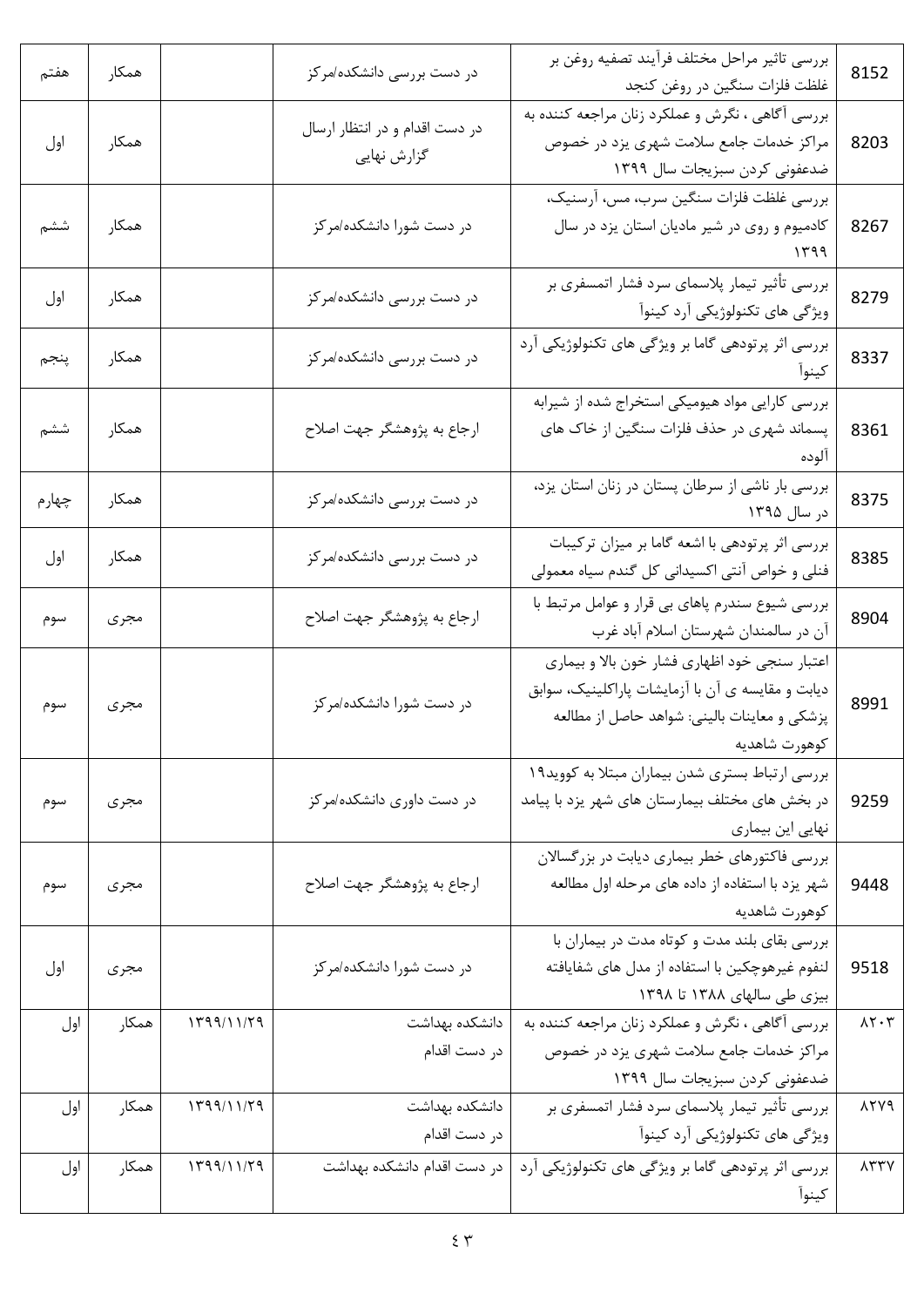| 1919          | بر میزان انحلال  PH مقایسه آزمایشگاهی اثر                                                            | دانشكده دندانپزشكى       | $\mathcal{N}(\mathcal{N}) \cap \mathcal{N}(\mathcal{N})$ | همكار | اول |
|---------------|------------------------------------------------------------------------------------------------------|--------------------------|----------------------------------------------------------|-------|-----|
|               | كامپوزيت بالک فيل و معمولي                                                                           | در دست اقدام             |                                                          |       |     |
| $\lambda$ ۳۷۵ | بررسی بار ناشی از سرطان پستان در زنان استان یزد،                                                     | دانشكده بهداشت           | 1799/11/79                                               | همكار | اول |
|               | در سال ۱۳۹۵                                                                                          | در دست اقدام             |                                                          |       |     |
| 9999          | بررسی وضعیت پوسیدگی دندانی کودکان۱۲-۶ سال                                                            | دانشكده دندانپزشكى       | 1799/11/79                                               | همكار | اول |
|               | مبتلا به اوتیسم در شهر یزد در سال ۱۳۹۹                                                               | در دست اقدام             |                                                          |       |     |
| $YFA\Delta$   | پیش بینی وضعیت بقای بیماران مبتلا به سرطان                                                           | دانشكده بهداشت           | 1799/11/79                                               | مجرى  | اول |
|               | تخمدان وعوامل مرتبط با آن با استفاده از مدل شبكه                                                     | در دست اقدام             |                                                          |       |     |
|               | بیزی در شهریزد در سال های ۱۳۷۸-۱۳۹۷                                                                  |                          |                                                          |       |     |
| 555.          | بررسی اثر بازیابی مینی اسکروهای ارتودنسی توسط                                                        |                          | 1799/17/17                                               | همكار | اول |
|               | بر روی میزان تورک آن ها Er:YAG لیزر                                                                  | در دست اقدام             |                                                          |       |     |
|               |                                                                                                      | دانشكده دندانپزشكى       |                                                          |       |     |
| 5505          | بررسی اثر لیزر کم توان در درمان بیماران کلاس دو با                                                   | دانشكده دندانپزشكى       | 1799/17/17                                               | همكار | اول |
|               | كمبود رشدى منديبل تحت درمان با دستگاه فانكشنال                                                       | در دست اقدام             |                                                          |       |     |
|               | فرمند                                                                                                |                          |                                                          |       |     |
| 9.11          | ارزیابی اپاسیتی و قابلیت پوشانندگی دونوع سرامیک                                                      | دانشكده دندانپزشكى       | 1799/17/17                                               | همكار | اول |
|               | زیر کونیا با ترانسلوسنسی بالا در مقایسه با گلاس                                                      | در دست اقدام             |                                                          |       |     |
|               | سرامیک تقویت شده با لیتیوم دی سیلیکات                                                                |                          |                                                          |       |     |
| $55\lambda$   | بررسی آگاهی، نگرش و عملکرد دندانپزشکان عمومی                                                         | دانشكده دندانپزشكى       | 1199/11/79                                               | همكار | اول |
|               | شهر یزد پیرامون موارد و چگونگی تجویز پروفیلاکسی                                                      | در دست اقدام             |                                                          |       |     |
|               | اندوکاردیت در سال ۱۳۹۸                                                                               |                          |                                                          |       |     |
| ۶۷۳۵          | فعال در سرطان حفره HPV بررسی حضور عفونت                                                              | دانشكده دندانپزشكى       | 1199/11/79                                               | همكار | اول |
|               | به روش P۱۶ دهان و حلق با استفاده از نشانگر                                                           | در دست اقدام             |                                                          |       |     |
| 5447          | ايمونوهيستوشيميايي<br>بررسی وضعیت بی دندانی براساس اجزاء سندرم                                       | دانشکده دندانپزشکی       | 1799/11/79                                               | همکار |     |
|               | متابولیک در بزرگسالان شهر شاهدیه یزد درسال ۹۵-                                                       | در دست اقدام             |                                                          |       | اول |
|               | ۱۳۹۴                                                                                                 |                          |                                                          |       |     |
| 5970          | بررسی اثر مواجهه با صدا بر توانایی حل مسئله                                                          | دانشكده بهداشت           | 1799/11/79                                               | همكار | اول |
|               | دانشجويان                                                                                            | در دست اقدام             |                                                          |       |     |
| 9914          | تاثیر برنامه آموزش شادی سلیگمن بر بهزیستی                                                            | دانشکده پرستاری و مامایی | 1199/11/79                                               |       |     |
|               | روانشناختی وشادمانی سالمندان مراجعه کننده به                                                         | در دست اقدام             |                                                          | مجرى  | سوم |
|               | مراكز روزانه يزد                                                                                     |                          |                                                          |       |     |
| 5917          | بررسی آزمایشگاهی استحکام باند برشی کامپوزیت های                                                      | دانشكده دندانپزشكى       | 1799/11/79                                               | همكار | اول |
|               | قابل سيلان خودچسبنده                                                                                 | در دست اقدام             |                                                          |       |     |
| 555.          | بررسی اثر بازیابی مینی اسکروهای ارتودنسی توسط                                                        | دانشكده دندانيز شكى      | 1799/17/17                                               | همكار | اول |
|               | بر روی میزان تورک آن ها Er:YAG لیزر                                                                  | در دست اقدام             |                                                          |       |     |
| 5505          |                                                                                                      | دانشكده دندانپزشكى       | 1499/15/15                                               | همكار |     |
|               | بررسی اثر لیزر کم توان در درمان بیماران کلاس دو با<br>كمبود رشدى منديبل تحت درمان با دستگاه فانكشنال | در دست اقدام             |                                                          |       | اول |
|               | فرمند                                                                                                |                          |                                                          |       |     |
| 9.17          | ارزیابی اپاسیتی و قابلیت پوشانندگی دونوع سرامیک                                                      | دانشكده دندانپزشكى       | 1799/17/17                                               | همكار | اول |
|               | زیر کونیا با ترانسلوسنسی بالا در مقایسه با گلاس                                                      | در دست اقدام             |                                                          |       |     |
|               |                                                                                                      |                          |                                                          |       |     |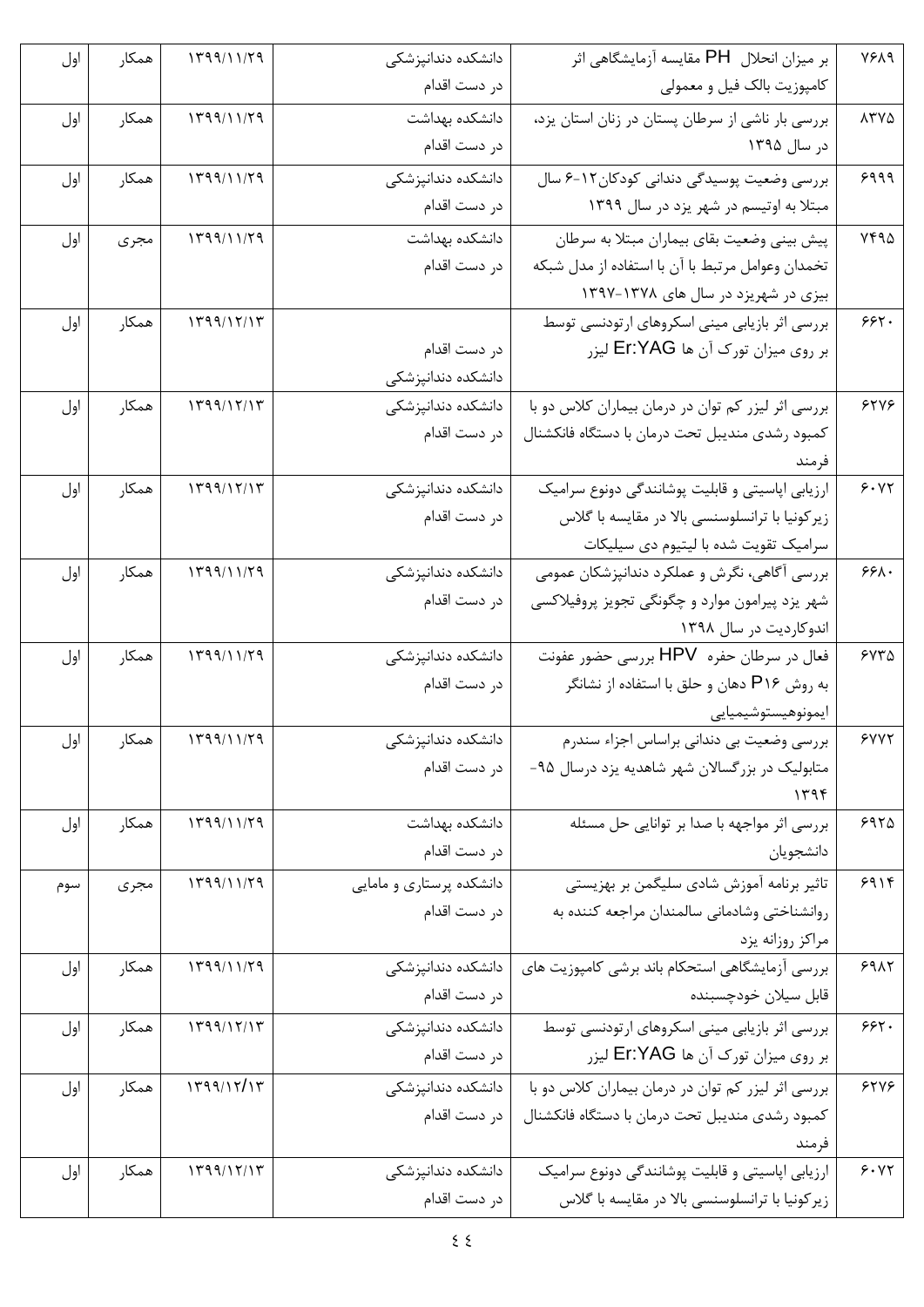|       |       |                                                                           |                                                  | سرامیک تقویت شده با لیتیوم دی سیلیکات                                                   |                                  |
|-------|-------|---------------------------------------------------------------------------|--------------------------------------------------|-----------------------------------------------------------------------------------------|----------------------------------|
|       |       |                                                                           |                                                  |                                                                                         |                                  |
| اول   | همكار | 1799/11/79                                                                | دانشكده دندانپزشكى                               | بررسی آگاهی، نگرش و عملکرد دندانپزشکان عمومی                                            | 551.                             |
|       |       |                                                                           | در دست اقدام                                     | شهر یزد پیرامون موارد و چگونگی تجویز پروفیلاکسی                                         |                                  |
|       |       |                                                                           |                                                  | اندوکاردیت در سال ۱۳۹۸                                                                  |                                  |
| اول   | همكار | 1799/11/79                                                                | دانشكده دندانپزشكى                               | فعال در سرطان حفره HPV بررسی حضور عفونت                                                 | 550                              |
|       |       |                                                                           | در دست اقدام                                     | به روش P۱۶ دهان و حلق با استفاده از نشانگر                                              |                                  |
|       |       |                                                                           |                                                  | ايمونوهيستوشيميايي                                                                      |                                  |
| اول   | همكار | 1799/11/79                                                                | دانشكده دندانپزشكى                               | بررسی وضعیت بی دندانی براساس اجزاء سندرم                                                | 5YYY                             |
|       |       |                                                                           | در دست اقدام                                     | متابولیک در بزرگسالان شهر شاهدیه یزد درسال ۹۵-                                          |                                  |
|       |       |                                                                           |                                                  | ۱۳۹۴                                                                                    |                                  |
| اول   | همكار | 1799/11/79                                                                | دانشكده بهداشت                                   | بررسی اثر مواجهه با صدا بر توانایی حل مسئله                                             | 5970                             |
|       |       |                                                                           | در دست اقدام                                     | دانشجويان                                                                               |                                  |
| سوم   | مجرى  | 1199/11/79                                                                | دانشکده پرستاری و مامایی                         | تاثیر برنامه آموزش شادی سلیگمن بر بهزیستی                                               | 911                              |
|       |       |                                                                           | در دست اقدام                                     | روانشناختى وشادمانى سالمندان مراجعه كننده به                                            |                                  |
|       |       |                                                                           |                                                  | مراكز روزانه يزد                                                                        |                                  |
| اول   | همكار | 14.1110                                                                   | دانشكده بهداشت                                   | بررسی ویژگی های فیزیکو شیمیایی و فعالیت آنتی                                            | $Y \setminus \Delta \mathcal{F}$ |
|       |       |                                                                           | در دست اقدام                                     | اکسیدانی گوجی بری بومی ایران و تأثیر افزودن آن بر                                       |                                  |
|       |       |                                                                           |                                                  | ویژگی های رئولوژی و کیفی نان گندم حجیم                                                  |                                  |
| اول   | همكار | 14.1110                                                                   | دانشكده بهداشت                                   | بررسی اثر پرتودهی با اشعه گاما بر میزان ترکیبات                                         | 1710                             |
|       |       |                                                                           | در دست اقدام                                     | فنلی و خواص آنتی اکسیدانی کل گندم سیاه معمولی                                           |                                  |
| سوم   | مجرى  | 14.1110                                                                   | مرکز تحقیقات مدل سازی داده های                   | بررسی تطابق بین روش خود اظهاری با آزمایشات                                              | 1991                             |
|       |       |                                                                           | سلامت                                            | پاراکلینیک، سوابق پزشکی و معاینات بالینی در بیماری                                      |                                  |
|       |       |                                                                           | در دست اقدام                                     | دیابت و پرفشاری خون: شواهد حاصل از مطالعه                                               |                                  |
|       |       |                                                                           |                                                  | كوهورت شاهديه                                                                           |                                  |
| اول   | همكار | 14.1110                                                                   | دانشکده طب سنتی اردکان                           | بررسی و مقایسه اثر درمانی فرآورده طب ایرانی                                             | 5891                             |
|       |       |                                                                           | در دست اقدام                                     | (ساجی) وپرسیکا بر اندازه زخم و شدت درد آفت دهانی                                        |                                  |
|       |       |                                                                           |                                                  | راجعه در بيماران مراجعه كننده به دانشكده                                                |                                  |
|       |       |                                                                           |                                                  | دندانپزشکی شهید صدوقی یزد                                                               |                                  |
| چهارم | همكار | 1799/17/17                                                                | دانشكده بهداشت                                   | بررسی خطر منتسب جمعیتی فاکتورهای خطر بیماری                                             | <b>YAYT</b>                      |
|       |       |                                                                           | در دست اقدام                                     | مزمن کلیوی در بزرگسالان با استفاده از داده های                                          |                                  |
|       |       | 1199/17/17                                                                | دانشكده بهداشت                                   | مرحله اول مطالعه كوهورت شاهديه يزد                                                      | $Y1\Lambda\Delta$                |
| اول   | همكار |                                                                           | در دست اقدام                                     | بررسی وضعیت حوادث ترافیکی راه ها در ایران و<br>اولويت بندي مداخلات مرتبط بر پيامدهاي آن |                                  |
|       |       |                                                                           |                                                  |                                                                                         |                                  |
| اول   | همكار | 1799/17/17                                                                | دانشكده دندانپزشكى                               | بررسی اثر ضدمیکروبی و استحکام باند برشی رزین                                            | 9915                             |
|       |       |                                                                           | در دست اقدام                                     | مديفايد گلاس آيونومر حاوي نانوذرات اكسيدتيتانيوم و                                      |                                  |
|       |       | $\mathcal{N} \cdot \cdot \mathcal{N} \cdot \mathcal{N} \cdot \mathcal{N}$ |                                                  | نقره                                                                                    | 8787                             |
| دوم   | همكار |                                                                           | مرکز تحققات اعتياد و علوم رفتاري<br>در دست اقدام | بررسی سن پدر و مادر در اوتیسم                                                           |                                  |
|       |       |                                                                           |                                                  |                                                                                         |                                  |
| اول   | همكار | 14.170                                                                    | دانشكده بهداشت                                   | تبیین چالشهای مدیریت پسماندهای تولیدی در زلزله                                          | $Y1\Lambda f$                    |
|       |       |                                                                           | در دست اقدام                                     | و ارائه استراتژی های مناسب برای ایران                                                   |                                  |